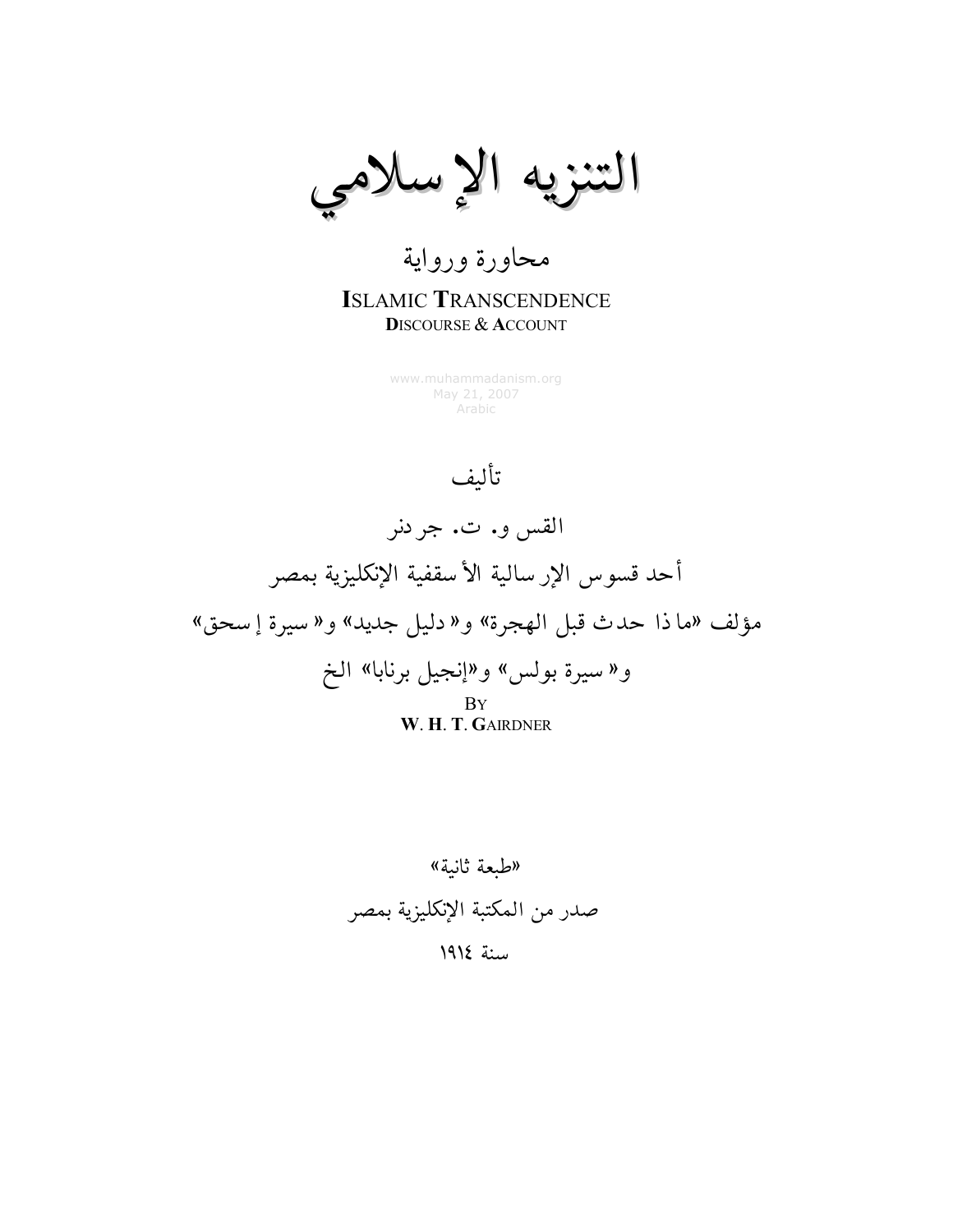طبع في المطبعة الإنكليزية الأميركانية بمصر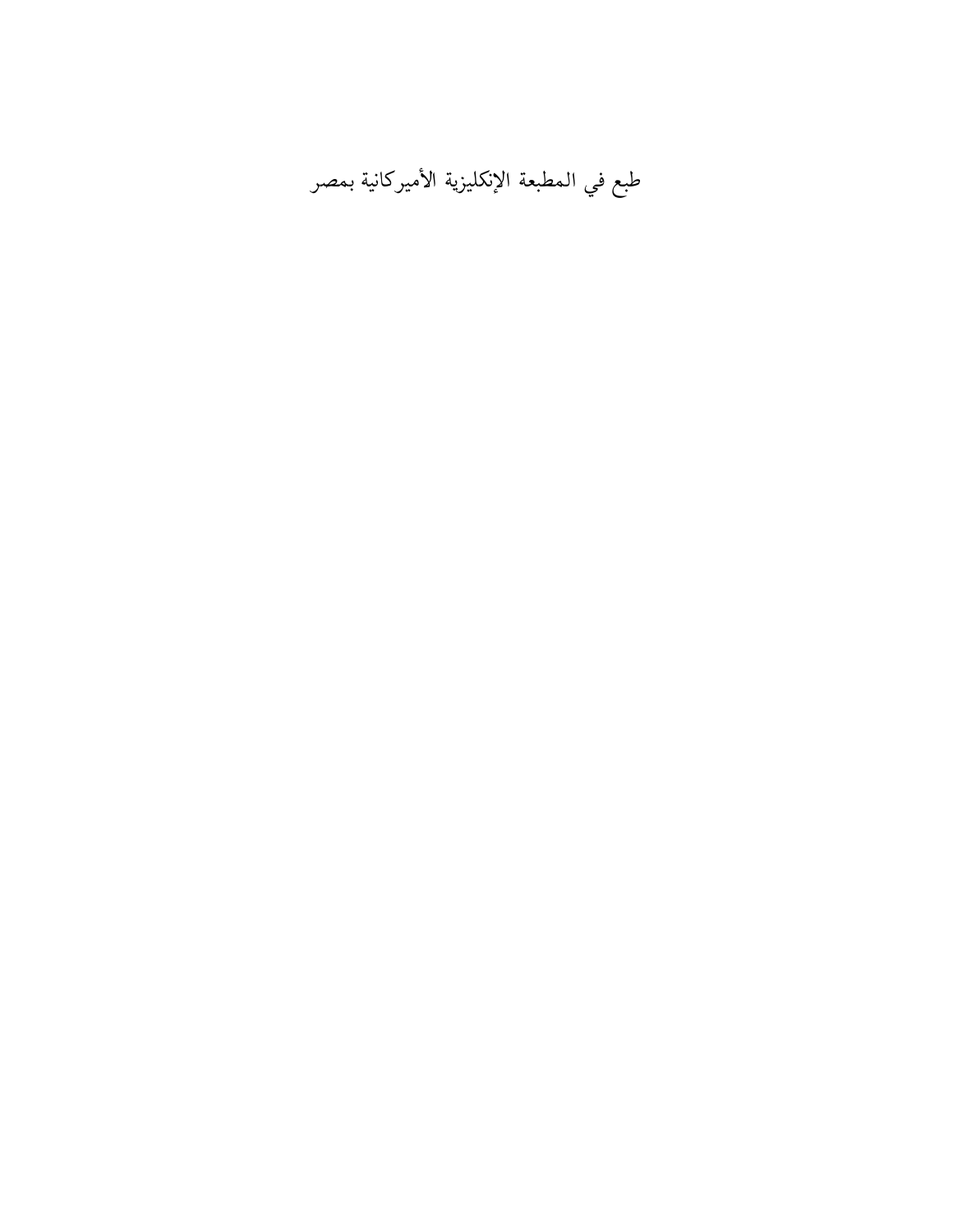فهرست الكتاب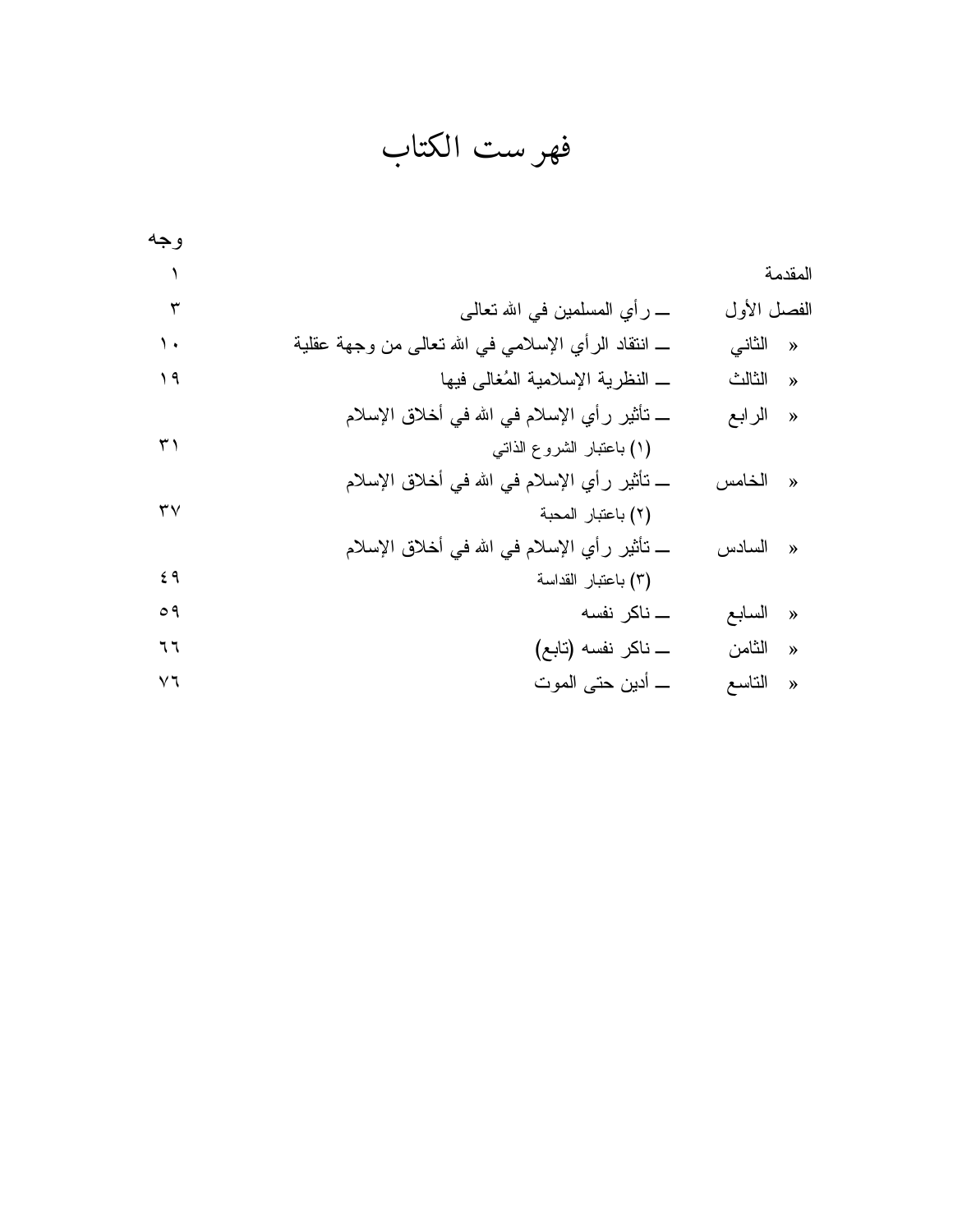فقسكم فئتنا

يسرنا أنْ نضع بين أيدي القرآء الكرام حلقة أخرى من سلسلة المباحث الدينية لفائدة أبناء اللغة العربية

أول حلقة من هذه السلسلة كتاب «ماذا حدث قبل الهجرة» وفيه بحث تاريخي فلسفى يثبت صحة الإنجيل الحالي ويفند دعوى الذين يذهبون إلى تحريف الإنجيل ويزعمون أنّ الإنجيل الصحيح قد ضاع وأستبدل بالإنجيل الحالي. والحلقة الثانية من هذه السلسلة «دليل جديد على موت يسوع المحيد» وهي نثبت موت المسيح بأدلة وبراهين سديدة إذْ إن السيد له المحد سبق فأنبأ بموته كفار ة عن الخطاة

و من حلقات هذه السلسلة أيضـاً الكتاب الموسوم «بانجيل برنابا» وهو يحتوى على بحث فلسفى تاريخي انتقادي يفند دعوى القائلين بأن إنجيل برنابا الذي ظهر حديثاً هو الإنجيل الحقيقي

وهناك حلقة أخرى \_ «أحمد وبولس» \_ موضوعة على سبيل المحاورة في مواضيع دبنبة مختلفة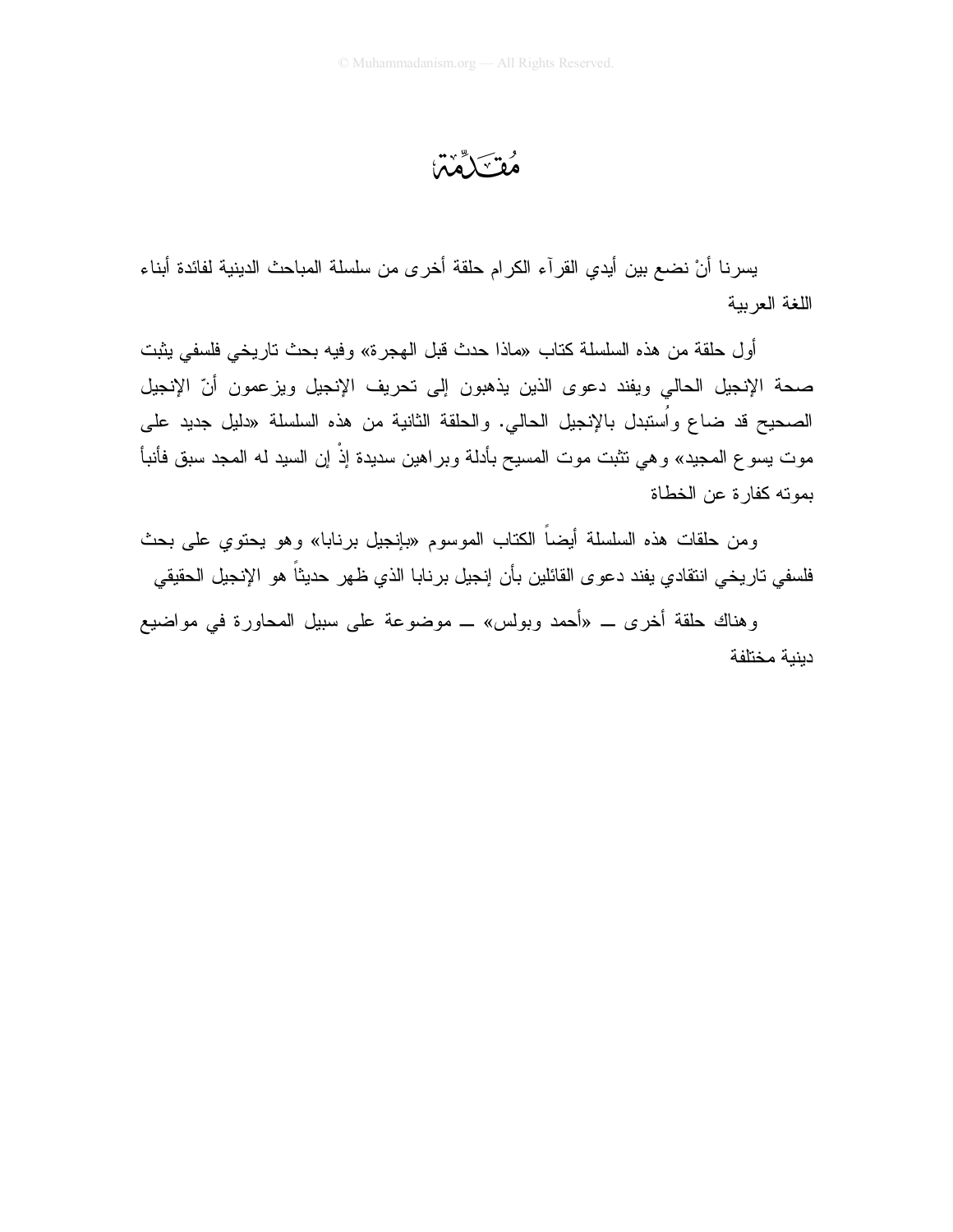$\mathbf{r}$ 

ويليها «الوحي» وفيها محاورة بين جميع الأشخاص المذكورين في الحلقات السابقة وموضوع المحاورة ظاهر من اسم الكتاب وهو الوحي ــ باعتبار النوراة والإنجيل والقرأن

ويلِّي ذلك الحلقة الحالية وهي كما يرى القارئ موضوعة على سبيل المحاور ة بين الأشخاص الوارد ذكر هم في الحلقات السابقة وموضوعها الله باعتبار رأي المسلمين وقد انتقدناه في هذه الحلقة مع مراعاة عواطف إخواننا المسلمين. والكتاب كله كما برى القارئ موضوع بلغة جمعت بين البساطة والاحترام لله جلَّ وعلا. والمقصود منه حمل إخواننا المسلمين على البحث والنقنيش فيروا أفضلية رأي النصاري في الإله المعلن في يسوع المسيح

أما السبب الذي وضعنا من أجله بعض هذه الحلقات على سبيل المحاورة فهو لكي نشوق القارئ ونزيده رغبة في البحث سيما وإن لمهذه المواضيع وجهة عملية. ولكن لا يجب أن ينسى القارئ أن المحاورة كلها تخيلية وهو أمر جائز فإن الروايات الخيالية تعد ضرب من أداب اللغة

وقد ذيلنا هذه المباحثة الوهمية برواية خيالية تبين تأثير رأييْ النصـارى والمسلمين عن الله في الناس. والله المهادي إلى سوأء السبيل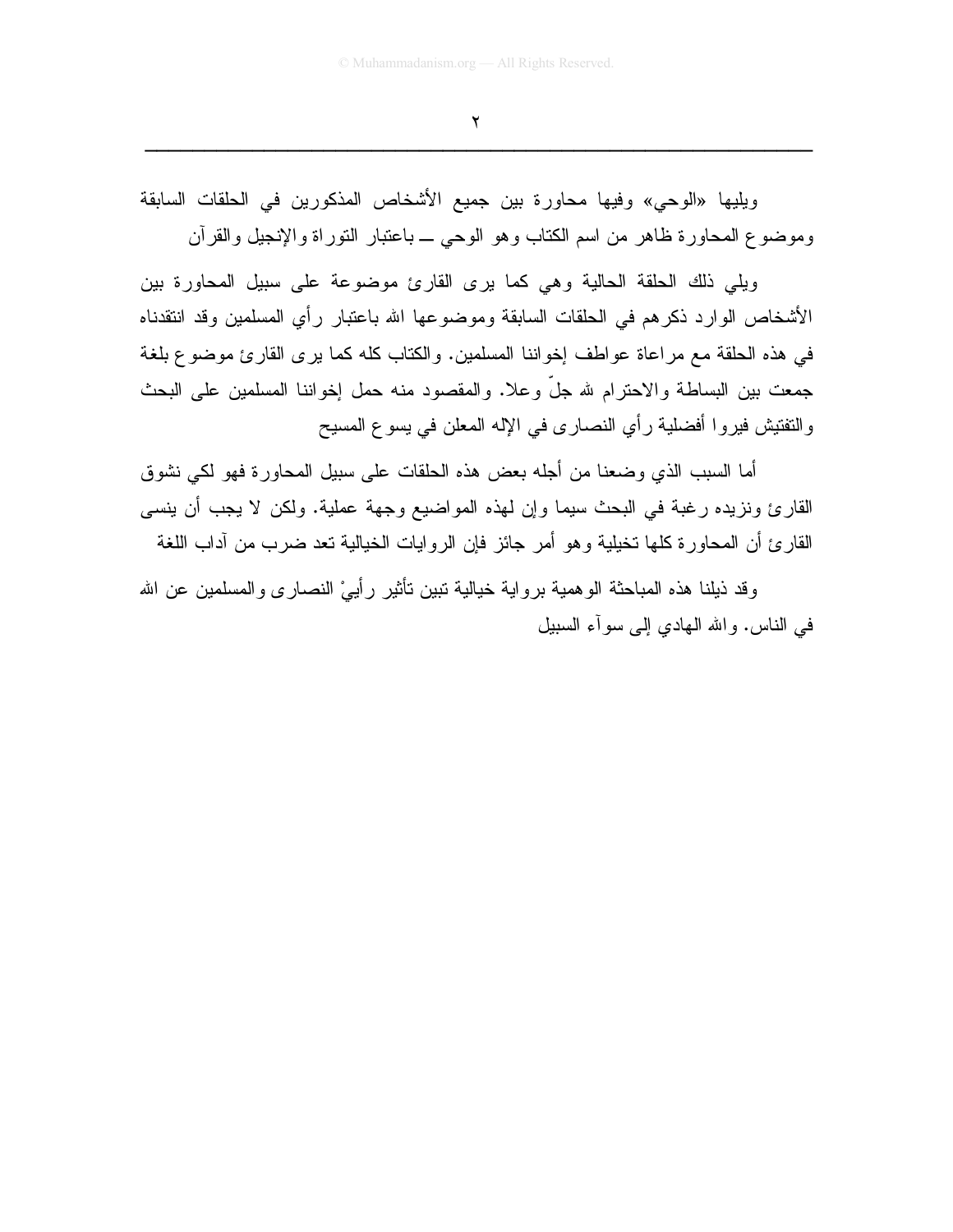# الفَطْئِلُ كَاذَكَرْوٌنَ

رأي المسلمين في الله تعالى

يذكر القارئ الأصحاب الذين كانوا يجتمعون معاً للبحث في مواضيع دينية مختلفة كصحة الإنجيل والوحي وهلم جرأ. فمن الأعضاء المسلمين الـهندي وأحمد وعثمان وفهمي والشيخ عبد الله الخ. ومن الأعضاء المسيحيين حنا وبولس وغير هما. وكان بينهم عضو يهودي اسمه كوهين

ونظراً لنجاحهم في مباحثهم الدينية السابقة عزموا على النظر في أمور أخرى. فبعد البحث والمداولة عزموا على البحث في رأيي المسلمين والنصارى في ذات الله لأن هذا الموضوع أهم سائر المواضيع الدينية

وازداد نطاق الجمعية اتساعاً بانتظام عضويْن جديديْن في سلك مباحثها أولهما مسيحي قد أسلم واسمه حسن أفندي عبد الفتاح وثانيهما مسلم قد نتصَّر واسمه نوما أفندي عبد المسيح وكان كلاهما من الشبان الأذكياء المتهذبين لم يغيرا مذهبيهما لغايات سافلة بل عن اعتقاد تام. وكان ثانيهما قد تخذ اسم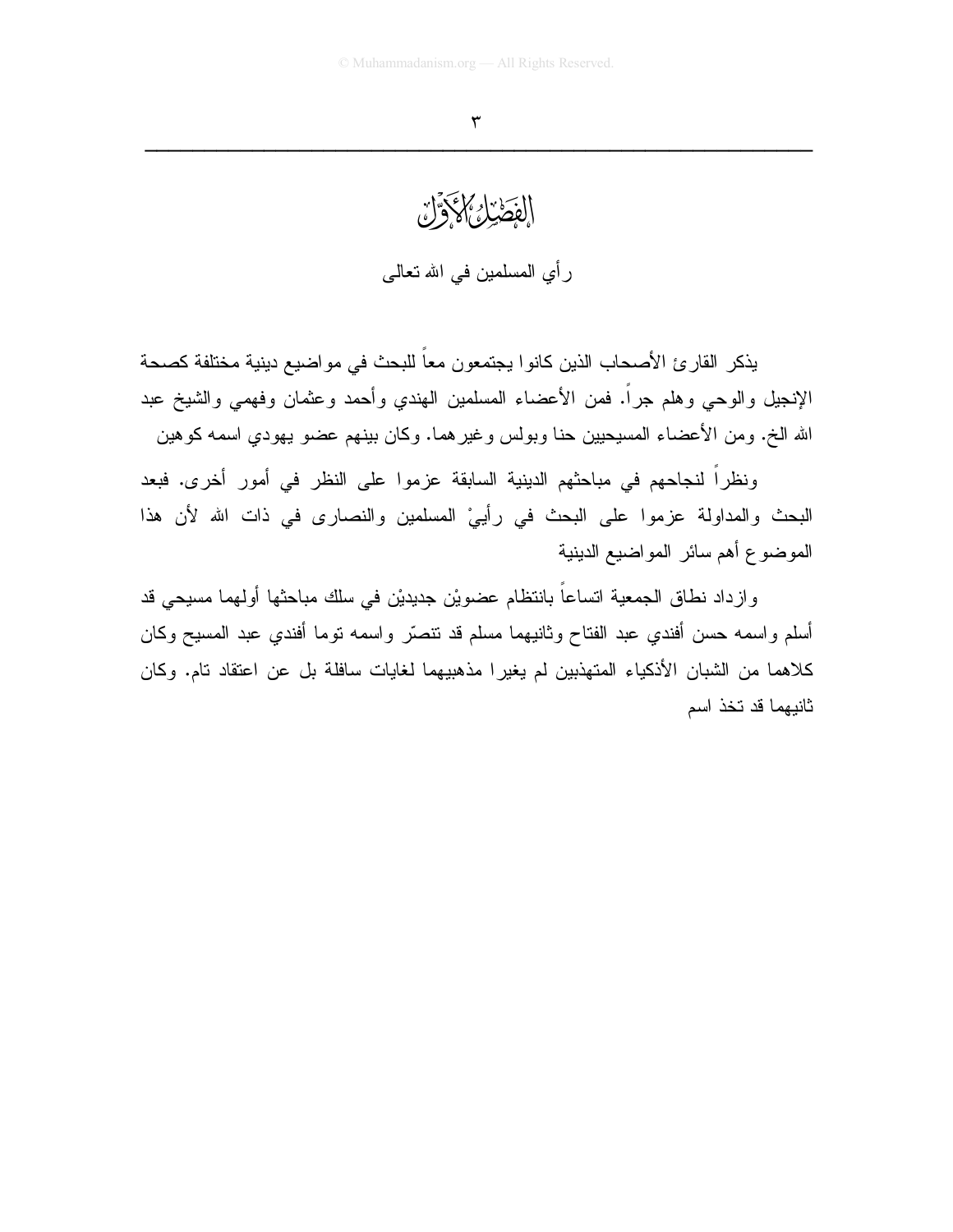$\pmb{\xi}$ 

«نوما» لأنه لم يعتنق الدين الجديد إلاّ بعد اجتياز الشكوك والريب ثم اهتدى إلى الإيمان بالمسيح بطريقة أشبه بإلهام. وكانت لجنة الجمعية قد اطلعت كليهما على الموضوع المعين لأجل المباحث و طلبت إليهما أنْ يشتر كا فيها فلبيا الطلب بطبية خاطر

فلما انتظم عقد الجلسة نهض الرئيس وبسط الموضوع أمام الجميع وهو «أوجه الخلاف بين المسلمين والنصاري باعتبار جوهر الله تعالمي» وقال بعد السلام والبسملة «أومل أبها السادة أنْ لا يكون البحث عقيماً سفسطياً أو منحصراً في إظهار المقدرة اللغوية. والحق يُقال إنه من الصعب أنْ يتجادل الناس في الأمور الدينية بدون شيء من التغرض والتعصب ولكن من الضروري أن نقوم بمباحثاتنا كإخوان. ومع أن عاداننا وعقائدنا نحظر علينا العبادة مع المسيحيين إلا إنني اعتقد أن لين لجهتنا في المباحث يزداد إذا وقفنا جميعا وصلينا كل منا في قلبه على انفراد بحسب طقوس فرائضه وعقيدته» اه

وعند ذلك وقف الجميع نلبيةُ لإشارة الرئيس وبعد الانتهاء من الصلاة ارتقى المنصة حسن أفندي عبد الفتاح وقال:

«أيها السادة. إن أعظم جاذبية في الدين الإسلامي هي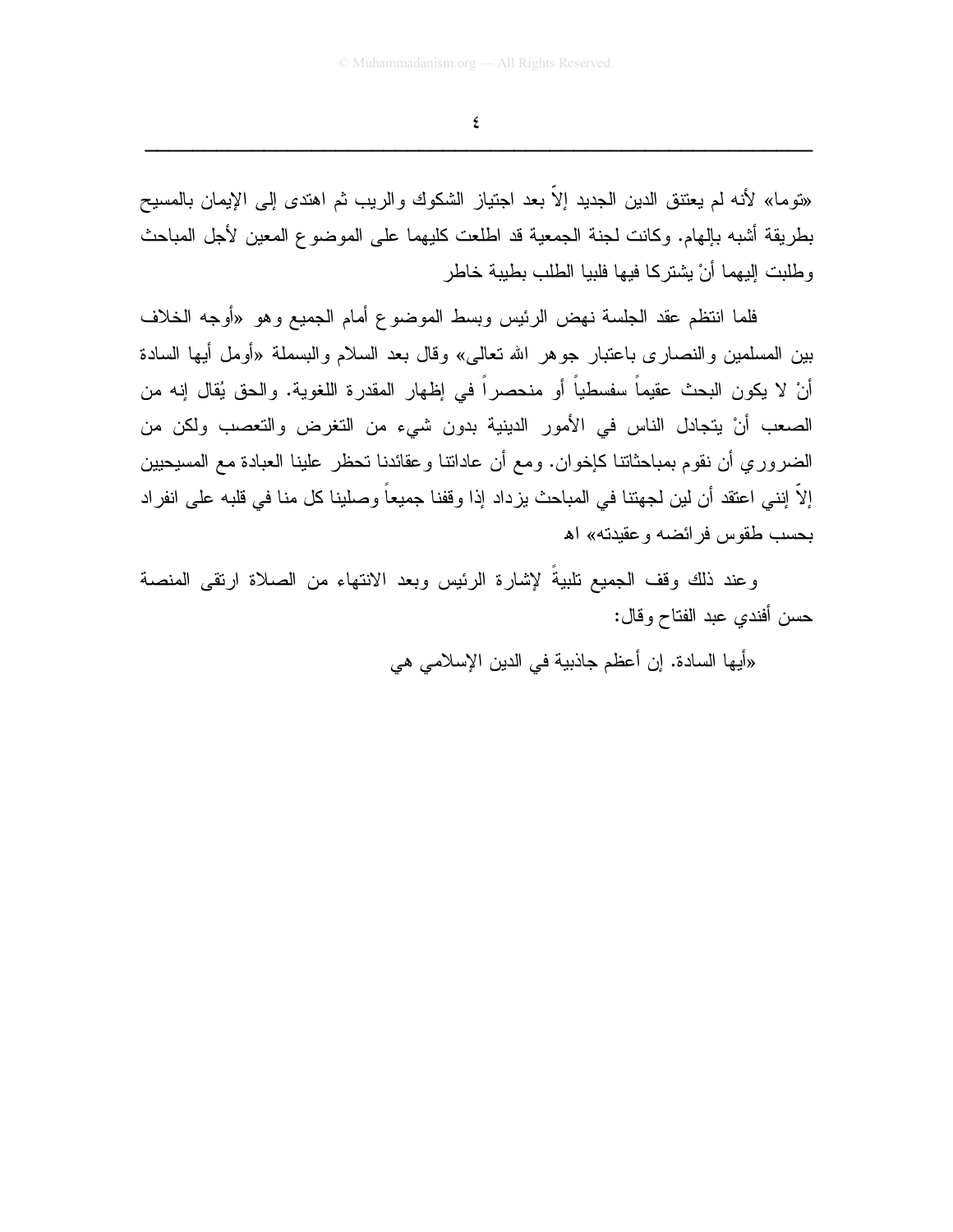$\bullet$ 

بساطته وسهولته الغريبة بخلاف سائر الأديان والعقائد المعقدة المبهمة. فالعقيدة الإسلامية بسيطة سهلة لا تخرج عن حدّ قولك لا إله إلاّ الله محمد رسول الله. ومن تعمق في اللاهوت الإسلامي يجد أموراً كثيرة تكفي لأن تشغل قواه العقلية طول حياته ومع هذا يجد جميعها مجموعة في الكلمة. فدياننتا إذاً نو افق الساذج و الفيلسوف معاً

إنني لا أريد أن أجر ح إحساسات أحد من المتباحثين إذا قلت إنني لا أظن أن أحداً قد انتقد فلسفة الدين الإسلامي أو أن الديانة المسيحية قادرة على الدفاع عن نفسها بالبر اهين الفلسفية. فإن زعمتم أنني مخطئ في ذلك فألتمس منكم أن ترشدوني إلى نور الحقيقة والله لا يضيع أجر المحسنبن

وأراني في غني عن إطالة الشرح في رأي الإسلام بخصوص جوهر الله تعالى فإن جميعكم تعرفونه حق المعرفة. ولكنني سأشير إلى أهم الأمور فيه وأطرحها أمام حضراتكم للبحث والمناقشة. ومتى أتممنا ذلك أدركنا حقيقة الرأي الإسلامي في هذا الموضوع وأعطينا فرصةً لإخو اننا المسبحبين لبكشفو ا عن آر ائهم كشفاً تاماً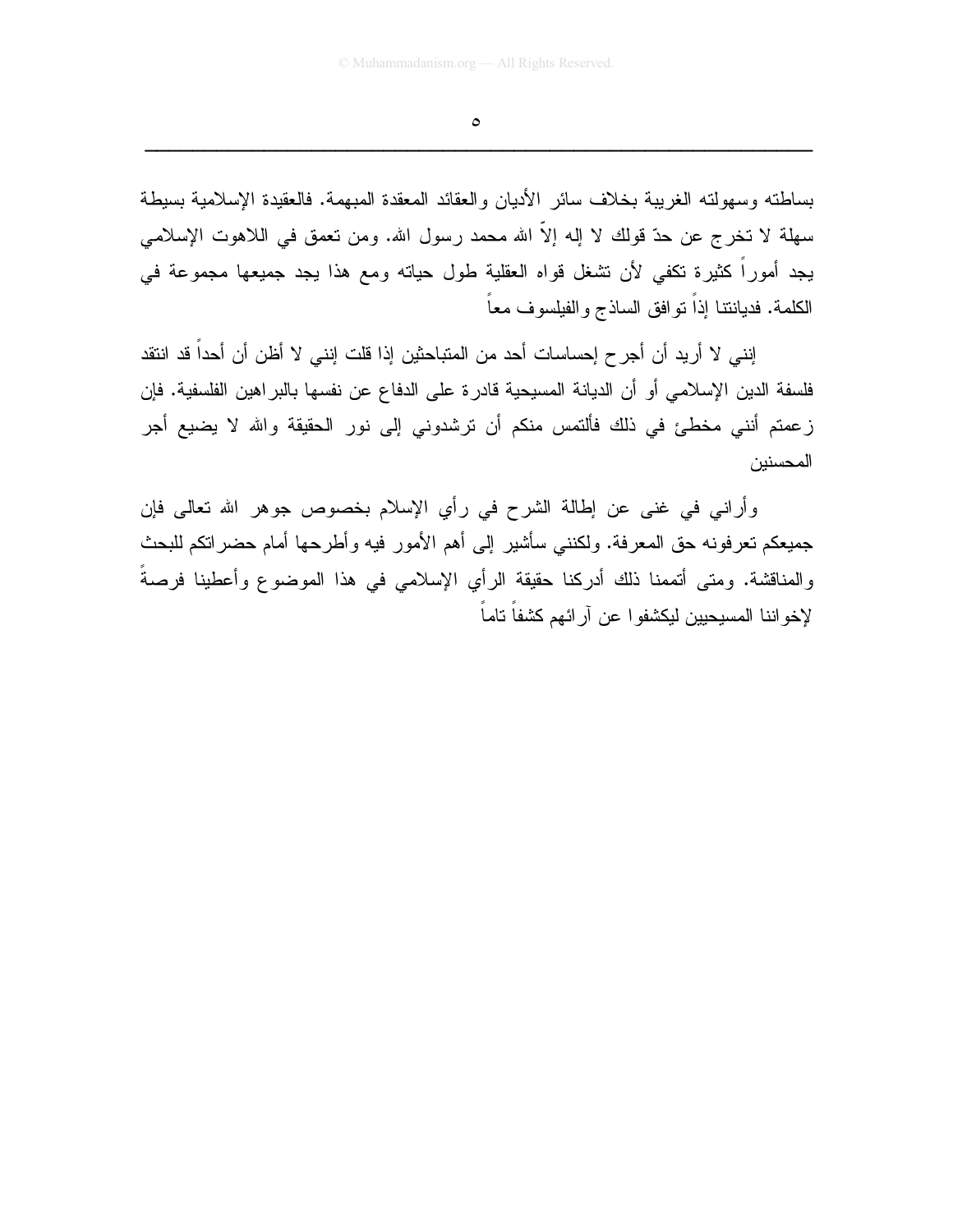$\mathbb{I}$ 

نحن نقول إنه لا بدِّ لكل معلول من علة إذْ لا يمكننا أن نتصور سلسلة علل ومعلولات مرتبطة ببعضها لا تنتهي إلى مصدر بل لا بدّ أن تصل إلى النقطة الأولى علة العلل المطلقة غير المقيدة. نقول غير المقيدة لأنها لو كانت مقيدة ما اختلفت عن سلسلة العلل والمعلولات المذكورة بل لكانت بمثابة معلول والمعلول يحتاج كما لا يخفى إلى علة أولية

وهذه العلة الأولى المطلقة غير المقيدة والتي لا نؤثر فيها العلل الخارجية بل هي فوق كل محدث من زمان ومكان وفي غني عن كل شيء \_ هذا العلة نسميها الله. وكل هذا يوافق العقل السليم والفلسفة الصحيحة. أقول هنا في معرض الكلام إن معظم العقائد في دين الإسلام هو بديهي واضح بمكن إثباته بالاستدلال المنطقي العقلي. وأما الوحي فلا يخفي أن مهمته هي أولاً إثبات البديهة والاستدلال وثانيا إعلان الحقائق المستحيل إدراكها بالبديهة والاستدلال من مثل الحياة الأتية وهلم جراً وإلاَّ كانت لا تخالف العقل

فالعقل والوحي كلاهما يثبتان بأجلي بيان أن هذه العلة الأولى أو الله هي واحد (ولا أقف للبحث في هذا الأمر ) غير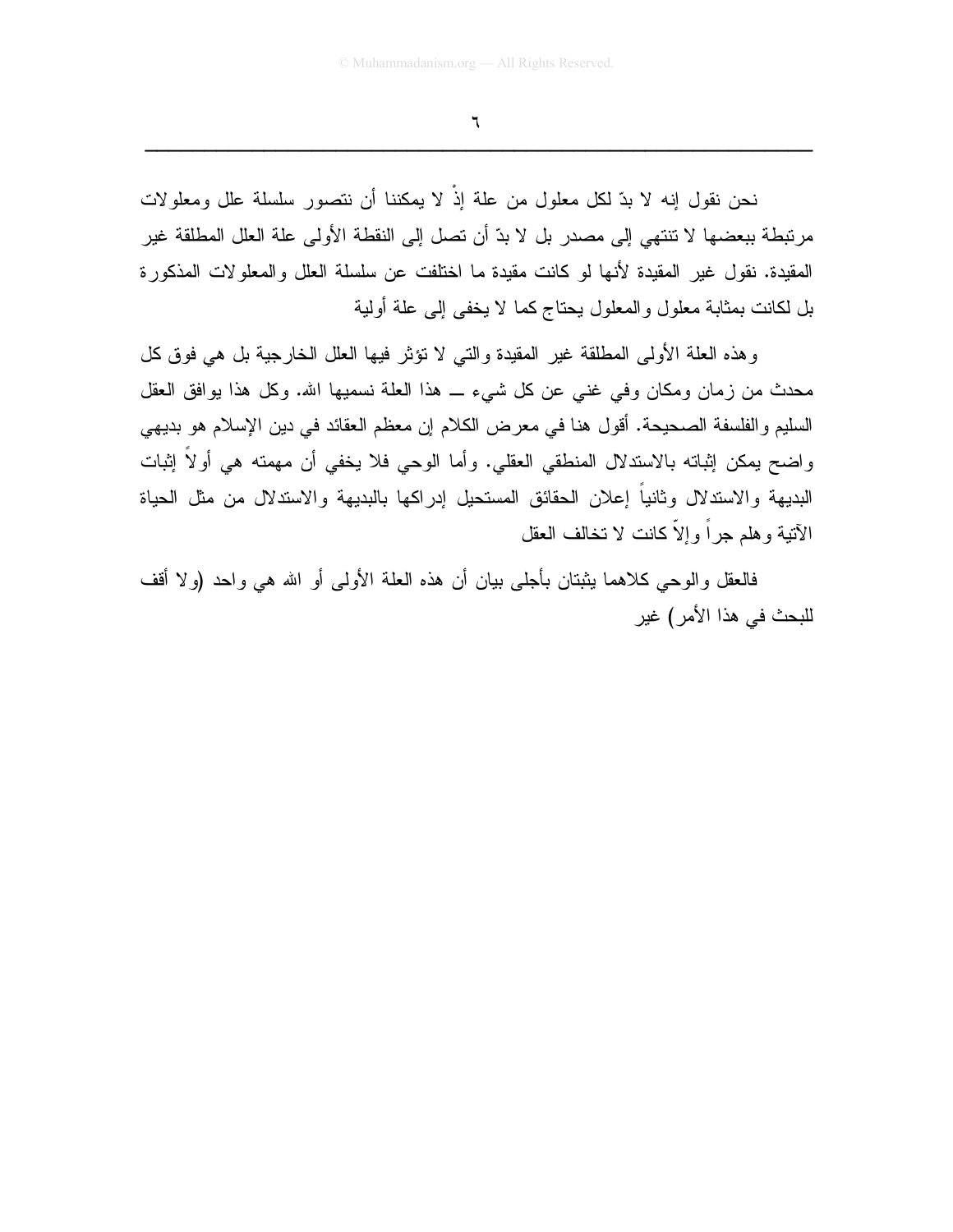محدود في المعرفة. كلي الحكمة. ذو إرادة ثابتة. غير محدود في القوة. قادر على كل شيء. وأقوى بر هان على ذلك المناقضات العظيمة التي تعترضنا في الاعتقاد بعكس ذلك

فالوحدة (١) والمعرفة (٢) والإرادة (٣) والقدرة (٤) هي من سبع صفات الله الجوهرية ويمكن استنتاجها بالعقل وإثباتها من الوحي. أما الثلاث الصفات الباقية فإنها من مظاهر الوحي ولذلك يصعب استتتاجها بمجرد العقل. وقد أعلنها الله للناس بواسطة أنبيائه المعصومين إذ أرسلهم ليعلَّموا الناس بأنه يرى (٥) ويسمع (٦) ويتكلَّم (٧) إلاَّ إنني لا يمكنني أن أقنع المناظر بالاستشهاد من القرآن أو من كلام النبي لأنه ينكر كليهما ولكنني اكتفى بالإشارة إلى أنّ الصفات الثلاث الأخيرة ـــ أيْ السمع والنظر والكلام ـــ ليست منافية للعقل بل بالعكس من الغريب المدهش أن يكون الله العارف بكل شيء لا يسمع ولا برى ولا يخبر عباده عن ذاته أيْ لا يتكلم

و لا يخفى أن فلسفة الدين الإسلامي قائمة على هذه الصفات السبع كأنها سبعة أعمدة. وقد دعي الله في القرآن الشريف بتسعة وتسعين اسماً كلها صفات متفرعة عن الصفات السبع الرئيسية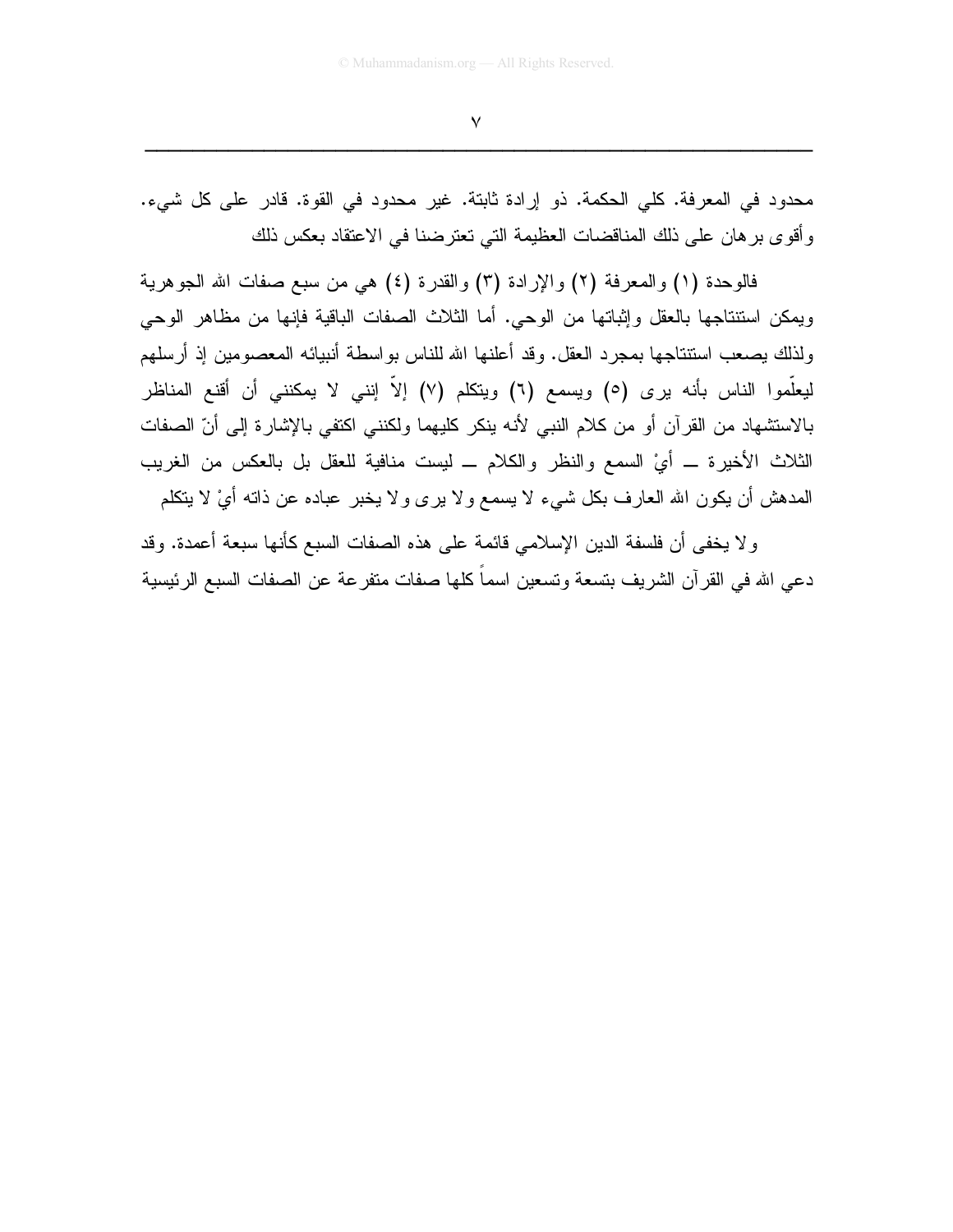الجوهرية. أما ما يتعلَّق بالحياة المستقبلة والفرائص الدينية في هذه الحياة فإنه أمر منفصل قد قرر ه الوحي و لا علاقة له بموضوعنا

هذه أهم الآراء الإسلامية في هذا الموضوع وهي «اقتصاد في الإيمان» وتبتعد عن كل نطرف. وننافي زيغان إخواننا المسيحيين عن سنة النوحيد إذ هم يكثرون من أقانيم الله وينسبون إليه النقيد والعجز والنقص وعدم الكفاءة. وأما الله نعالى في عرف المسلمين فمنزه عن هذه الصفات إذ هو غير مقيد ولا مسؤول لدى المخلوق مطلق السلطة والإرادة لم يلد ولم يولد ولم يكن لـه كفو اً أحد و هو فـي غنـى عن الـعالم والساكنين فيه سبحانك اللـهم لا إلـه إلاّ هو الـحـى القيوم!

ثم توقف الخطيب هنيهة عن الكلام فأظهر الكثيرون من الأعضاء استحسانهم. فرنّت القاعة بدوى التصفيق. ثم استأنف الكلام فائلاً: \_

«والآن أودّ أن أسمع كل تقريظ أو انتقاد للأراء التي بسطتها و أنا أعتقد أنها لا تحتاج إلاّ إلى مجرد بسط فقط ليقبلها الجميع»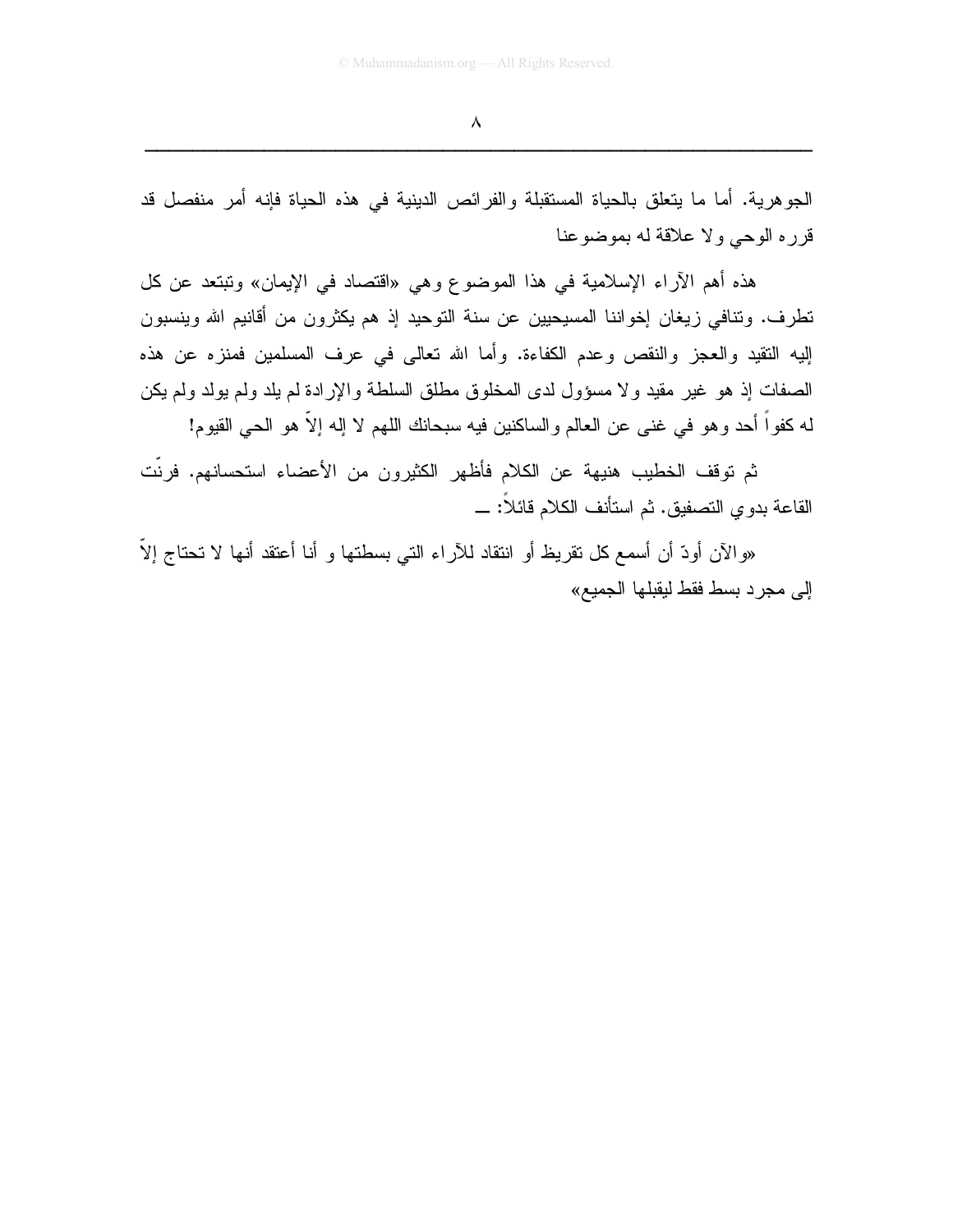توما: «إنَّني أوافق على معظم ما قلته أيها الأخ فأنا أسلَّم بما قلتَ سوى ما أشرت إليه من مخالفة المسيحيين»

> عبد الفتاح: «لماذا إذاً هجرت الإسلام؟» توما: «بإذن الرئيس سأبدي رأيي في الجلسة التالية»

### $205$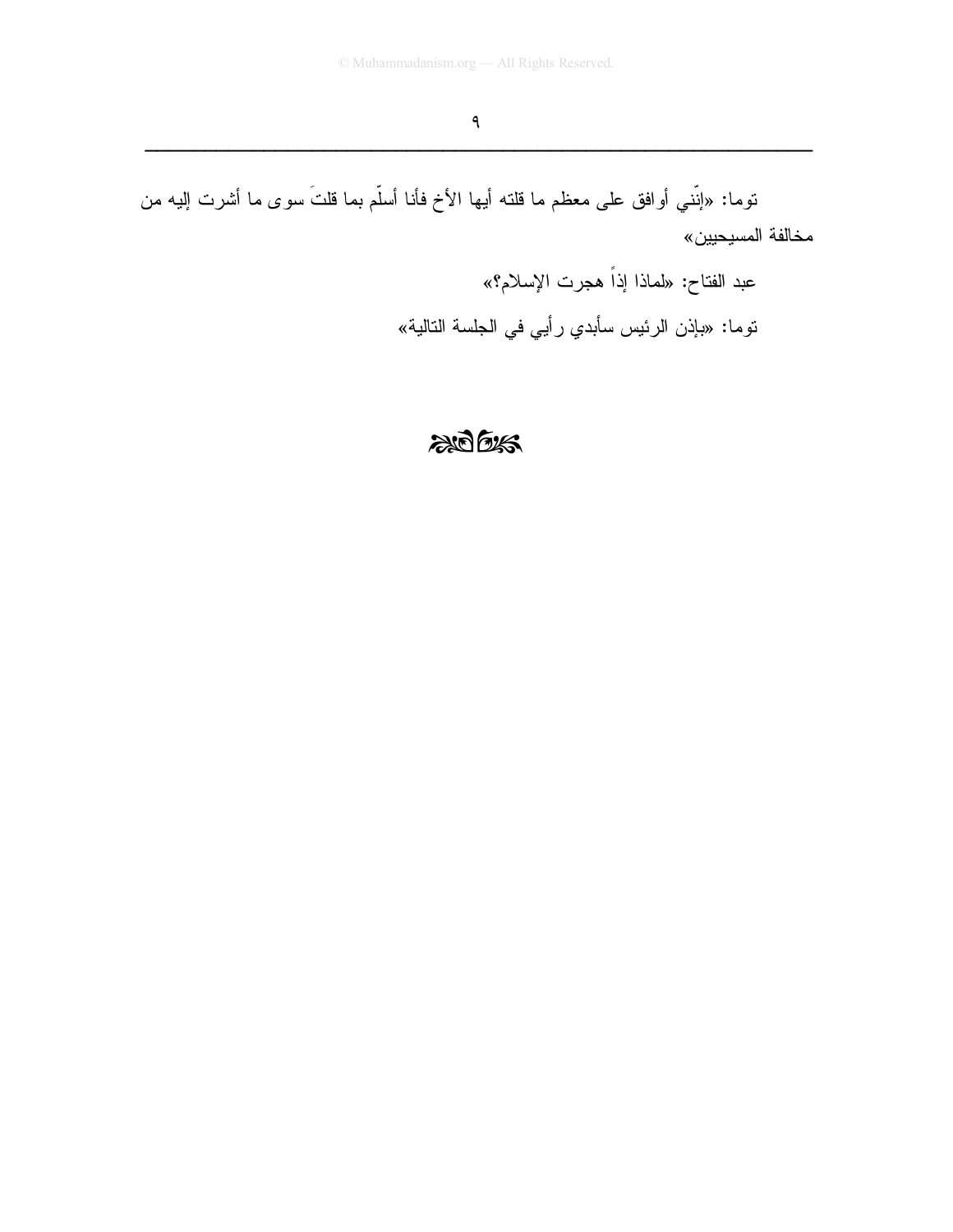### الفَصَيْلُ التَّابَيْنَ

انتقاد الرأي الإسلامي في الله نعالى من وجهة عقلية

نوما: «اصـغ إلـيّ أيـها الأخ. جاء فـي كـلامك عبارة لا أوافقك عليها وهي إنّ فـي الإسلام «اقتصاداً في الإيمان» والحقيقة خلاف ذلك إذْ إنّ الإسلام يبحث في وجه واحد فقط وقد كبره حتى اضطر لنكر ان الوجه الآخر فكانت النتيجة غير مرضية. فأنا بوجه عام أقبل الحقائق المجيدة التي بنادي بها الإسلام وأعجب بالرأى المتعلق بصفة الله الذي ثبت الإسلام عند أول ظهوره في العالم المعروف يومئذ. ولكنني أرى في الوقت نفسه (١) أنّ التمسك بالوجه الواحد من الحقيقة فقط يفضي إلى التعطيل (٢) أنّ في الإسلام نفسه إشارات نتافي النظرية الإسلامية وتفضي إلى المسبحبة»

الشيخ حسين: «إن المعتزلة والصوفية قد بحثوا في كل دعاويكم والإسلام باق كما كان»

توما: «من المحتمل أن يكون المعتزلة والصوفية المنبوذون قد عثروا على شيء من الحقيقة. ولذلك لا يمكنني أن أطوي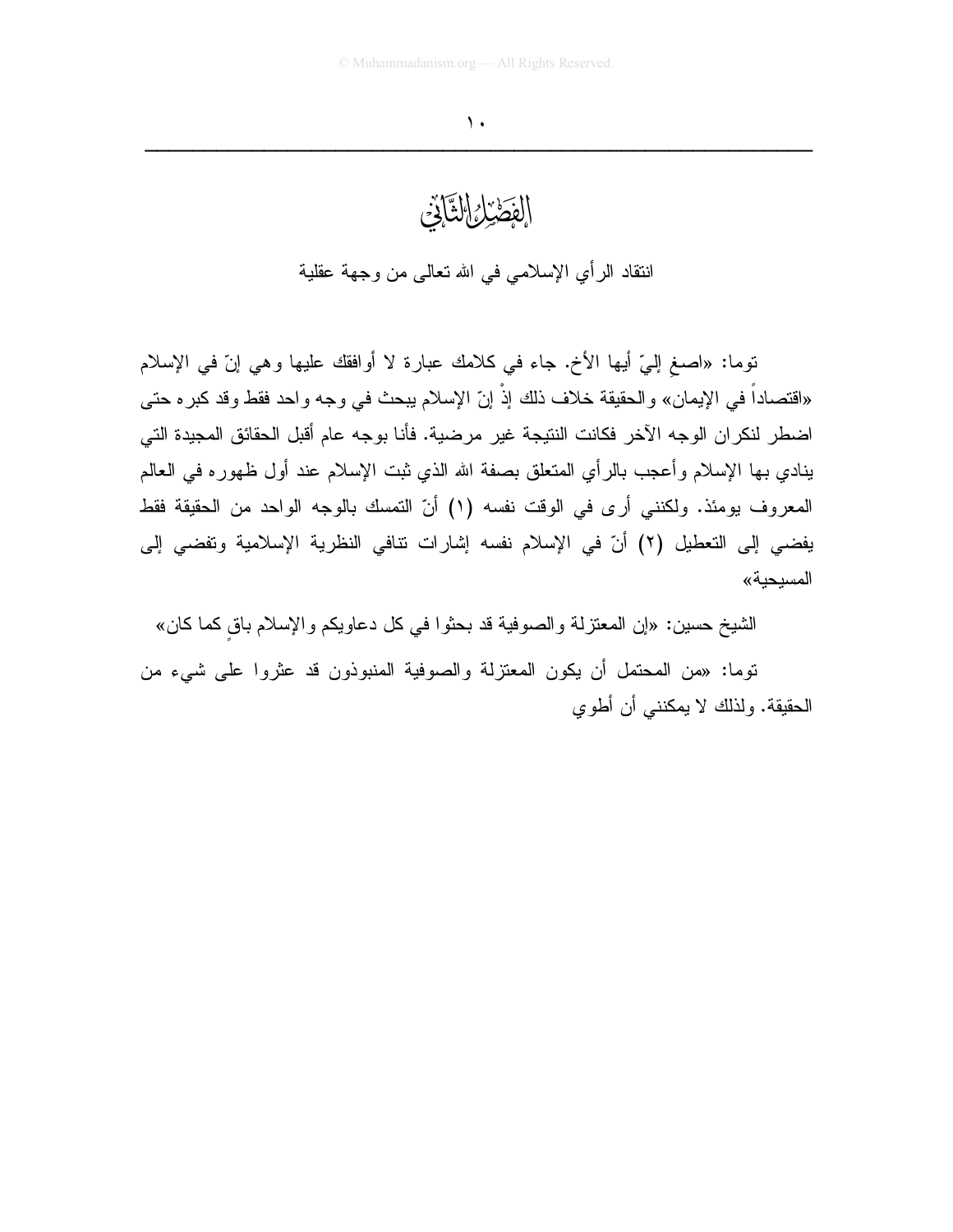صفحاً عن أتعابهم. ولقد أخطأ الإسلام بعدم محاولته استخلاص الحقيقة التي كان يسعى إليها هؤ لاء العلماء»

الهندي: «إذاً لنسمع ما عندك من الهر طقات أبها المعتز ل!»

عبد الفتاح: «إنك قد نطقت بعبارة لم أسمعها من قبل وهي أن رأي الإسلام في ذات الله يفضـي إلى التعطيل وأنـه إذا انتفى ذلك فإنـه يفضـي إلـى المسيحية بـعينـها»

الشيخ حسين: «إهانة عظيمة!»

بولس: «رويد أخاك أيها الفاضل فكم مرة قلت لي إن الديانة المسيحية تقول بتعدد الآلهة وإنها إن لم تكن كذلك فإنها تفضي إلى الإسلام. فما الفرق بين القوليْن؟»

الشيخ حسين: (يبتسم بالرغم عن) «أجل ولكن ما قلته أنا صحيح وما قاله توما أفندي غلط»

توما: «إنك بكلامك هذا نفرض صحة الشيء المطلوب إثباته ونقول عن المسيحية ما لا نود أن تسمعه عن الإسلام»

الشيخ حسين: «لا بأس!»

توما: «إن ما قلته أنا هو نتيجة اختبار خمس سنين وأنا مستعد أن أبسط لكَ الأسباب. وأسمح لمي بأن أقول في معرض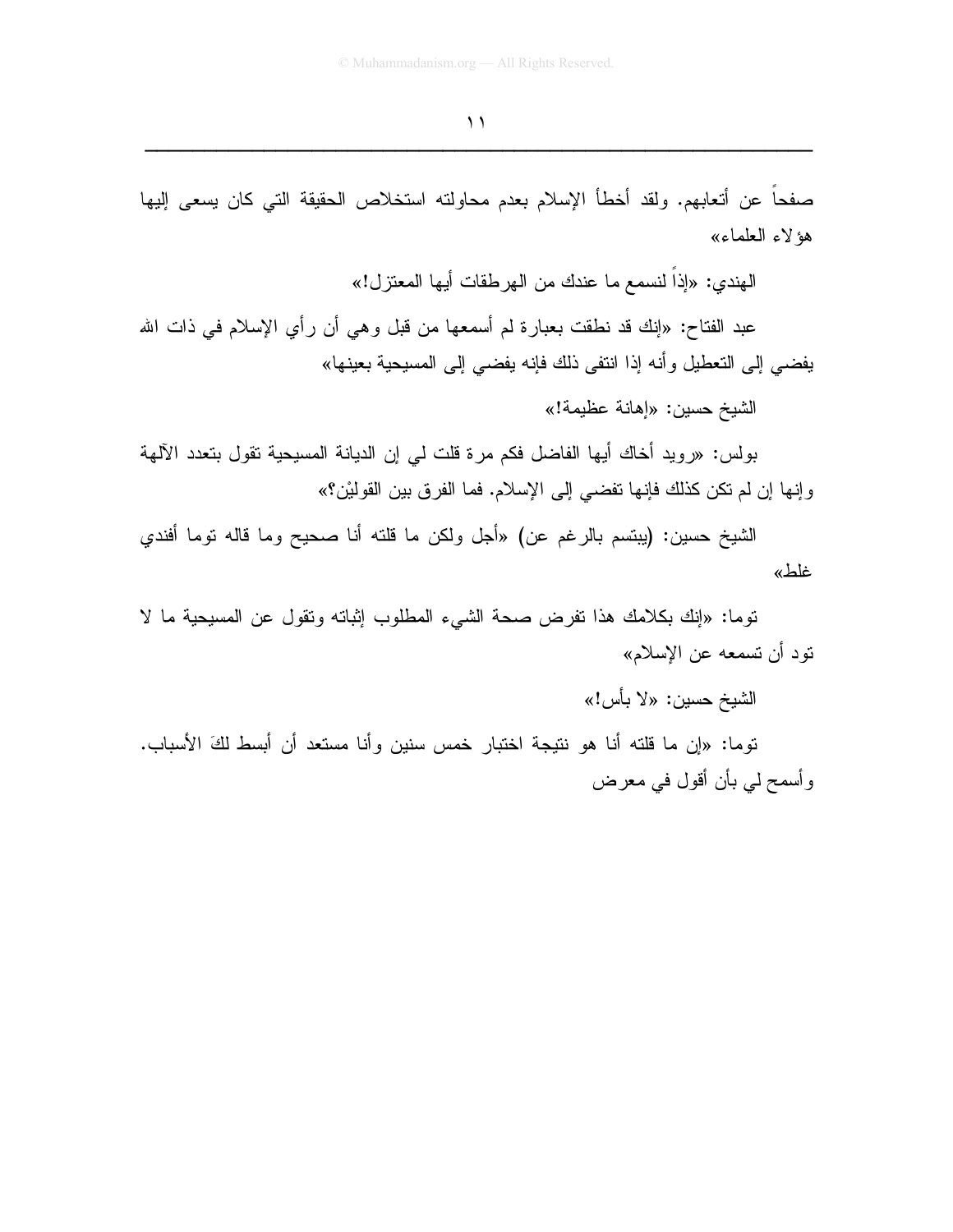كلامي إن الأسباب الدينية العقلية التي نحن مزمعون أن نتأمل فيها لم تكن وحدها كافية لتحملني على تغيير ديني بل إن هنالك أسباباً أخلاقية (و هي أهم) حملتني على تفضيل الديانة المسيحية. أو إن هدى ربانياً عجيباً ساقني إليها. ولا أقول ما قلت إلاّ دفعاً لمجرد الاعتماد على العقل في أمر الدين وذلك لأن الاعتقاد كثيراً ما لا يرافق بشيء من تجديد الأخلاق. فبعد هذا البحث العقلي إن شاء الله في الفرق بين ديانتينا من جهة الأخلاق سأحاول أن أبين العلاقة بين ديننا وآدابنا وأظهر أن أفضيلة عقائدنا اللاَّهوتية قائمة بأهمية اعتبار ها الأدبي»

ففي سائر البلاد الإسلامية التي لم تحتك بعد بالديانة المسيحية ولا بالمؤثرات الأوروبية ترى خمولاً وتقاعداً وتراخياً لا مثيل له في البلدان الأخرى. فلا قوة تحمل المسلمين على الشروع الذاتي أو ترغبهم في تحسين أمورهم وترقية أنفسهم إلى أحسن مما كان عليه أجدادهم لأنهم منطرفون في المحافظة على القديم. وأنا أذكر لكم الممالك الآنية شهادة على ما قلت: مراكش. طرابلس. أواسط إفريقيا. السودان. بلاد العرب. العراق.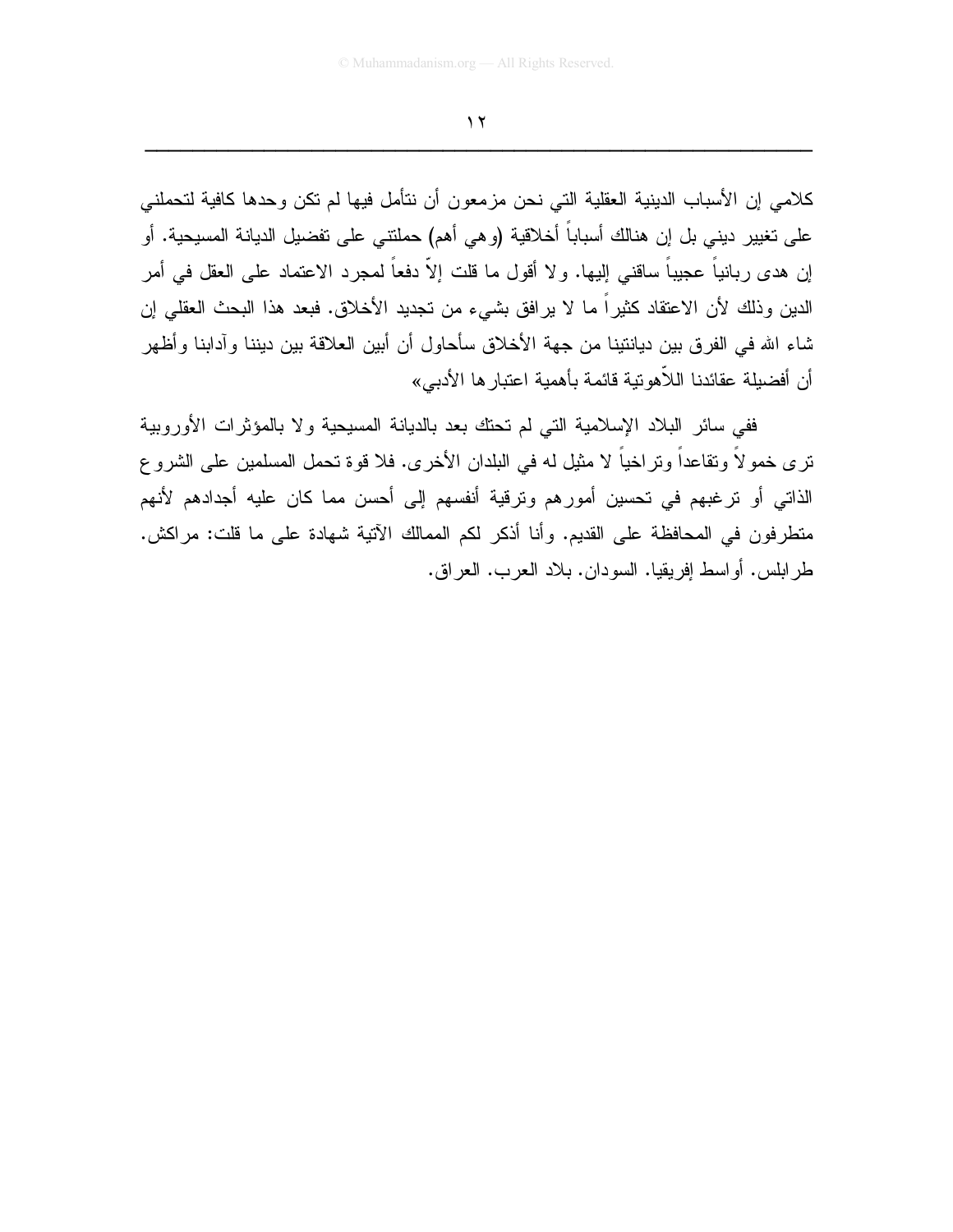العجم. أفغانستان. الهند الشر قية. الصين الإسلامية. أو اسط آسيا الإسلامية. الخ

فماذا نجد في هذه البلاد إلاّ نراخياً ونقاعداً؟ وما سبب ذلك الخمول سوى رأي المسلمين هذا في الله تعالى. أما البلاد الإسلامية التي قد احتكت بالديانة النصر انية فهي أر في من الممالك التي ذكرناها نوعاً ما. وقد أخذت الطائفة الإسلامية في الهند تستيقظ من رقدتها وتهب من سباتها رغماً عن أنفها لأن رأت نفسها في تأخر وانحطاط عن بقية الطوائف. ونرى أن احتكاك مصر بالمسيحيين والأجانب قد جعلها أرقى من غيرها من الممالك المذكورة. ولكن رؤساء الإسلام لا يهتمون بهذا الأمر. فلوا نركوا وشأنهم لم يهتموا قط بنرقية حالة الأزهر مثلاً. انظروا إلى نونس والجزائر فإنهما على رغم النفوذ الإفرنسي لا يزال المسلمون هنالك في حالة الخمول. انظروا إلى تركيا. لو لا احتكاكها بالغربيين ووجود بعض المدارس المسيحية فيها كمدارس الآستانة وبيروت لبقيت البلاد في حالة يرثى لها من الانحطاط والخمول

أما المصلحون المسلمون فبعضهم مسلمون بالاسم فقط كما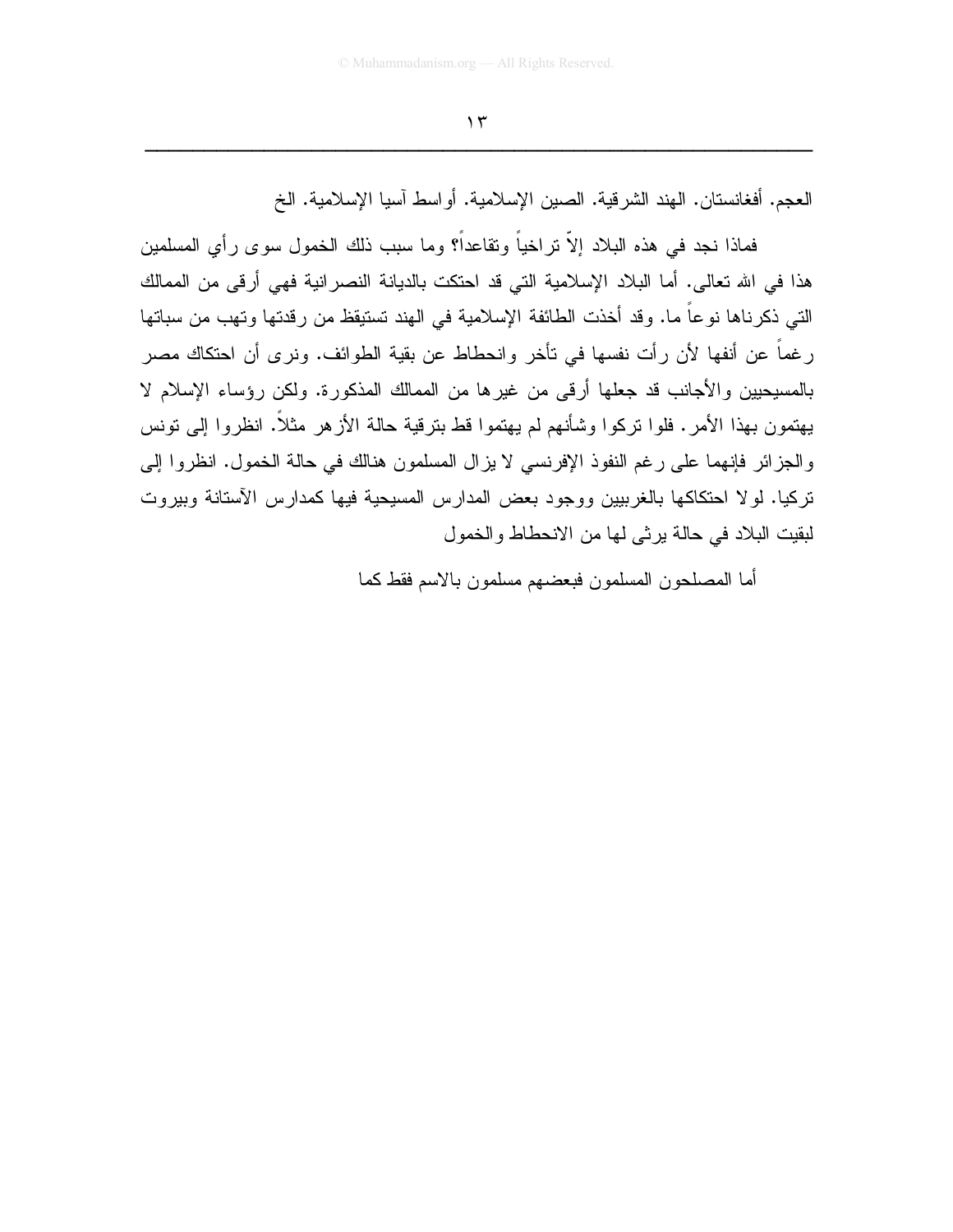هو معروف. هذا وإذا نهض أحد المسلمون وطلب إصلاح الإسلام قامت عليه قيامة الأمة الإسلامية بأسرها وذلك لأن المسلمين «المحافظين» هم مكتفون بالشريعة والشريعة مبنية على إرادة الله كما يصورها القرآن فهي لا نقبل النعديل. فإذا نرك الإسلام وشأنه بقي كما هو لا يرنقي أبداً وإذا رأيت تعديلاً للشريعة (عملاً لا اسماً) فذلك على رغم الإسلام نفسه أي بسبب احتكاكه بالمسيحية وذلك بسبب إضافة القانون المدني. وهذا ما يجعلني أقول إن الإسلام في حد ذاته يقتل كل همة ونشاط ويبعث على الخمول

الشيخ رضوان: (همساً) إنه من حسن حظك أن الشريعة هنا عادلة عملاً لا اسماً كما نقول وإلاَّ لكانت تأمر بمونك جزًّاء لكَ على «شروعك الذاتبي»

الرئيس: «إن عبد الفتاح قد عرض أراءه للتقريظ أو الانتقاد فلنلب أولاً دعوته. ما حجتك على أن التوحيد الإسلامي يفضي إلى التعطيل كما أدّعيت وهي دعوى مدهشة؟»

توما: «مغالاته في التنزيه إذ إنه يجعل الله منزهاً عن كل الحوادث يفصله مطلقاً عن الكائنات. وكيف بمكننا حينئذ أن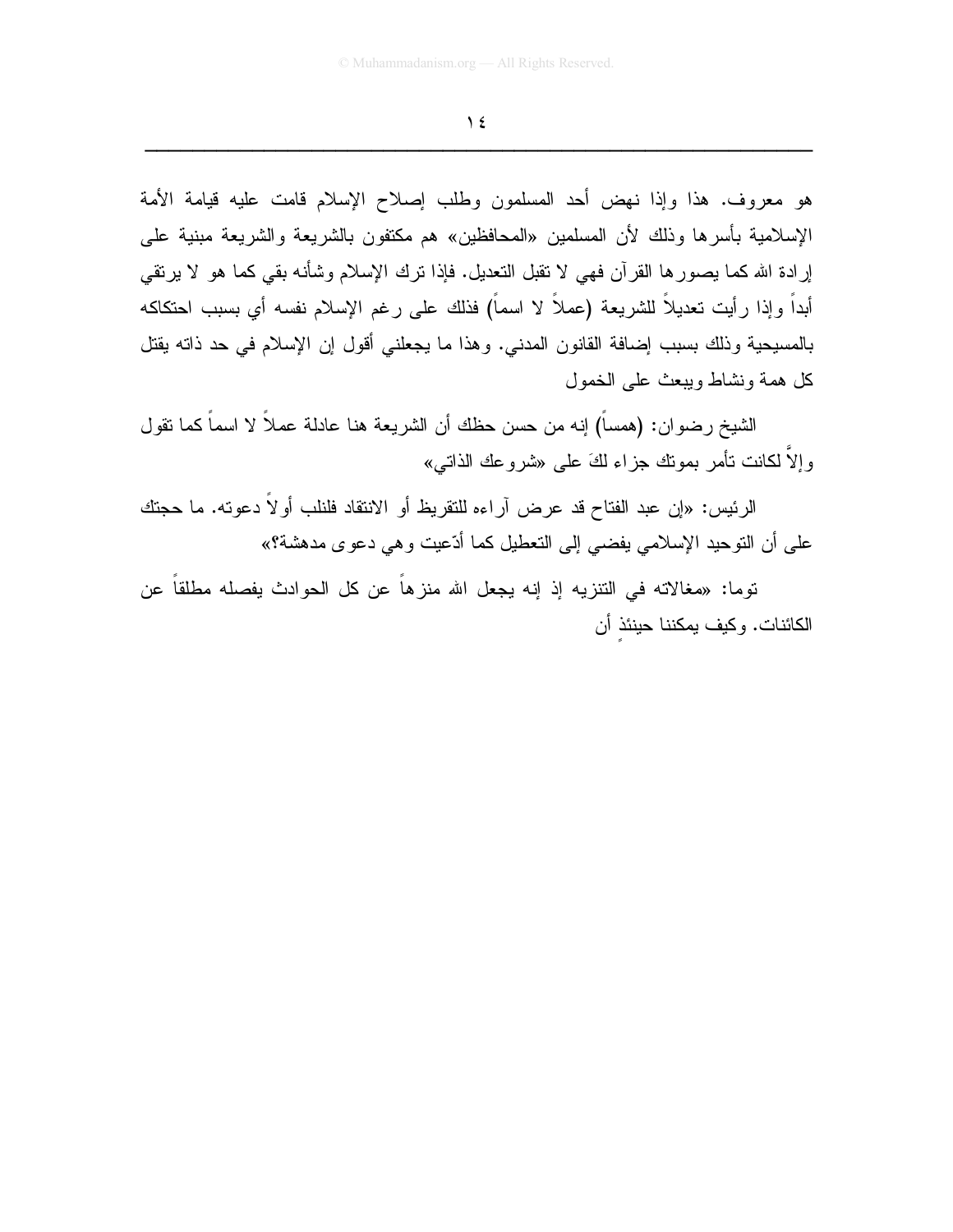ندركه تعالى أو ندرك علاقته بالعالم ونسبته إليه؟» حسين: «إن الله تعالى ليس منفصلاً عن الكائنات و لا متصلاً بـها» نوما: «فما نسبته الِيه اِذَاً» حسن: «لا أعلم» توما: «إن كنتَ تشير بكلامك إلى الاتصال أو الانفصال المادي المكاني فأنت مصبب في رأيك إذ إن جميع الأمور الروحية من حيث هي روح منزهة عن الاعتبارات المكانية أو المادية. أما أنا فإننـي أشير إلـي أمر أسمـي ويمكن وضعه بالقالب الآتـي وهو «هل لله نـعالـي صلـة ما بكائناتـه

أو نسبة البها؟»

حسين: «إن لفظة «صلة» تشير إلى قيد ومقيد. ولذلك نحن نعتبر الله تعالى غير متصل بالكائنات»

> نو ما: «أوليس بينه وبينها نسبةٌ ما؟» حسين: «بدون شك!» نوما: «فما هي إذاً» حسين: «نسبة الخالق إلى المخلوق مثلا»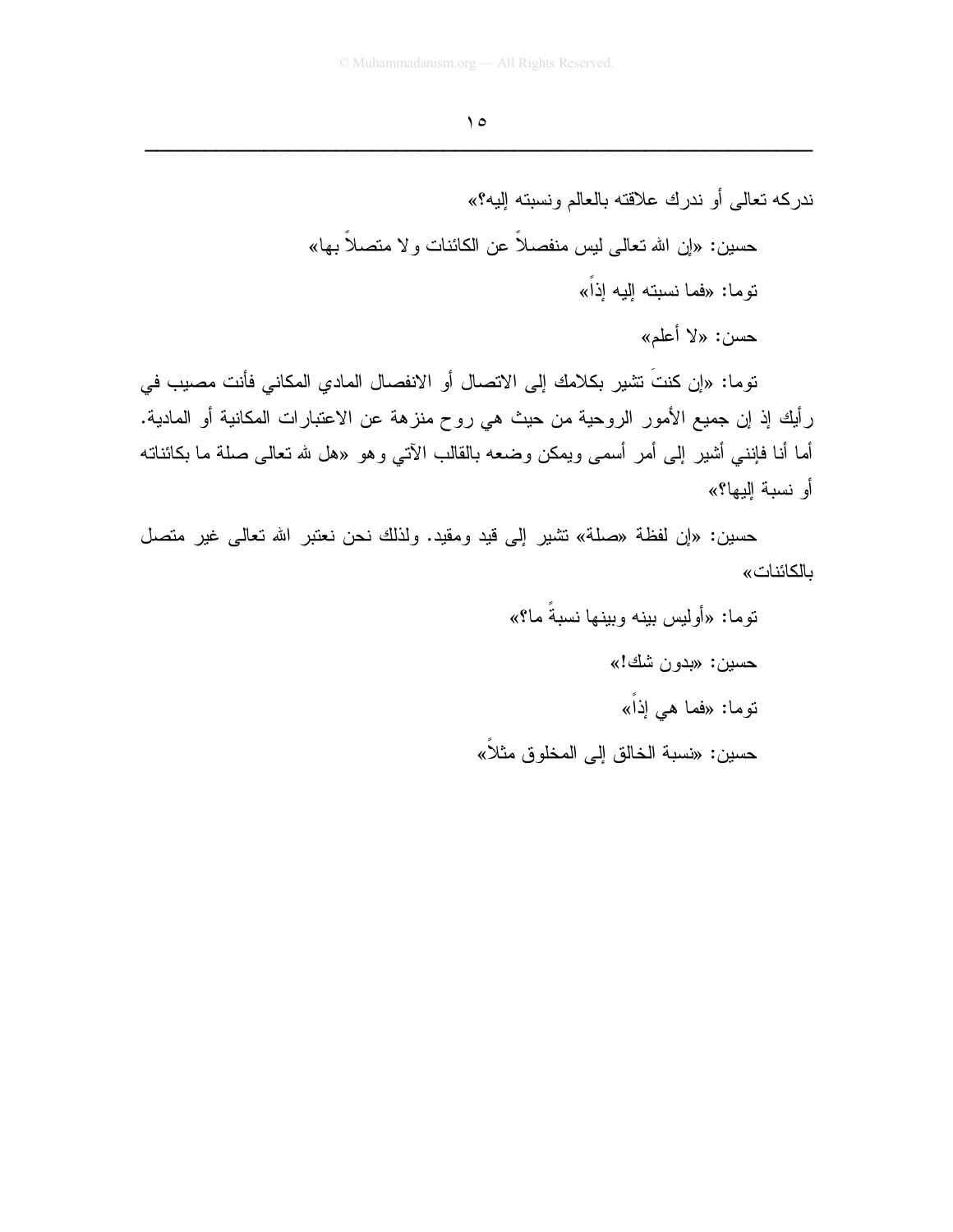توما: «حسناً قلت فهو إذاً متصل! لأن النسبة ليست سوى صلة و لا يمكنك أن نتكر هذا الأمر. إذ واضح إنه إذا وجدت نسبة ما بين شيئين فهما متصلان ولا ينفصلان عن بعضهما حتى في حيز الفكر . وبعبارة أخرى إن النسبة تؤثر في الشيئيْن معاً»

عبد الفتاح: «إنك بقولك «تؤثَّر» نتسب المفعولية إلى الله سبحانه وتعالى وهو كفر محض»

نوما: «ابحث في المشكل ملياً أيها الأخ. وأمّا هذه «المفعولية» فسنأتـي علـي البحث فيها فيما بعد. ولكن ألا تسلم الآن بأن وجود نسبة بين الخالق المخلوق مثلاً يشير إلىي وجود صلة ما بينهما؟»

عبد الفتاح: «كلا إذ لا يمكنني أن أقيد الله تعالى بصلة مع خليقته لأنه براء كل البراءة من هذا القيد»

توما: «فحاصل دعواك إذاً يفضي إلى التعطيل لأنه إذا انتفت الصلة فهنالك إذاً هوة عظيمة بين الله وبين خليقته حتى لا يمكن للفكر نفسه أن يجتازها لأن الفكر حينما يجعل نسبة بين الله والعالم المادي يقيده نعالمي بنوع ما وإلآ فهو بحسب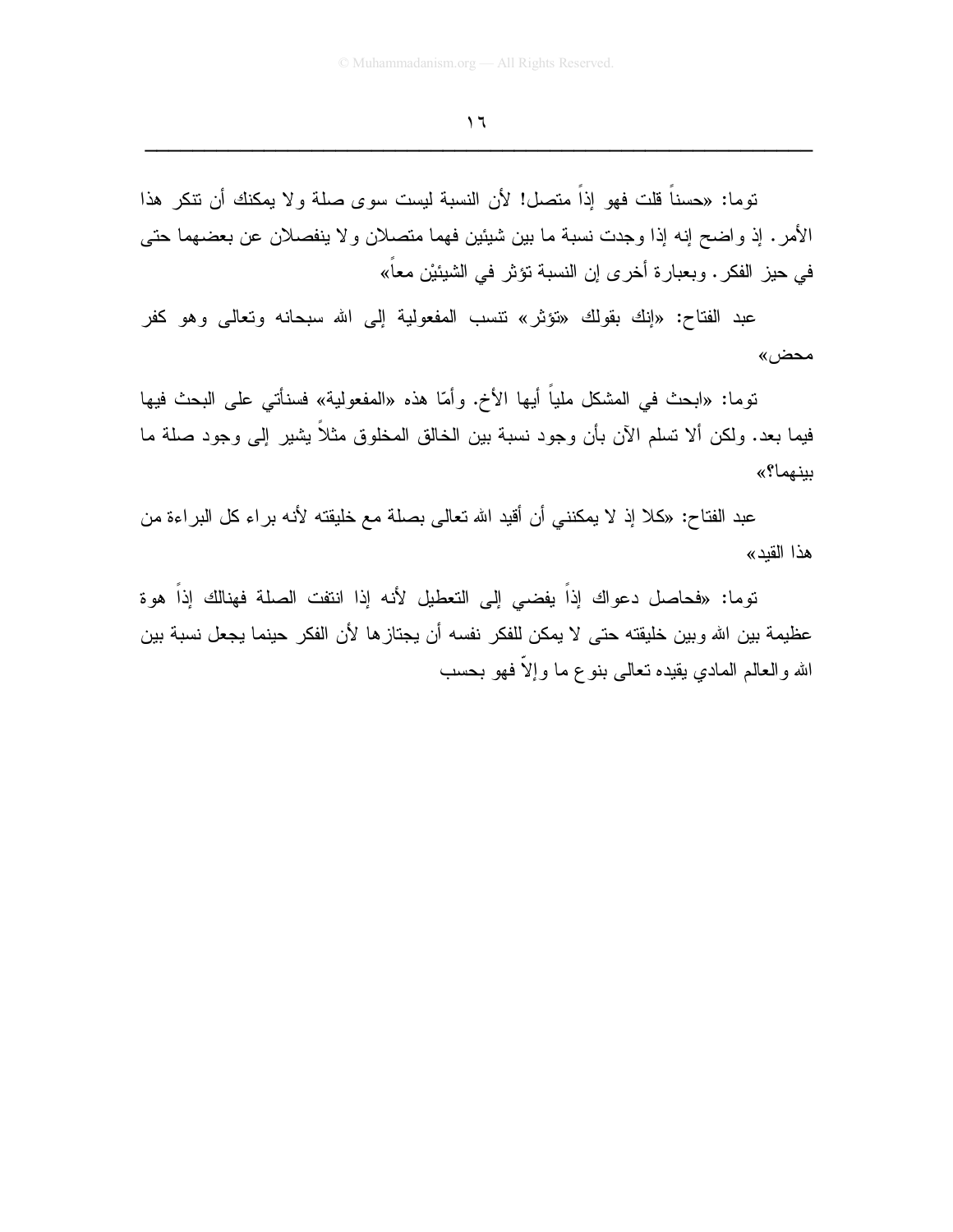اعتقادكم خار ج عن حيز الفكر . فالتنزيه إذاً لا يبقى من الله تعالى سوى الاسم المركب من ا ـــ ل  $\leftarrow$   $\cup$   $-$ 

عبد الفتاح: «إن في هذا الكلام مغالطة»

توما: «كلا أيها الأخ فإن اعتراضاتي مبنية على ضوابط عقلية لا على اللفظ وإذا أنكرت هذه الضوابط أنكرت ذاتك وكل الحوادث فضلاً عن إنكارك الله. ثم إننـي قلت إن فـي نفس الإسلام أموراً نتاقض هذا النتزيه المغالبي فيه. إنكم نقولون إن الله بعث رسولاً فمن أين بعث هذا الرسول وإلى أين بعثه!»

عبد الفتاح: «إن الكلام هنا مجازي إذ إن أفكارنا وأقوالنا لا يمكنها أن نتفصل عن المكان ولعمر ي أن أصغر طلبة اللاهوت بعرف ذلك»

نوما: «إنني لا أنكر ذلك بل أسلم به ومع ذلك فأعلم أن الكلام يشير إلى وجود «صلة» مهما كان نوعها وإلاَّ فإنه لا يكون مجازياً فقط بل بدون معنى بالمرة»

حنا: «لا شك في ذلك. ثم إن في كلا القرآن والنوراة ألوفًا من مثل هذه الأقوال إذ كثيراً ما يُقال إن الله قال شيئاً ثم فعل النبي كذا وكذا ثم خاطبه الله بعد ذلك وقال هلم جراً.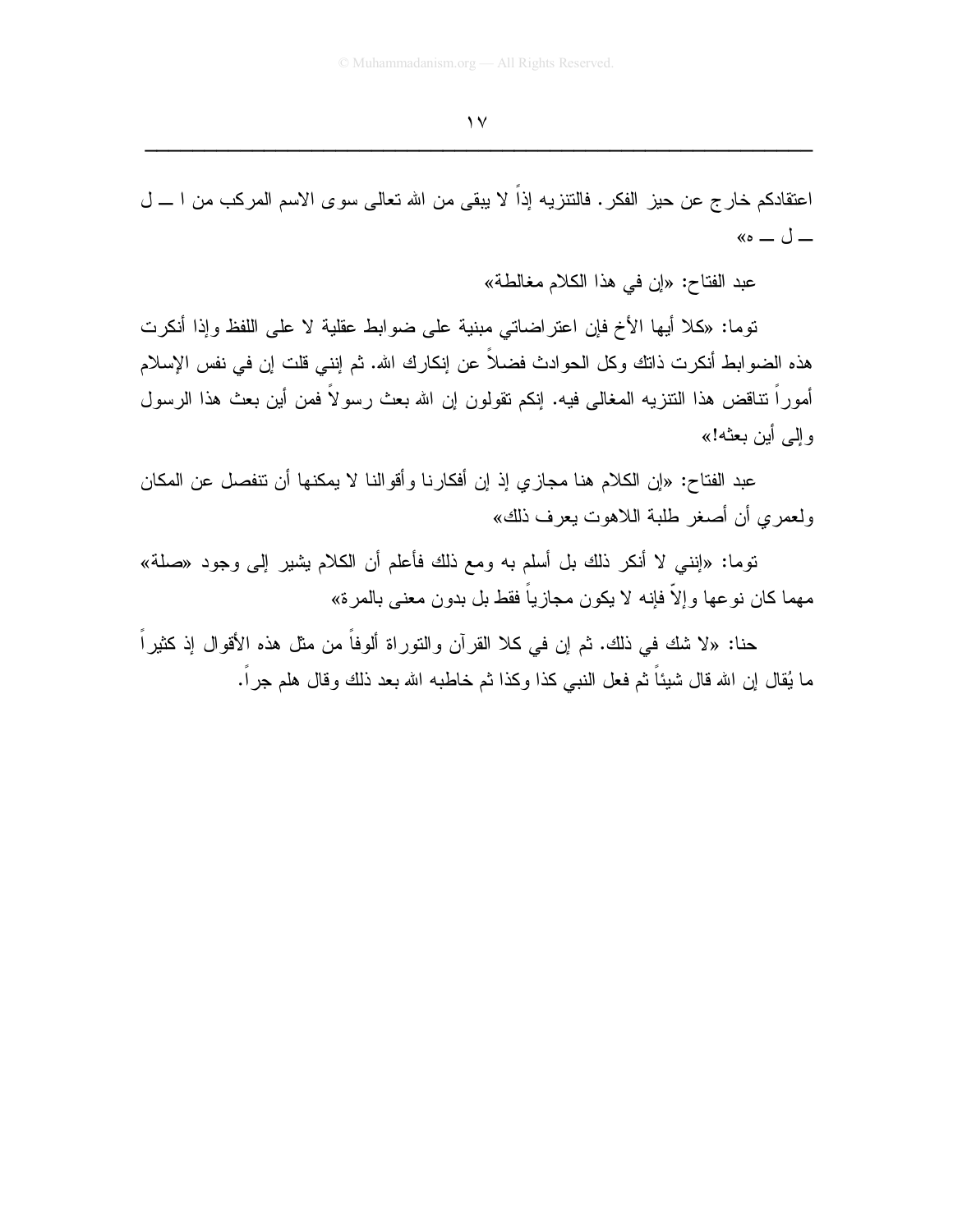فليت شعري إلى أي شي نشير هذه الأقوال إن لم نكن نشير إلى نرتيب الزمان البعيد أو القريب ماضياً أو حالاً أو استقبالاً أوَلا يجعل هذا الله في حيّز التقيد؟»

الشيخ عبد الله: «إن هذه أقوال بشرية يا صاح وإن الله ضابط الماضيي والحاضر والمستقبل وهو يجمعهم بطريقة منزهة عن الزمان»

توما: «قد يكون ذلك صحيحاً وإن يكن من العبث الادعاء بإدراك حقيقته. ولكنني أعود الآن إلى القول بأنك قد اضطررت لاستخدام كلام دال على وقوع الله تعالى في حيز النقيد وأنه مهما كان المقصود من المجاز فإن اللغة تشير إلى وجود صلة بين الله والإنسان أي إلى حدوث شيء بينهما وأن أعمال الله متصلة بأعمال الإنسان إنْ لم نكن متوقفة عليها. وبعبارة مختصرة إن النتزيه قد أنكره نفس المدافعين عنه لأن الإله المنزه بهذا النتزيه ليس سوى فرضىاً مجرداً وهمياً غير حقيقي وهذا يفضي كما بيّنا إلى التعطيل»

### $\approx$  616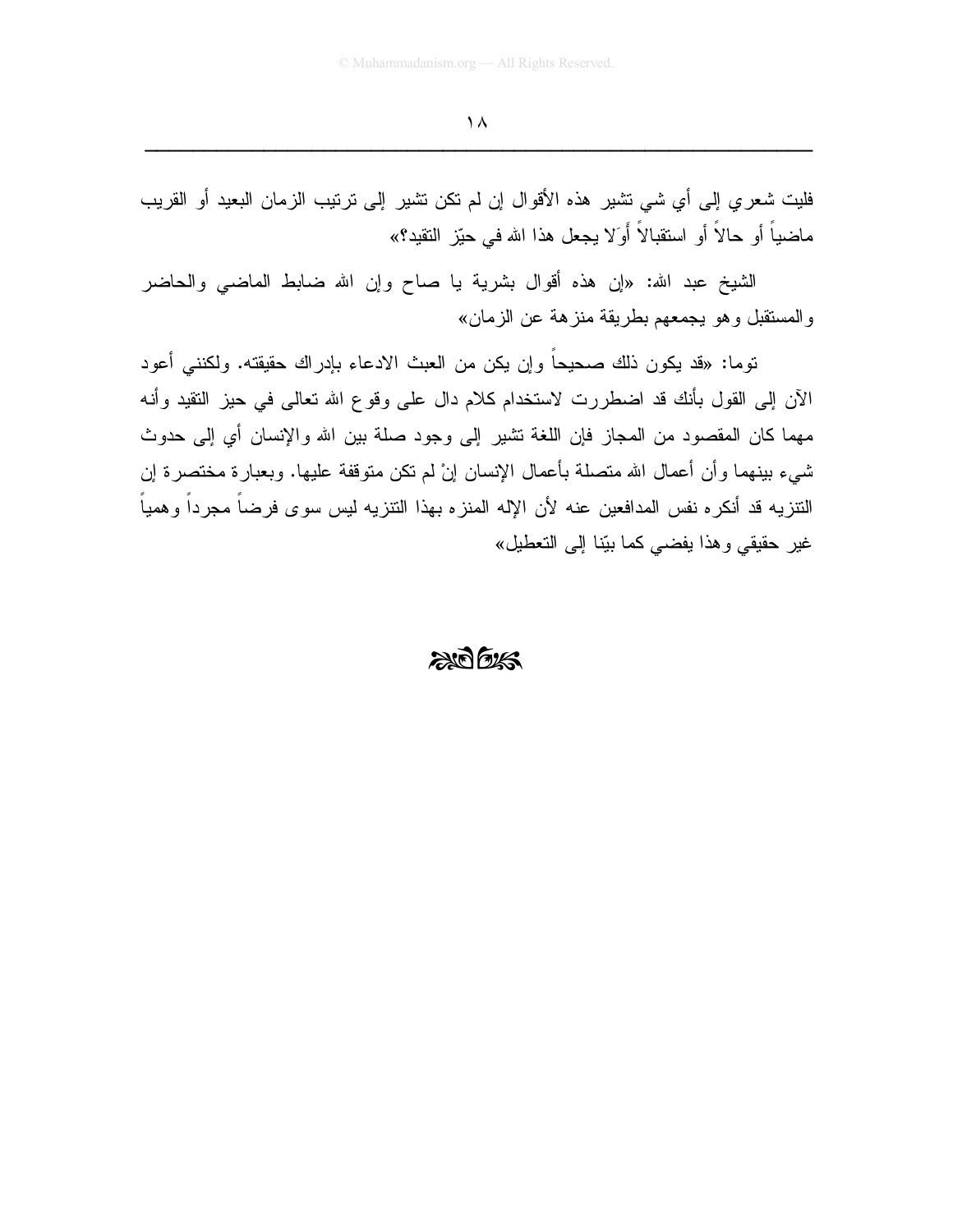## الفَصَيْلُواالثَّالَيْتُ

النظرية الإسلامية المغالي فيها

وبعد البحث في الأمور التي ذكرها توما أفندي عبد المسيح أرفضّت الجمعية ثم عادت فالتأمت في يوم الجمعة النالي لسماع نتمة المباحثة. وإذ دعا الرئيس نوما أفندي ليستأنف الكلام نـهض هذا ملبياً وقال: \_

«أيها الإخوة. إنني لم أسمع هذا في مباحثتنا الماضية رداً على الاعتراضات التي قدمتها وهي (أو لاً) إن النتزيه الذي ينسبه المسلمون إلى الله يفضي إلى النعطيل إذْ إنه لا يميزه نعالـي عن الحوادث فقط بل يبعده عن الفكر أيضاً بعداً شاسعاً. (ثانياً) إن شرّاح الإسلام والقرآن نفسه يستعملون ألفاظاً نتاقض هذا المذهب بأن تجعل الله تعالى في حيز الاتصال بالخليقة والمكان والزمان. ولعمري ان هذا مشكل معقد فأما أن نؤمنوا بمذهب النتزيه ونكتفوا بإله لا نعلمون عن شيئاً البتة بسبب انفصالكم عنه كل الانفصال (وفي هذه الحالة يجب أن تتكروا النبوة والقرآن) \_ أو أن نتكروا مذهب التنزيه المُغالبي فيه وفي هذه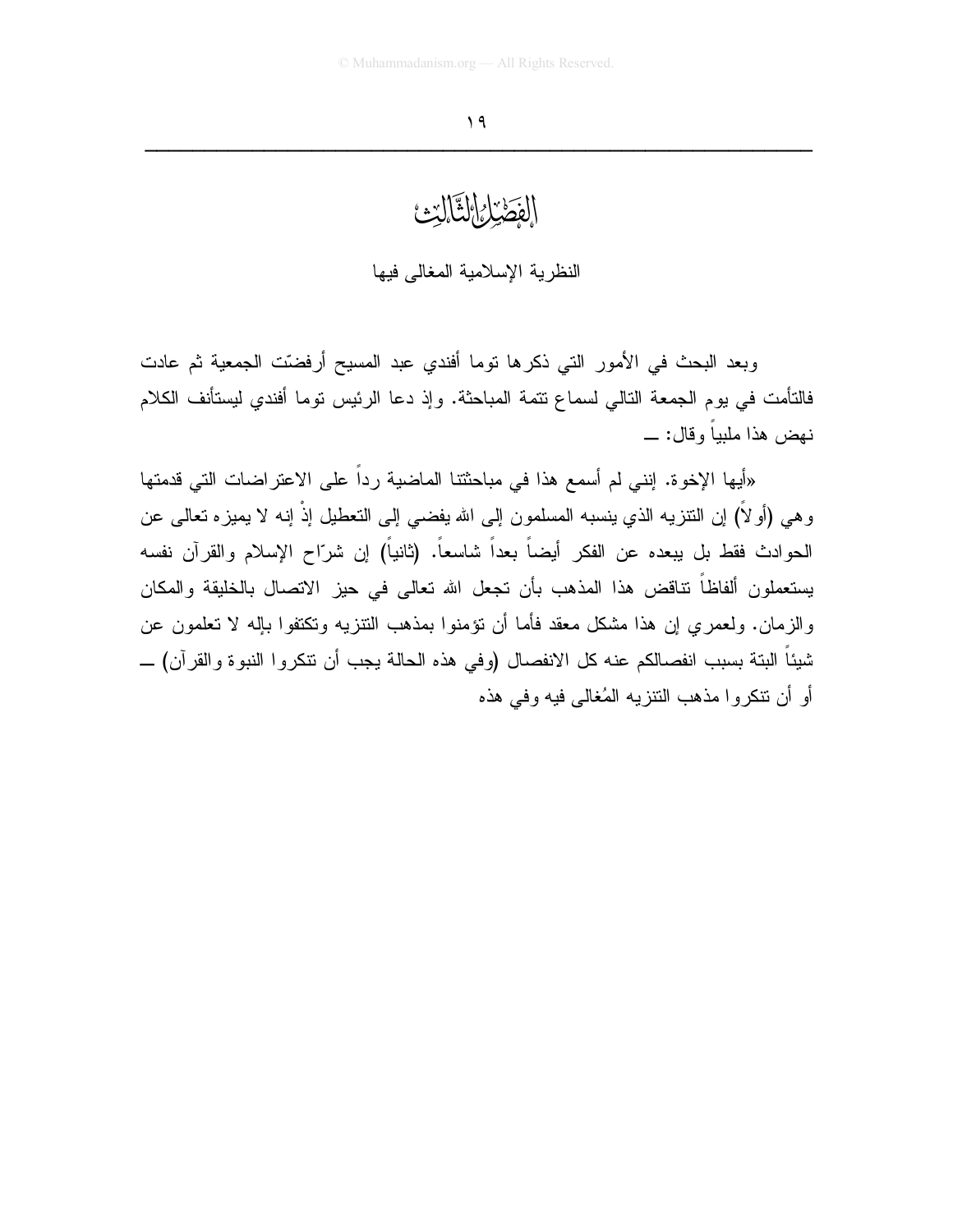الحالة تصبحون أنتم و المسيحيون سو اء» أعضاء: «لا سمح الله!» توما: «لا أر ي في ذلك كبير أمر »

عبد الفتاح: «إنه لمن السهل أن تهاجم ولكن من الصعب أن تدافع فهل لكَ أن تتحفنا بما عندك من آراء المسيحيين في ذات الله؟»

توما: «حباً وكرامةً ولكنني لم أتم أدلتي بعد فاسمحوا لي أن أبيّن لكم أن أفكار عامة المسلمين هي في الحقيقة خالية من معنى الله وما يختص بذاته المقدسة. أَوَلِستم تقولون: «كل ما خطر في بالك فهو هالك والله بخلاف ذلك»ــ أليس هذا روح التعطيل وعينه؟ فما أشدّ خطأ من ينسب إلى هذا لإله غير المعروف. إنكم تجردون العقل من كل شيء وتسمَّون ما يبقى بعد ذلك «إليهاً» وبعبارة أخرى إنكم تنفون كل شي من الذهن ثم تؤلمهون هذه المنفيات وتسمون مجموعتها (الله)»

عد الله: «ما شاء الله!»

أحمد: «إنني على رغم بساطتي أرى الحق في جانب نوما أفندي فإن العبارة المسجعة التي اقتبسها (أيْ كل ما خطر في بالك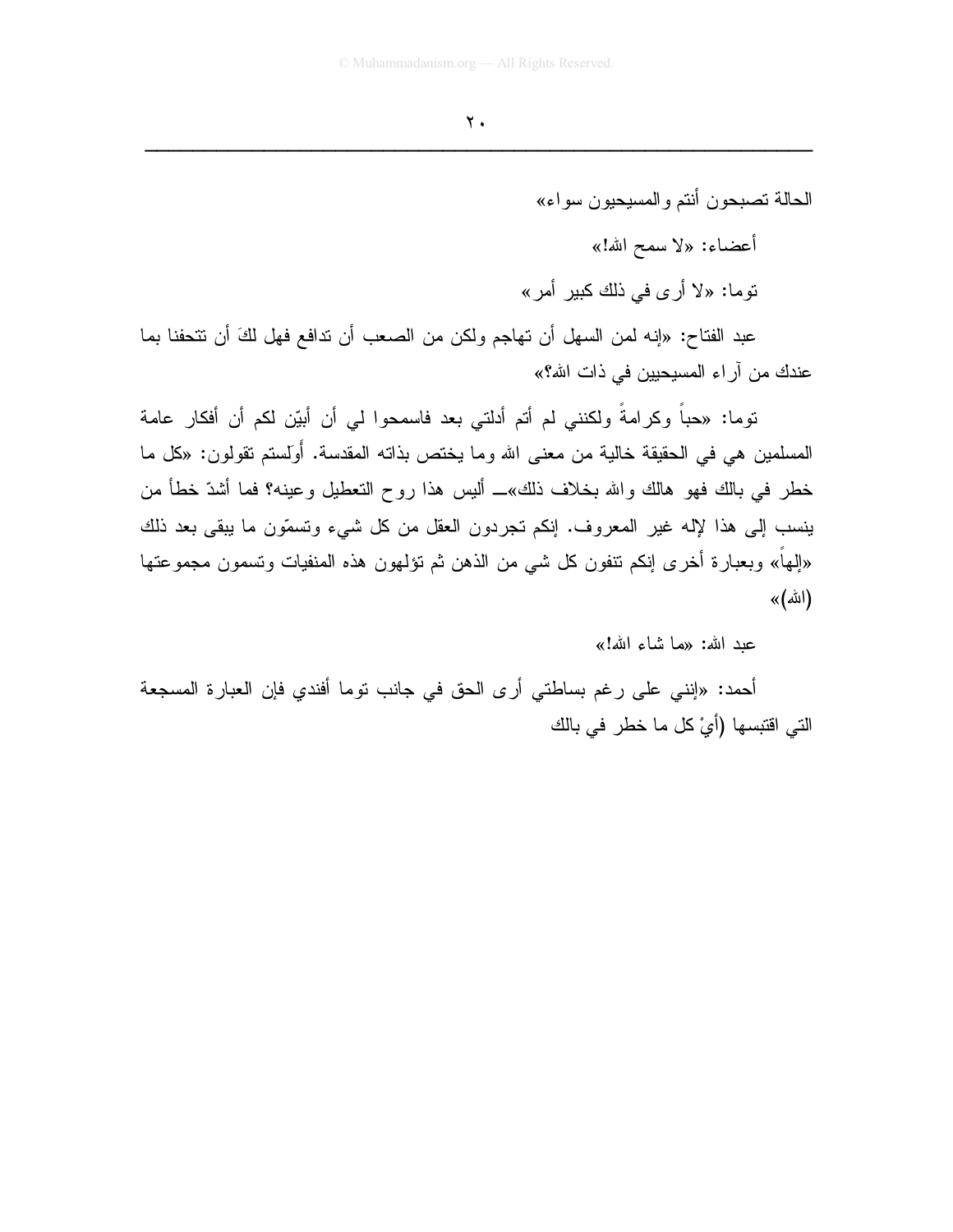الخ) نعبر عن أراء الألوف من المسلمين. وإننـي وأيم الله لم أحن رأسي مرة للصـلاة إلاّ وخطرت نلك العبارة ببالـي فمثلت الله تعالـي لـعينـي شينـًا و هميـًا لا حقيقة لـه»

وبعد هذا حدث سكوت عميق ثم نهض حسين وقال: «ما هذا الخلط والضلال بل هذا الكفر العظيم؟ إن صفات الله السبع (المعنوية) التي ذكرها عبد الفتاح أفندي في ديباجة خطابه والنتي قد استنتجها علماء الإسلام الأفاضل لتمثل لنا بأجلى بيان ذاتاً إلهية ذات قدرة وإرادة وعلم وحياة وسمع وبصر وكلام فماذا تطلبون بعد؟»

توما: «وأنا أكرر لك إنه لا معنى لهذه الصفات السبع باعتبار التنزيه المُغالى فيه وإلاّ فإنها نفضي إلى ما ينافي الإسلام ومع ذلك فإنها مقصرة عن وصف الذات الإلهية وصفا حقيقيا»

عبد الفتاح: «وكيف ذلك؟»

توما: «إن الصفات السبع المذكورة لا تفيد شيئًا عن محبة الله وقداسته اللتيْن هما صفتان لازمتان لذات الله تعالى بل هما ذاته وماهيته تعالى»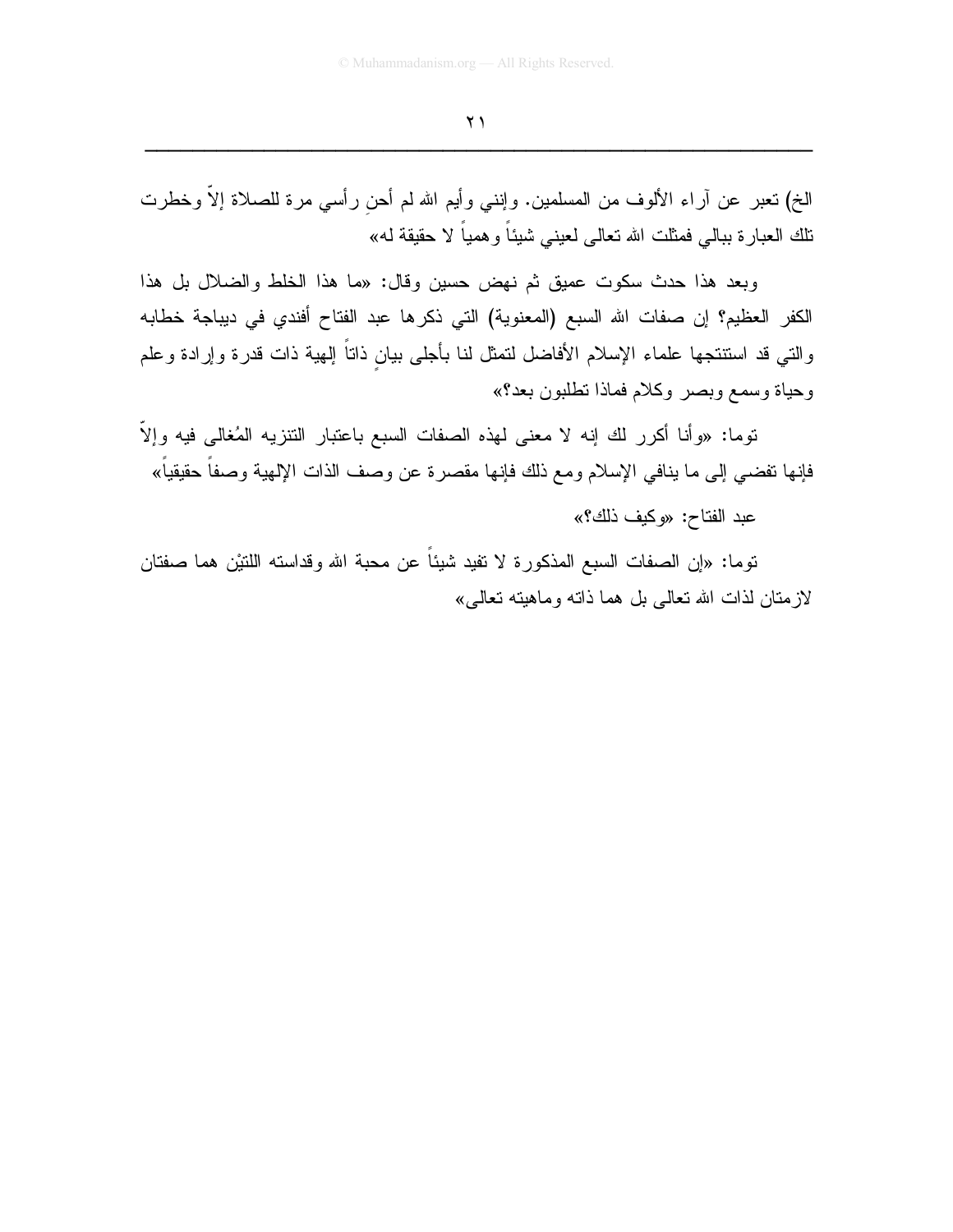حسين: «أما القداسة فإنها داخلة ضمن أسماء الله التسعة والتسعين. ألا يدعى تعالى (قدوساً)؟» توما: «ولكن بأي معنى!» حسين: «لا بالمعنى الأخلاقي لأن ذلك مما يختص بالمخلوق الأمر الذي كان الله منزهاً منه على الإطلاق» نوما: «إذاً بأي معنى؟» حسين: «الأرجح أن معنى القداسة هنا هو تعاليه عن كل المخلوقات والحوادث» نوما: «ولكن هذا هو النتزيه بعينه قد ألبسته ثوباً آخر» عبد الفتاح: «أما (القداسة) فعندي أنها داخلة في حيز الإرادة لأن الله أراد أن نكون بعض الأشياء حلالاً وبعضها حراماً فكانت كذلك»

حسين: «وأما (المحبة) فإنكم أنتم المسيحيين قد أفسدتم معناها الحقيقي وجعلتموها مرادفة للضعف والرغبة مع أن محبة الله ليست سوى رحمته»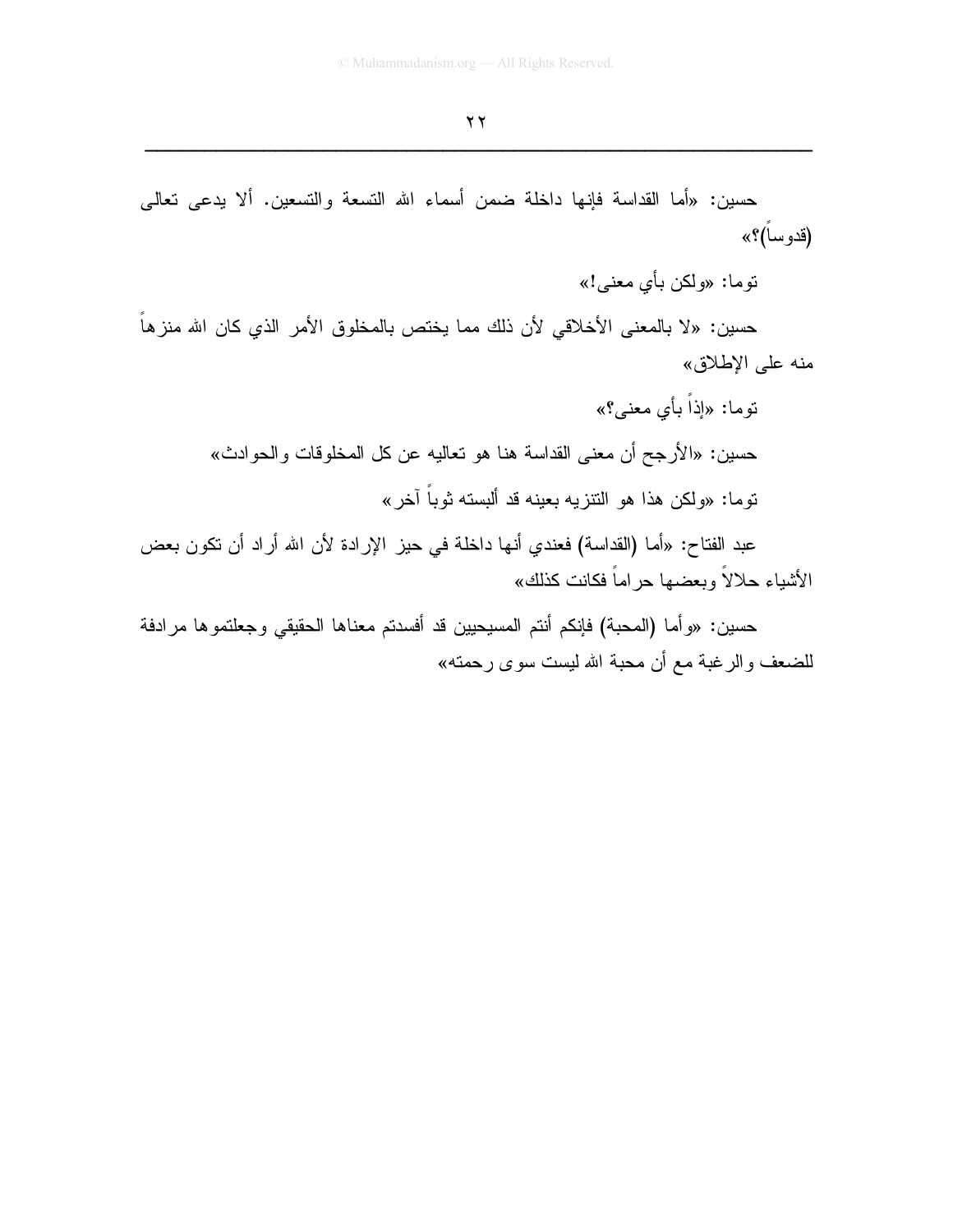توما: «ولكن أين موضع الرحمة من الصفات السبع بل في باقي الصفات»

حسين: «إن الله إذا أراد أنْ ينعم على أحد فقد رحمه ورضـي عنه. وقد اعتاد البشر أن يسموا هذه الرحمة وهذا الرضاء محبة. وإذا أراد أن يحكم على أحد بالهلاك حجب عنه رحمته ور ضياه والبشر بسمون ذلك غضباً»

توما: «هذا ما كنت أتوقع أن أسمعه منك. فالإسلام على كل ما يظهر يحول أغلب صفات الله تعالى من مثل هذه المحبة والرحمة والقداسة إلى إرادته أو قدرته المجردتيْن. أما الكائنات وما فيها من إرادة البشر فإنكم تجعلونها آلة صماء تحركها الإرادة الربانية إلى حيث تشاء. فأنا لا أرى فرِ قاً بين مذهبكم هذا ومذهب الماديين إذْ إن كليهما يشير ٍ على ألو هية القوة سوءٍ أنكم تعوضون القوة الطبيعية في مذهب الماديين بقوة الله في مذهبكم أنتم. على أنّ كلا الاسمين والمعنييْن واحد. ولذلك نرون أن النتزيه بهذا الاعتبار يفضي إلى ضده. إننا قد رأيناه سابقاً يفضي إلى التعطيل وهو الآن يفضيي إلى مذهب المادية وسنراه عما قليل يفضي إلى القول بوحدة الكائنات ونكران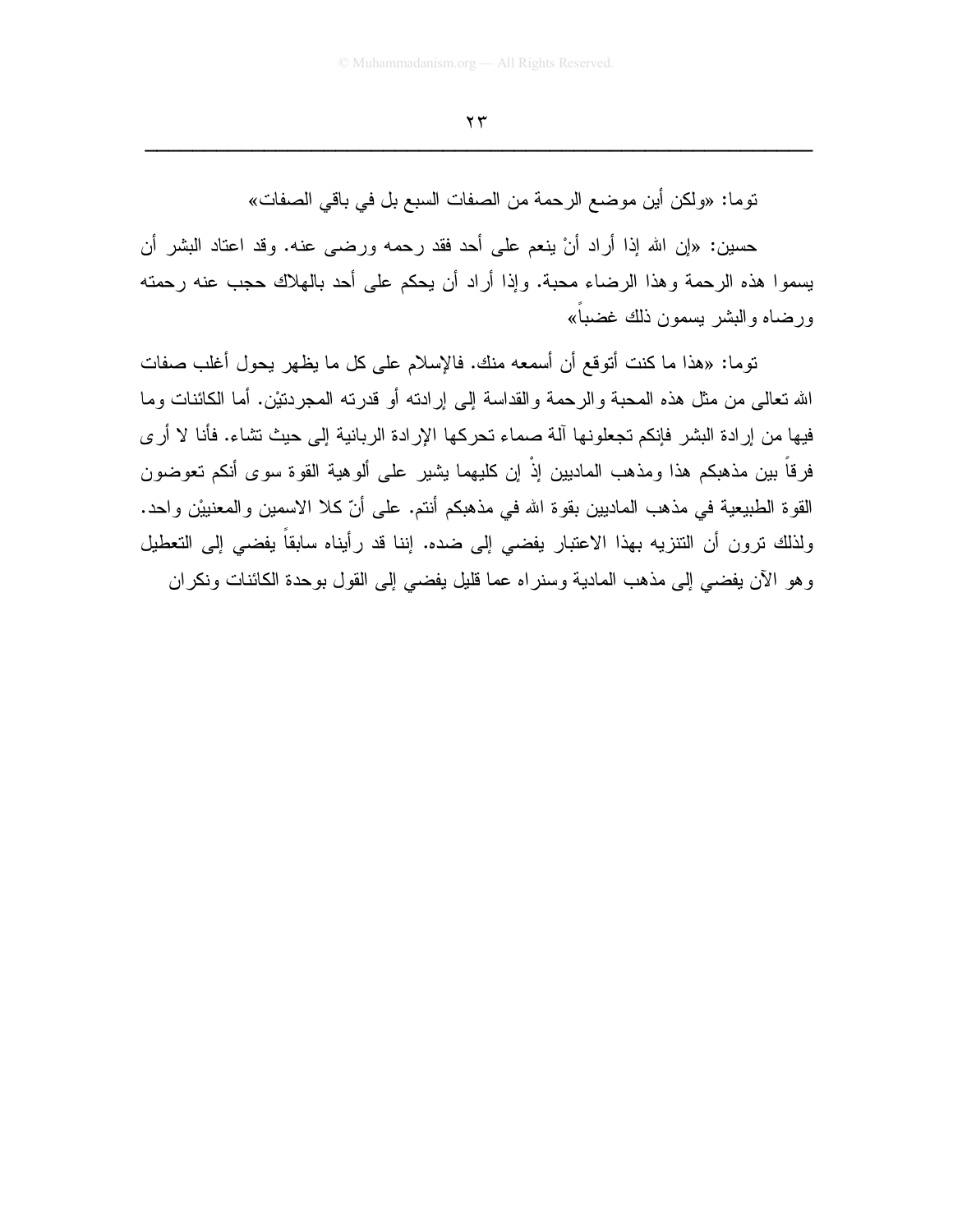الحوادث مطلقاً. ولا يخفى أن المبدأ الذي يفضي إلى نتائج غير منتظرة كهذه لا بدّ أن يكون فاسدا»

المهندي: «إنك ذكر ت لنا مذهب وحدة الكائنات وقلت إن النتزيه قد يفضي إليه فهل لكَ أن تبر هن لنا ذلك؟»

توما «إنني قد بيّنت آنفاً إن النتزيه المُغالي فيه يفضي إلى التعطيل وإن المُغالاة في الإرادة والقدرة الربانيتيْن كما يفعل المسلمون يفضيي إلىي وضع الله في مصاف القوة المحضة الأمر الذي يشبه مذهب الماديين الطبيعيين كل الشبه. وسأحاول الآن أن أبيّن وحدة الخلق والنتزيه المطلق هما على طرفيْ نقبِض»

عبد الفتاح: «هات ما عندك»

نوما: «لنعد الآن إلى الصفات السبع. أما بخصوص علم الله فاسمح لي أن أسألك ما هي الأشياء التي دخلت في حيز ذلك العلم منذ البدء؟ فإن العلم \_ بحسب عقل البشر \_ يفيد وجود شيء معلوم خارج عن حيز النفس. وما نقدم بصدق على سائر الصفات الباقية نقريبا. أي إنها نتثبير إلى وجود منفصل عن نفس الله يعمل فيه. «فالقدرة» مثلاً نتثبير إلى وجود شيء نظهر فيه. وكذلك «الإرادة» نشير إلى وجود شيء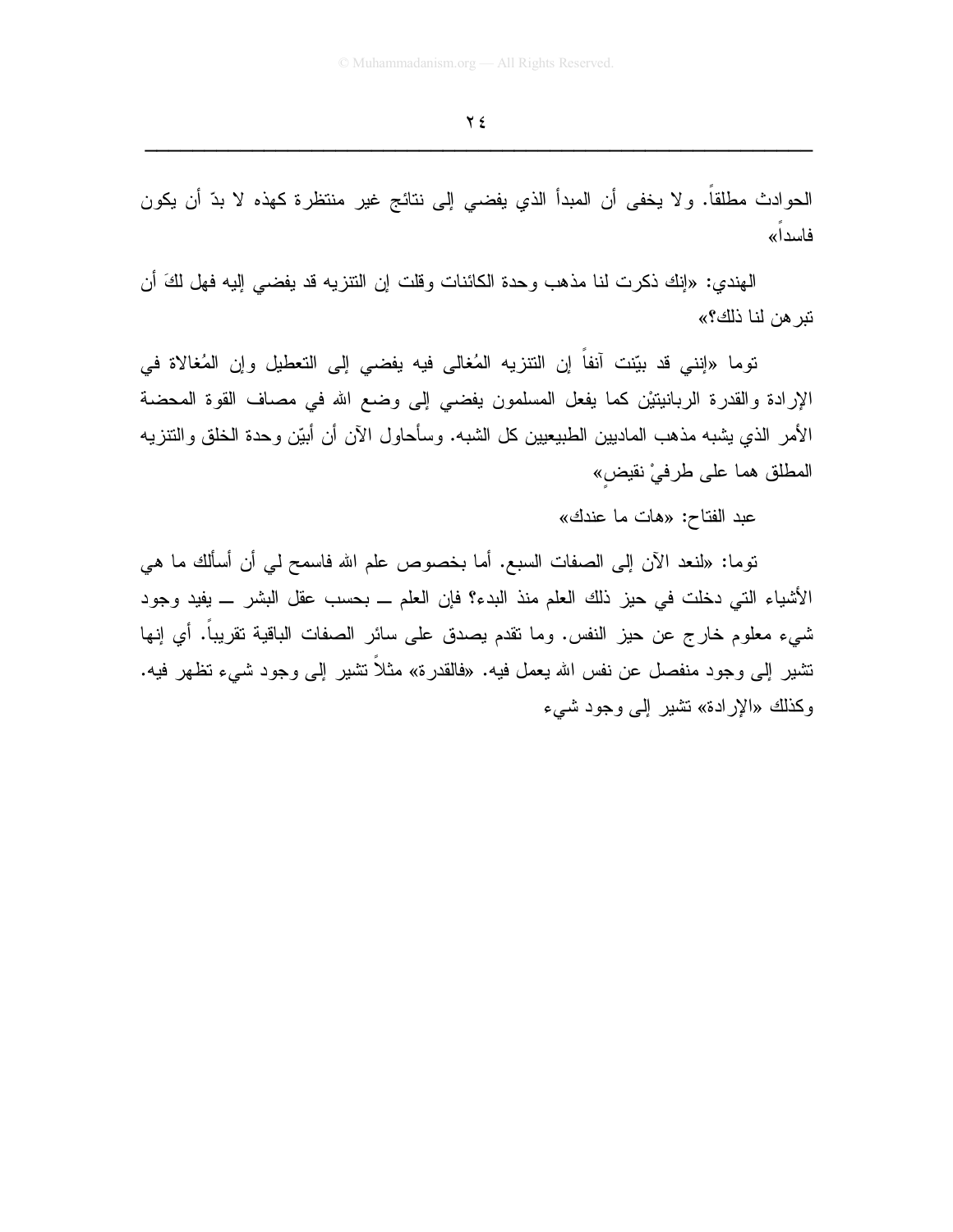نعمل فيه. «والبصر» بشير إلى شيء منظور. «والسمع» إلى شيء مسموع. «والكلام» إلى شيء متكلم به. فحاصل القول إذاً إن هذه الصفات متوقفة على وجود كائنات»

عبد الفتاح: «و على فر ض صحة ما نقول فإن الله الذي هو تلك الذات القائمة بهذه الصفات يبقى مستقلا عن الكائنات تمام الاستقلال»

نوما: «إن هذا لأشبه شيء بالكفر لأنه إما إنك نحاول جعل نلك الصفات غير أزلية وبذلك تفصلها عن الله ـــ وهذا مناقض لأغلب المذاهب الدينية لأن الذات إذ تجردت عن خواصها وسائر صفاتها مطلقاً فلا يبقى منها إلاّ الصورة الوهمية (وبعبارة أوضح إنها نصبح لا شيء وهذا أيضاً يفضي إلى التعطيل) أو إنك تجعل ذات الله متوقفة على ما هو غير الله إذ إنك نربطه نعالى مع الكائنات إظهار اً لصفاته المذكور ة»

حسين: «كلا! إنه مستقل وغني ولم يكن في حاجة إلى الخلق حتى إنه لو لم يخلق العالم أيضاً لبقي نفس الإله»

توما: «ولكن كيف بمكن أن يكون والحالة هذه إلهاً ذا قدرة وعلم وسمع وبصر وكلام و هلم جر أ»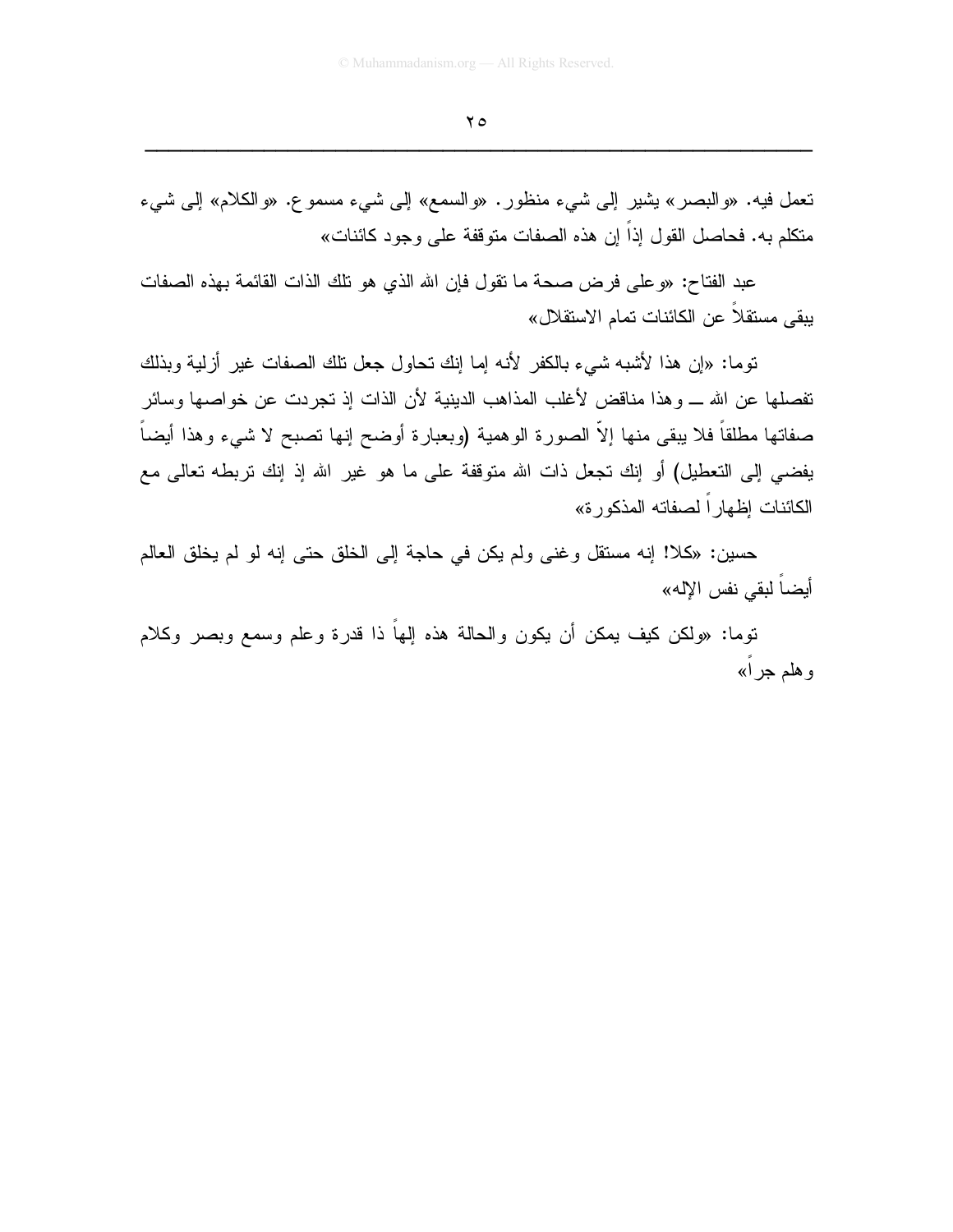حسين: «ذلك بأن سبق فعلم الكائنات كأشياء ممكنة الوقوع وبهذا الاعتبار يسمع ويبصر ويتكلم ويريد وهلم جراً»

توما: «ذلك و هم محض. فالصعوبة تبقى حيث كانت لأنك الآن تجعل الله متوقفاً على عالم محتمل الوجود (كامن) عوضا عن عالم حقيقى (ظاهر) وفي كلا الاثنين تعلق بالكائنات»

حسين: «كلا إنني أنكر حتى ضرورة دخول عالم ممكن الوجود في تصور الله»

توما: «إذاً أنت نتفي صفات الله ونسبته إلى الكائنات وتجعله غير معلوم وغير ممكن علمه أو النكلم عنه حتى والافتكار به أبضاً»

حنا: «وفضلاً عن ذلك فإن خروجه عن حيز التجرد هذا إلى مقام خالق هو كما رأينا سابقاً أمر مستحيل باعتبار مذهب التنزيه إذ إن هذا الأمر يفيد «الصبيرورة» أي صبيرورة غير الخالق خالقاً وتقيده بدخوله إلى حيز الاتصال بزمان ومكان محدودين بعد أنْ انحجب عن الكائنات أجيالاً ليس لها عدد. وبعبارة أخرى أن التنزيه المطلق بنافي الخلق ـــ أَوليس ذلك واضحاً؟»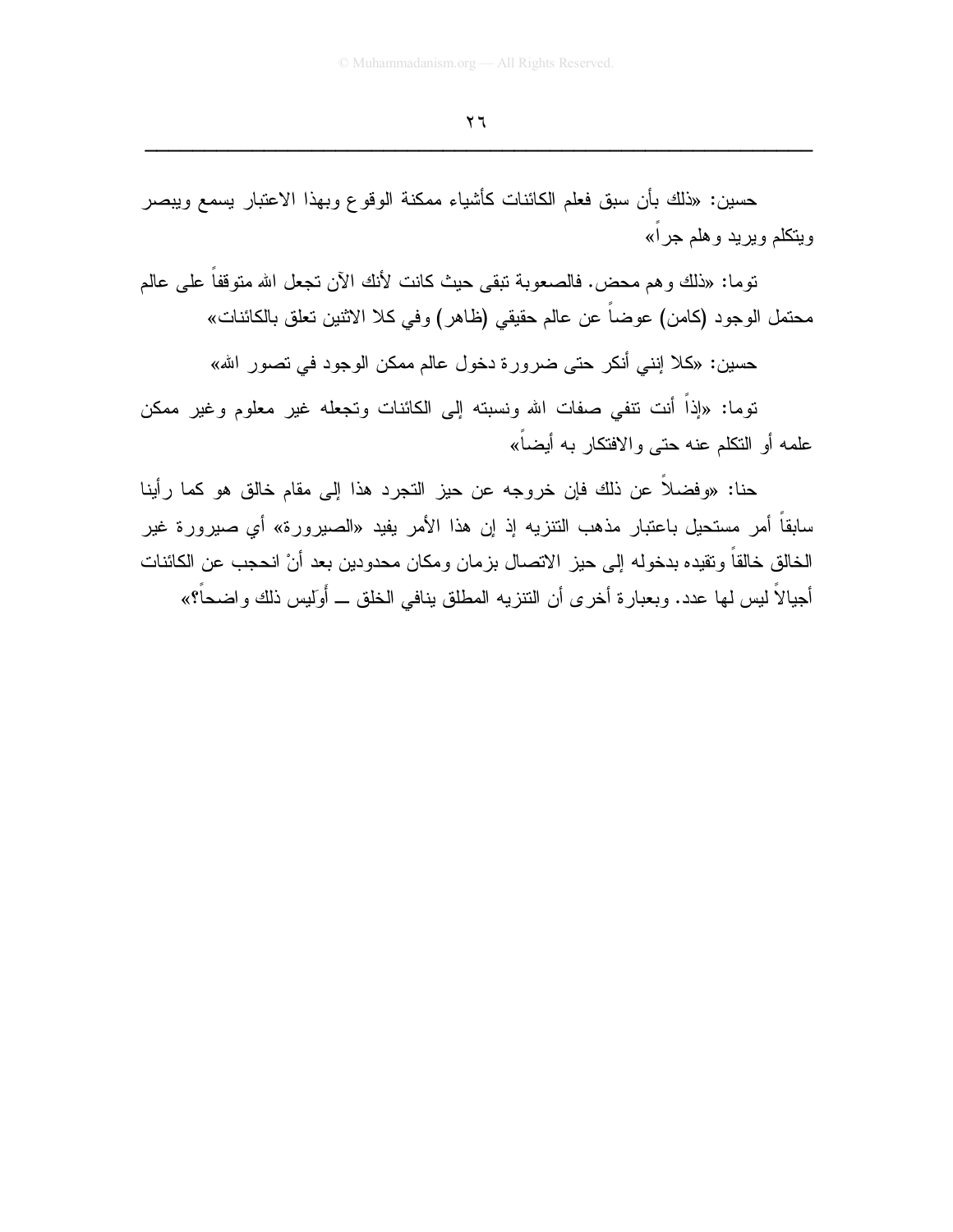المهندي: «إنك الآن نتقر على ونر المسلمين الفرس القدماء الذين ذهبوا إلى وحدة الكائنات وكانوا في الحقيقة من أفاضل العلماء والفلاسفة على رغم كونهم ضالين وهم من فئة الصوفيين. ولقد درست فلسفتهم فأعجبت بها بعد درس مذهب النتزيه العقيم ومعانات مشاقه. ولعل ميلي إلىي تلك الفلسفة ناجم عن كوني هندياً إذْ لا يخفي أن الهنود ذهبوا إلى القول بوحدة الكائنات على أن مانعاً صدنـى عن الدخول فـى مذهب الصوفية وهو أننـى لم أجده سوى رد فعل عن مذهب النتزيه المغالبي فيه حتى أننبي خشيت أن أكون متطرفاً إلى الجهة المقابلة. ولذلك طلبت ولا أزال أطلب مذهباً يوفق بين الاثنين ويكون فيه اقتصاد في الاعتقاد»

توما: «ذلك ما قد وجدته أنا في الدبانة المسبحبة»

الهندي: «ولو كنت أدرك ذلك تمام الإدراك لانتظمت في سلك تلك الديانة»

توما: «إذاً سأجتهد أن أوضحه لكَ لعل فيه لكَ خيراً. ولكنك لم تبسط مذهب الصوفية الذين يعتقدون بوحدة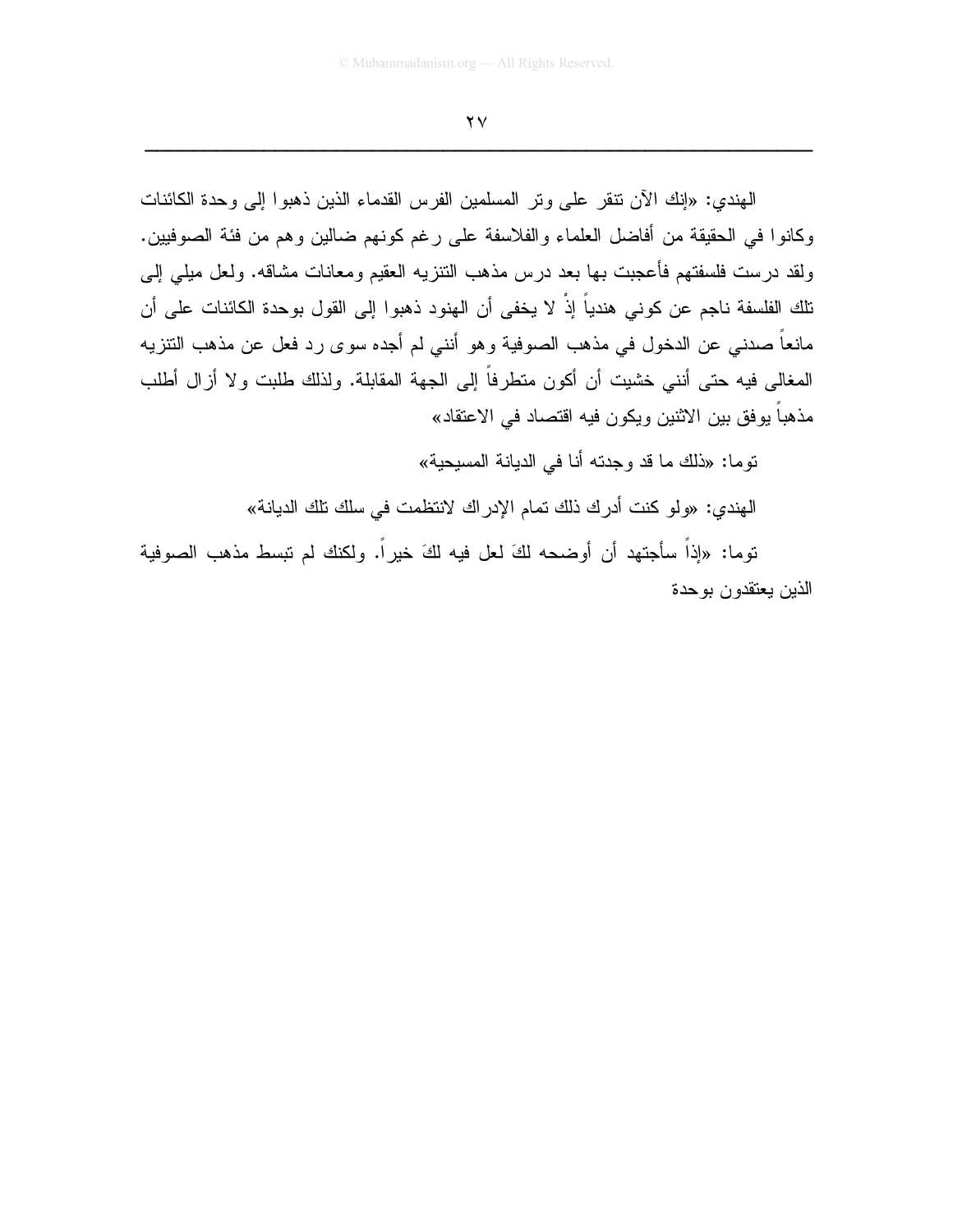الكائنات لهيئة الجمعية الموقرة ولا بيّنت أوجه مناقضاتها لمذهب النتزيه أو نتائج ذلك القياسية»

الهندي: «إن الصوفيين ادِّعوا أن فصل العالم عن الله مع إسناد صورة حقيقية جديدة له مع الحقيقة الوحيدة إنما هو إقامة إله آخر مع الله الواحد. فمذهب النتزيه إذاً ينافي على زعمهم ذاته ويفضيي إلىي القول بتعدد الألهة. لذلك أنكر الصوفيون العالم المنظور ووضعوه موضع الوهم وحولوا قول المسلمين «لا إله إلاَّ الله» إلى قولهم «لا شيء إلاَّ الله». فالعالم والنفس وكل الحوادث هي أمور وهمية سوف نتطوي بين ثنيات الحقيقة الواحدة ـــ أيْ الله ـــ وتضيع هنالك كما نضيع النقطة في البحر \_ ولما كان الوجود المحدود وهماً فقد اعتبروه شراً لأنه منسلخ عن «الواحد» من قال إنه يوجد شيء حقيقي غير الواحد فقد كفر وقال بتعدد الإله. هذا هو ملخص مذهب الصوفية و أهل و حدة الكائنات»

حسين: «خلط عظيم وضلال مبين؟»

الهندي: «ولكنه استتتاج منطقي مبني على مذهب النتزيه. لأنه إذا كان وجود الحوادث في حدّ ذاته ينافي نتز ه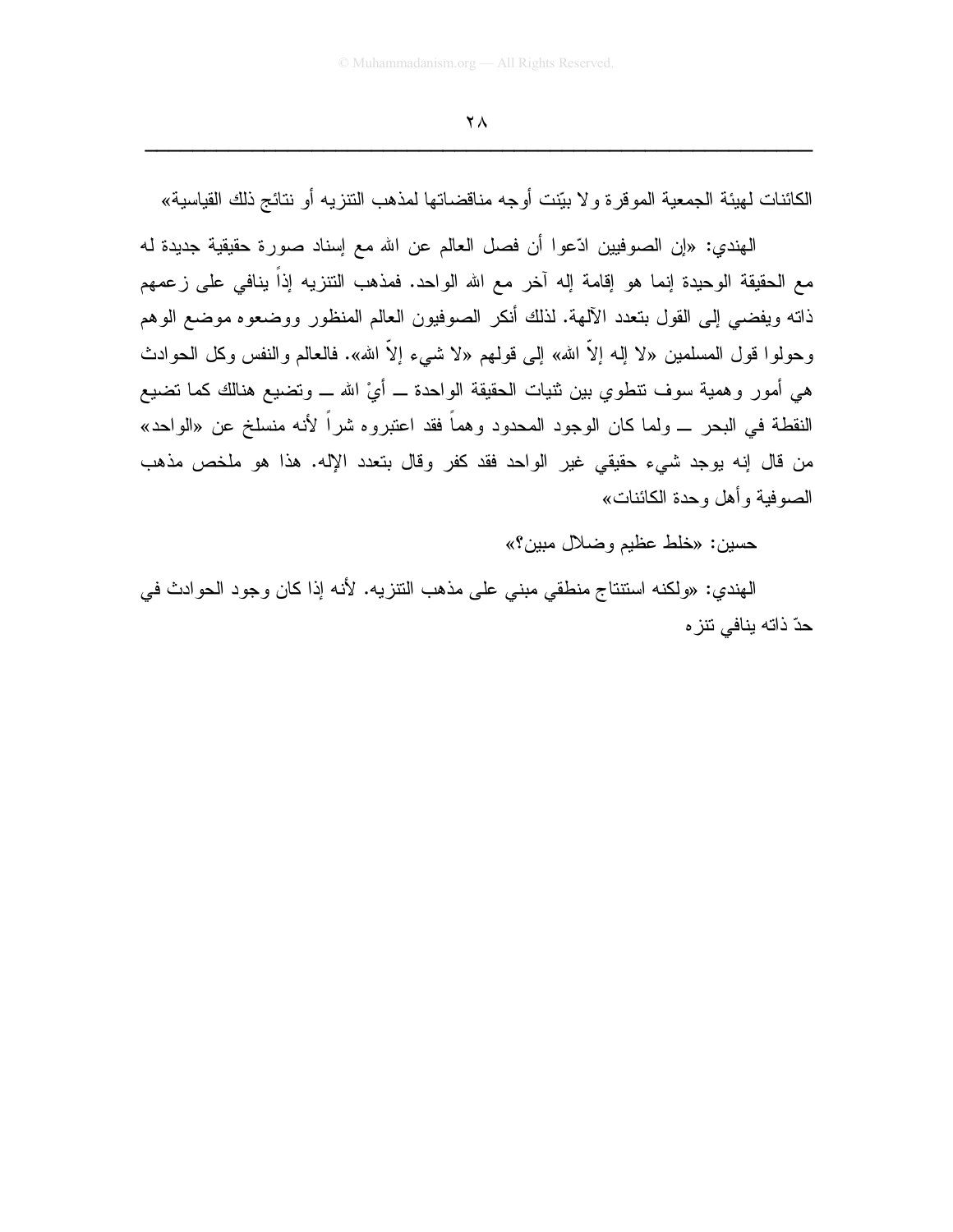الله فليس لكَ إلاَّ أن تطوى صفحاً عن تلك الحو ادث وتتكر وجودها بالكلية»

توما: «ولكنك لم تخبرنا بعد بوجه الفساد في مذهب الصوفية ومذهب وحدة الكائنات»

الْهِندي: «ذلك إنه بنكر انه حقيقة مظاهر ة المادة بِنكر حقيقة التمبيز بي الخير والشر فيمهد السبيل للخلاعة. ثم إنه ينكر أن التمييز بين الله والنفس يفضي إمّا إلى الكبرياء العظيم أو إلى الجنون بالدين وهذا سبب ما نشاهده من أمر الدراويش في الشرق مما يشبه في الحقيقة الجنون»

عبد الفتاح: «إن أفكاري مضطربة الآن فأنا أريد أنْ أبيّن لكم أنّ الله تعالى منزه عن كل الحوادث فإذا لم ننز ه فإننا نخفض شأنه تعالى. ولكنني عندما أحاول أنْ أرفعه إلى هذه المنزلة العليا فأما أن أجعل الحوادث مستقلة عنه (وفي هذه الحالة كيف يمكن أن يكون مطلقاً) أو إنني أنكرها بناتاً منز لاً إياها منزلة الوهم. أو إنني أنكر الله تعالى (واستغفر الله) فالمشكل عسر الحل جدا فمن ينقذني......»

نوما: (همساً) «أشكر الله بيسوع المسيح ربنا. (لعبد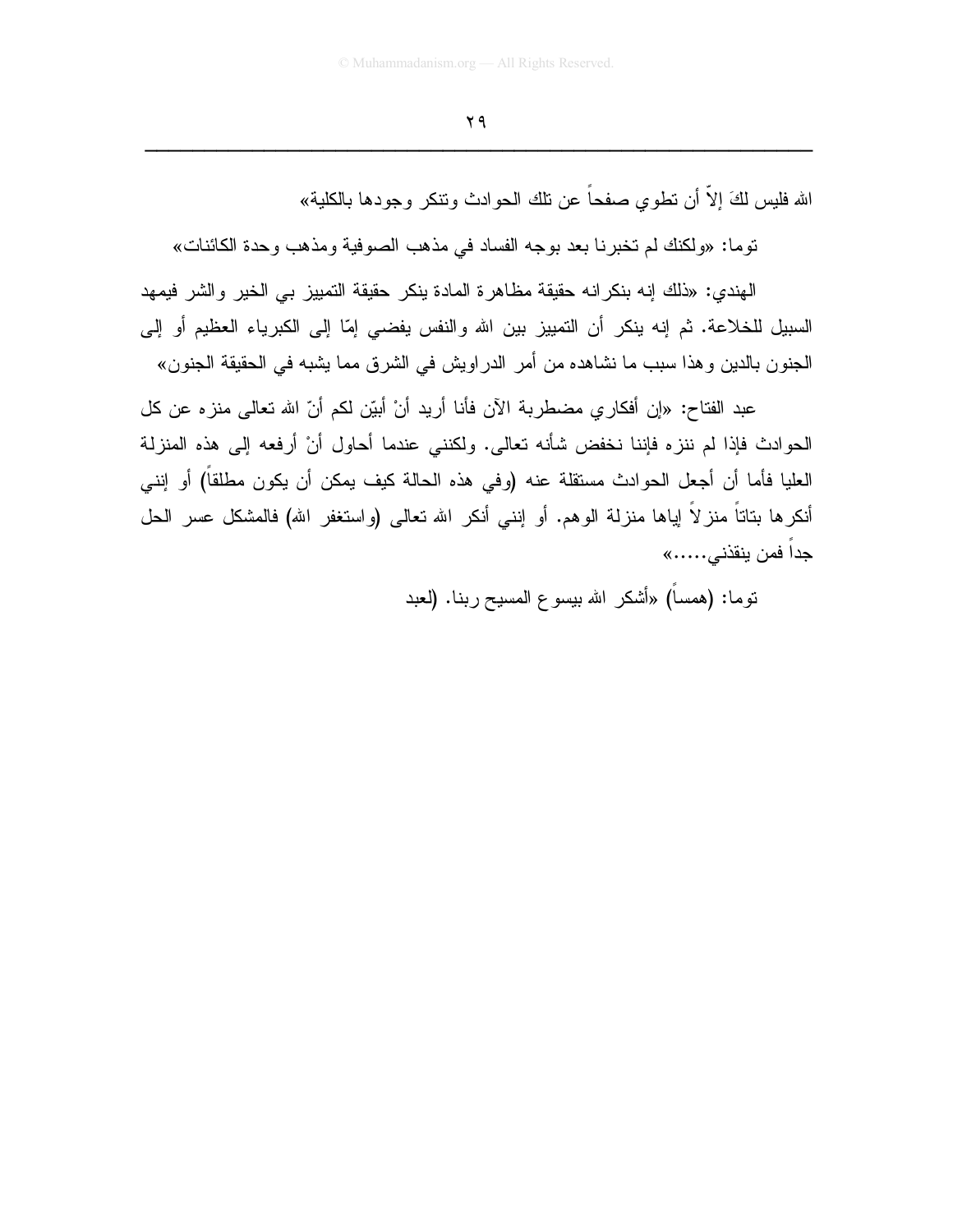الفتاح) إن الناس إذ نورٌطوا وضافت بهم الحيل فلا بدَّ أنْ يشعروا بخطاهم ويعود إلى حيث يجب أن يبدأوا ثانيةً»

عبد الفتاح: «ولكن أين هي النقطة التي زغت فيها؟»

توما: «مغالاتك في مذهب التنزيه بقطع النظر عن بقية الاعتبارات. إننا لا ننكر التنزيه بأحد اعتباراته ولكنه ليس هو الحقيقة كلها. وأنا أعتقد أن الديانة المسيحية هي أقرب إلى الحقيقة إِذْ إنها تحاول التوفيق بين سائر اعتبارات الحقيقة وبفعلها ذلك تقربناً من الحقيقة التامة بقدر استطاعة العقل البشري. ولذلك قد صرت أنا مسيحياً»

#### 2005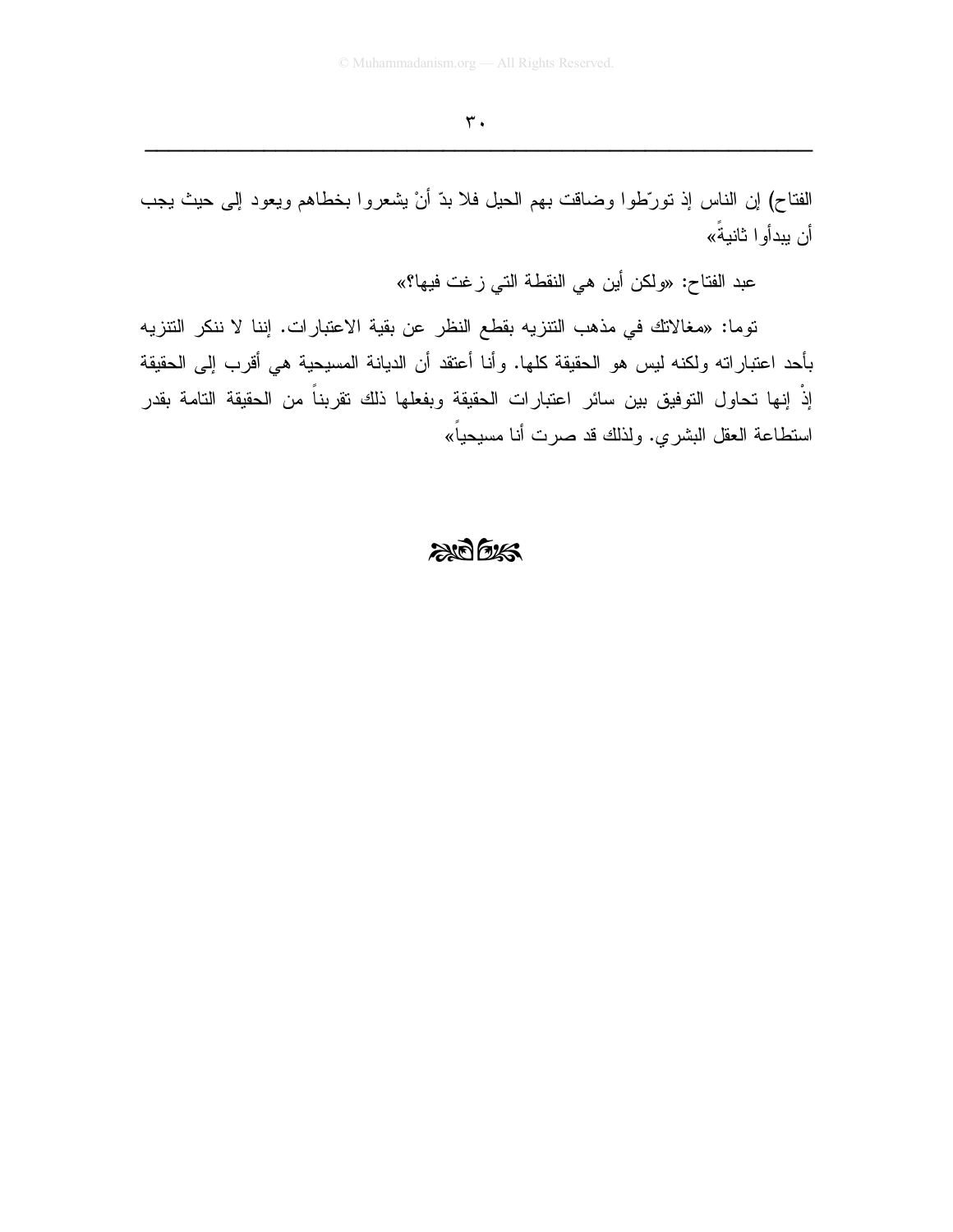#### $\uparrow$

الفَصَّدْنَ الْقِيَانِيَّ نَأْثِيرٍ رأي الإسلام في الله في أخلاق الإسلام

(١) باعتبار الشروع الذاتبي

انفرط عقد الجمعية وتفرق الأعضاء هذا في السكة الجديدة وذلك في الموسكي وهم يتحادثون عن موضوع ذلك النهار وما جرى فيه من المباحثات

وفي بوم الجمعة التالية انتظم عقد الجمعية ثانيةً حسب المعتاد فنهض فهمي قائلاً

«أيها الرئيس قد فاتنا شيء مهم في مباحثنا لا بدّ من التأمل فيه»

نوما: «وما هو ؟»

فهمي: «إنك إلى الآن لم تضعنا على موقف ثابت فقد بحثنا في آراء لاهونيّة فلسفيّة لا علاقة ظاهرة لـها بـحياة الإنسان حالـة كونك تدعي أنـه لا بدّ للاهوت من تأثير أدبـي وأن عقيدة الإنسان الدينية لا بدّ أن نؤثر في سلوكه وآدابه وأمانيه»

توما: «أجل إن هذه حقيقة لا ريب فيها»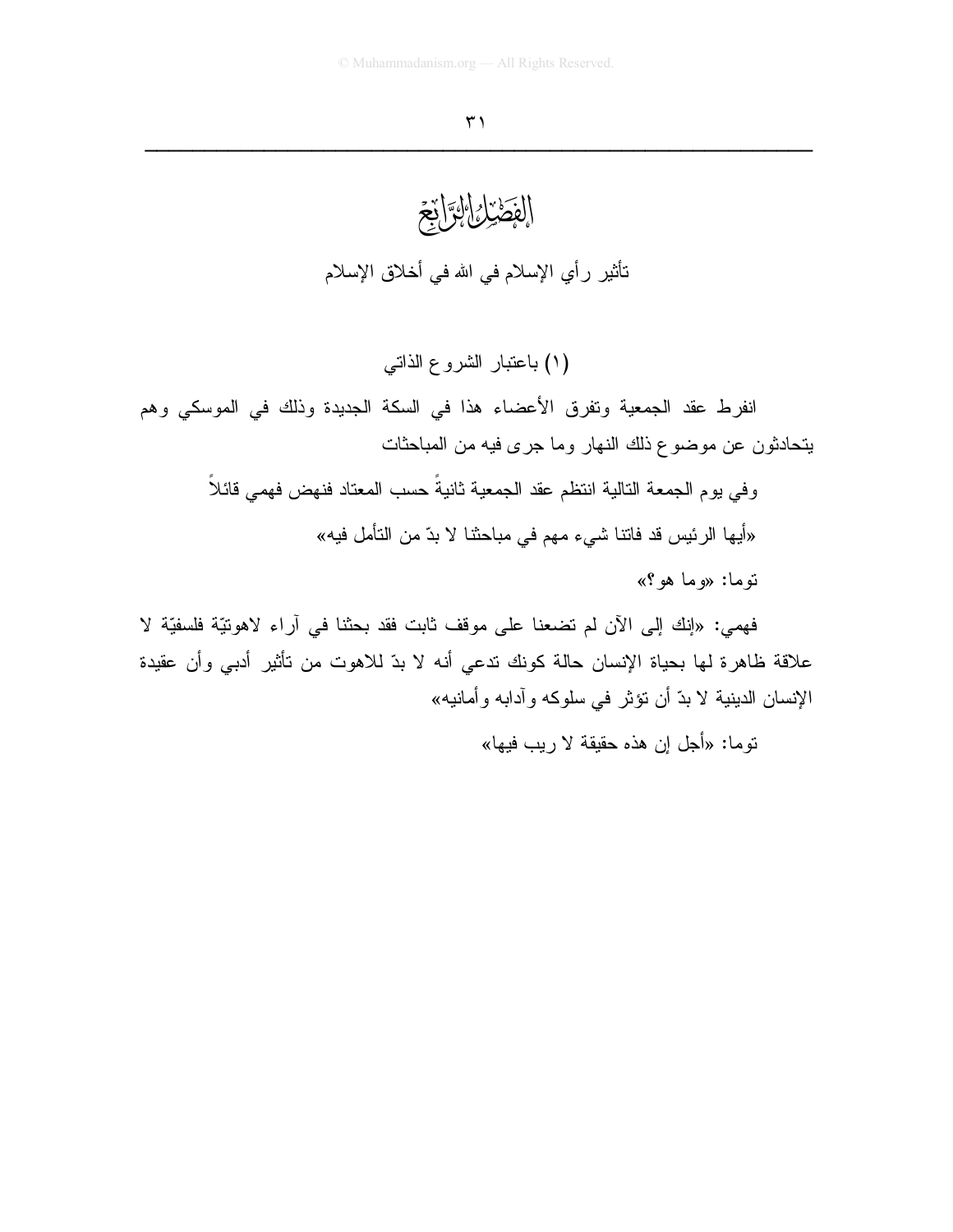فهمي: «ولكنك إلى الأن لم تشرحها ولا بيّنت علاقة اللاّهوت الإسلامي بالأخلاق الاسلامية»

توما: «شكراً لكَ على تتبيهك إياى إلى هذا الأمر الذي يجب البحث فيه قبل غير ه. لأنه والحق يُقال من الأمور التي شغلت بالي طويلاً. فهل نظن يا فهمي أفندي أن الإنسان قد يصير مسيحياً في هذه البلاد ويحتمل ما يحتمله من أجل ذلك حالة كونه لم يحمله على التنصر سوى آر اء لا يستفيد منها إلاّ فائدة عقلية كما يستفيده من اعتقاده بقضايا أقليدس مثلاً فاعلم إذاً أن نظام الآداب المسيحية وتطبيق العقائد المسيحية على العمل هو الذي صبرني مسيحيا ولا بزال يحفظني كذلك»

حسين: «احذر يا نوما أفندي أن تستخف بالفضائل التي نشر ها الإسلام في العالم»

نوما: «إنني أرحب بالفضيلة أين كان مهبطها ولكنني قد وجدت ثلاث نقائص في اللاهوت الإسلامي»

 $\langle \langle \cdot \rangle$ جسن: «وما هي

توما: «سأذكرها بترتيب أهميتها. إننا قد بحثنا في مذهب التنزيه وإعفاء المسلمين لله من كل مسئولية وتحويلهم كل صفاته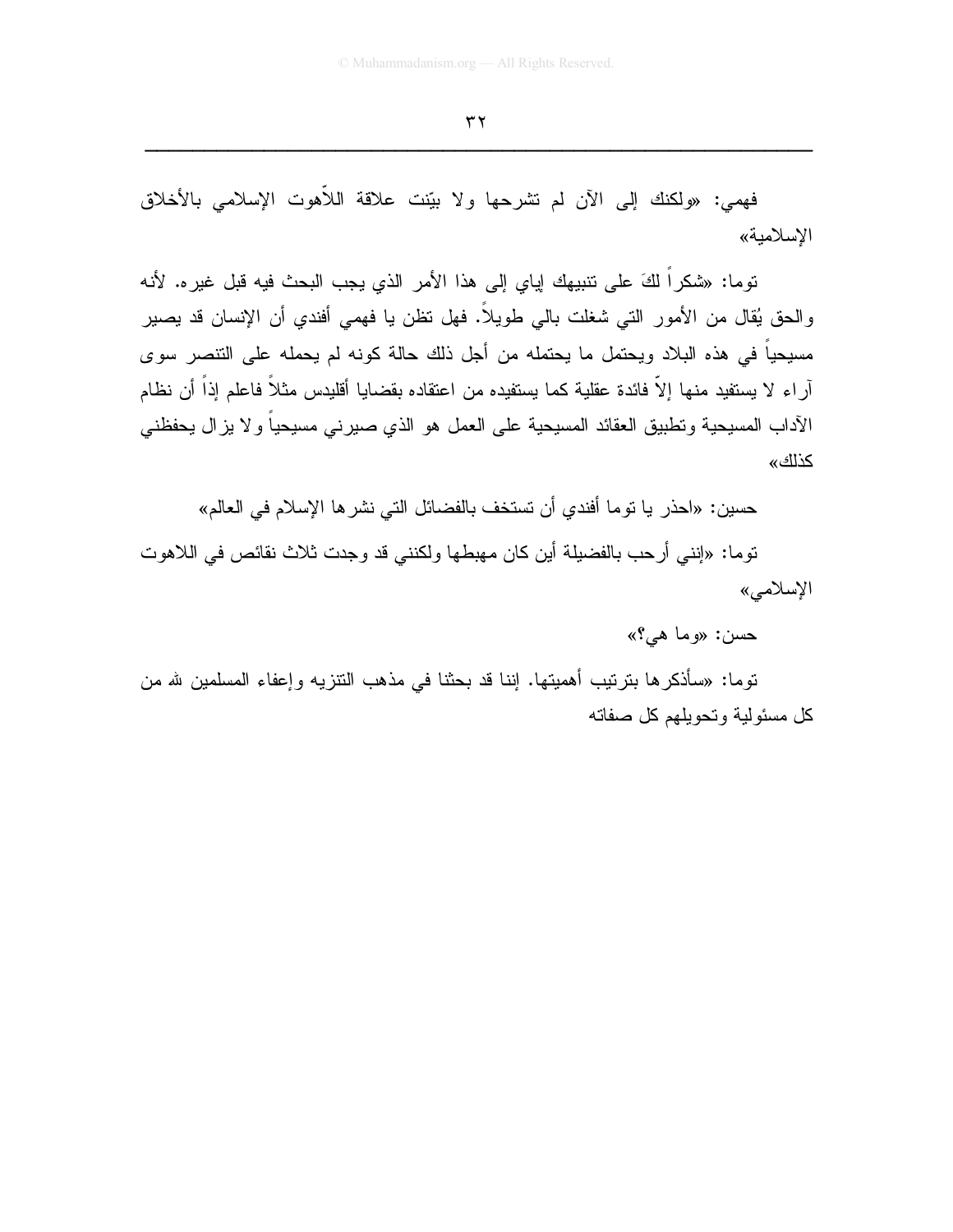تعالى كالإرادة والقوة والنعمة والنقمة وهلم جراً إلى «القدرة» فواضح أن جميع هذه الصفات باعتبار عمل الله هي مظاهر القوة»

حسين: «إنك تقرّ بهذا فماذا تطلب بعد؟ الله أكبر لا إله إلاّ الله!»

جميع الأعضاء المسلمين: «لا إله إلاَّ الله!»

توما: «إن الإسلام بإعطائه كل الأهمية (للقدرة) وغضه النظر عن بقية الصفات يسبب شبه رد فعل على الآداب الإسلامية بثلاث طرق. فالطريقة الأولى هي افتقار المسلمين إلى فوة الشروع الذاتي كما يشهد بذلك الاختبار والتاريخ»

عبد الفتاح: «ذلك ما لا يمكن تصديقه! فأي شيء يدفع الإنسان إلى الأمام كالفكر بأن قدر ة الله نشجعه ونشدد عزيمته كما كان يقع للمسلمين؟»

توما: «نعم ولكن ذلك كان في أوقات محدودة وأحول مخصوصة. ولا يخفي أن مثل تلك الأوقات والأحوال هي استثنائية. ثم إن الاعتقاد بعدم مسئولية الله وبسمو قدرته تعالى عن إدراك البشر وعدم انتفاع الإنسان من أتعابه بثبط العزائم ويرخى الهمم. والمعتقدون بالقضاء والقدر بقبلون الضبقات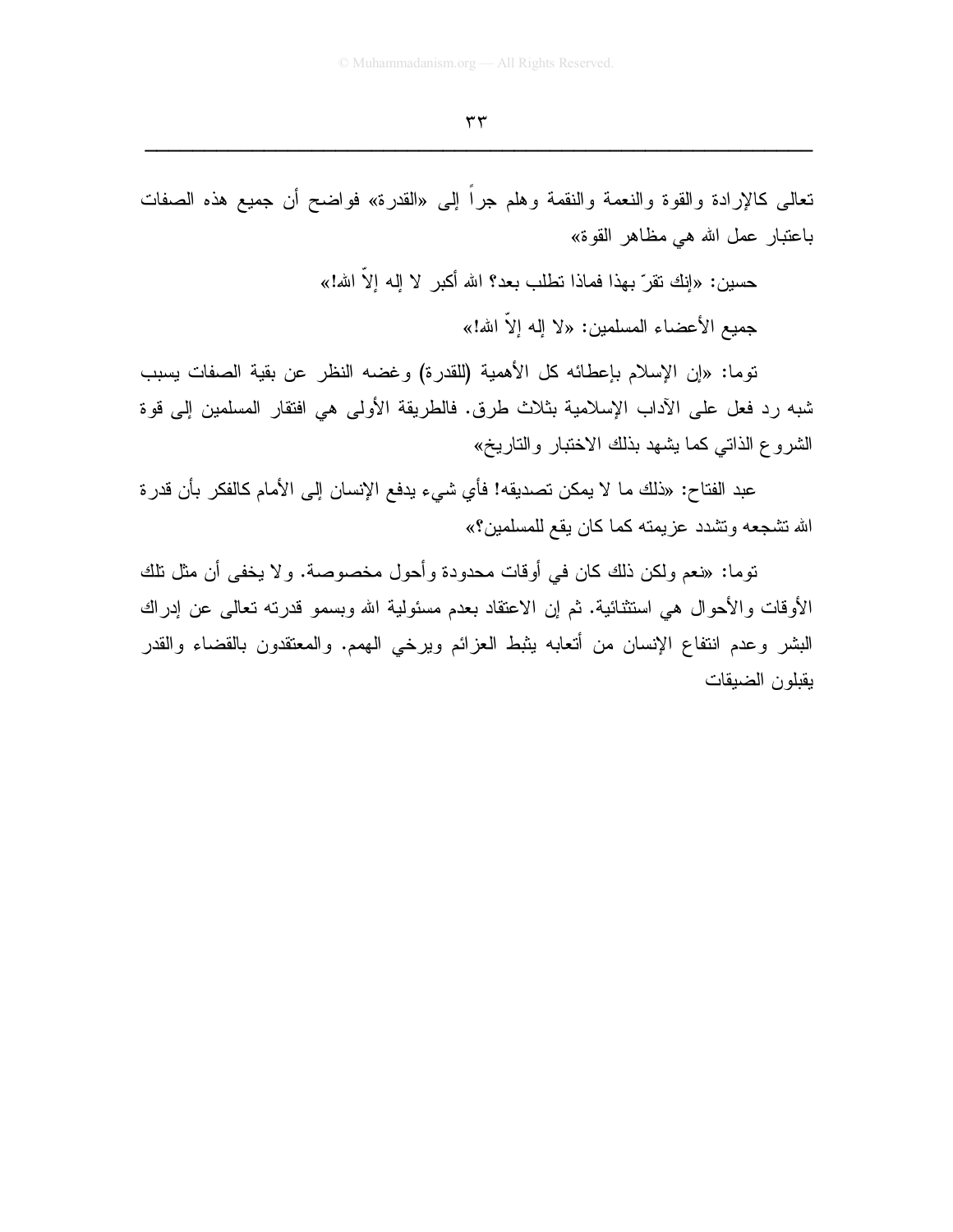و الشدائد وسائر الأحو ال الاجتماعية على علاّتها لأنها صادر ة في اعتقادهم عن مشيئة الله مباشر ةُ فلا فائدة والحالة هذه من مقاومتها. فالأم المسلمة مثلاً قد نرى الذبابة الحاملة الرمد الصديدي نقع على عين طفلها فلا تطردها إذْ تعتقد أن الله هو الذي قادها إلى هناك. والحكم المسلم قد برى مملكته في تأخر وشعبه في تقهقر فلا يحاول إصلاح الأحوال لأنها صادرة على اعتقاده من مشيئة الله. وهكذا قلْ عن سائر رجال الأشغال والأعمال. ولا شكَّ أنه لو اعتقد أحد هؤلاء بوجه من وجوه إرادة الله تعالى لحاول تنفيذها على أحسن ما يرام. ولكنني أقول بالأسف أنني لا أرى في الإسلام حثاً على التقدم المستمر وتشجيعاً على الشروع بالأعمال العظيمة لأن المسلمين يعتقدون أن إعلان الله للإنسان قد تم وأن زمان العزّ والمجد قد انقضـي. وهذا هو سبب العقم الذي نجده في التهذيب الإسلامي في الزمن الحاضر على كل حال»

عبد الفتاح: «التاريخ القديم يفنَّد أقوالك. فبماذا تشبه حمية النبي والصحابة والخلفاء الأولين وفواد الحروب المسلمين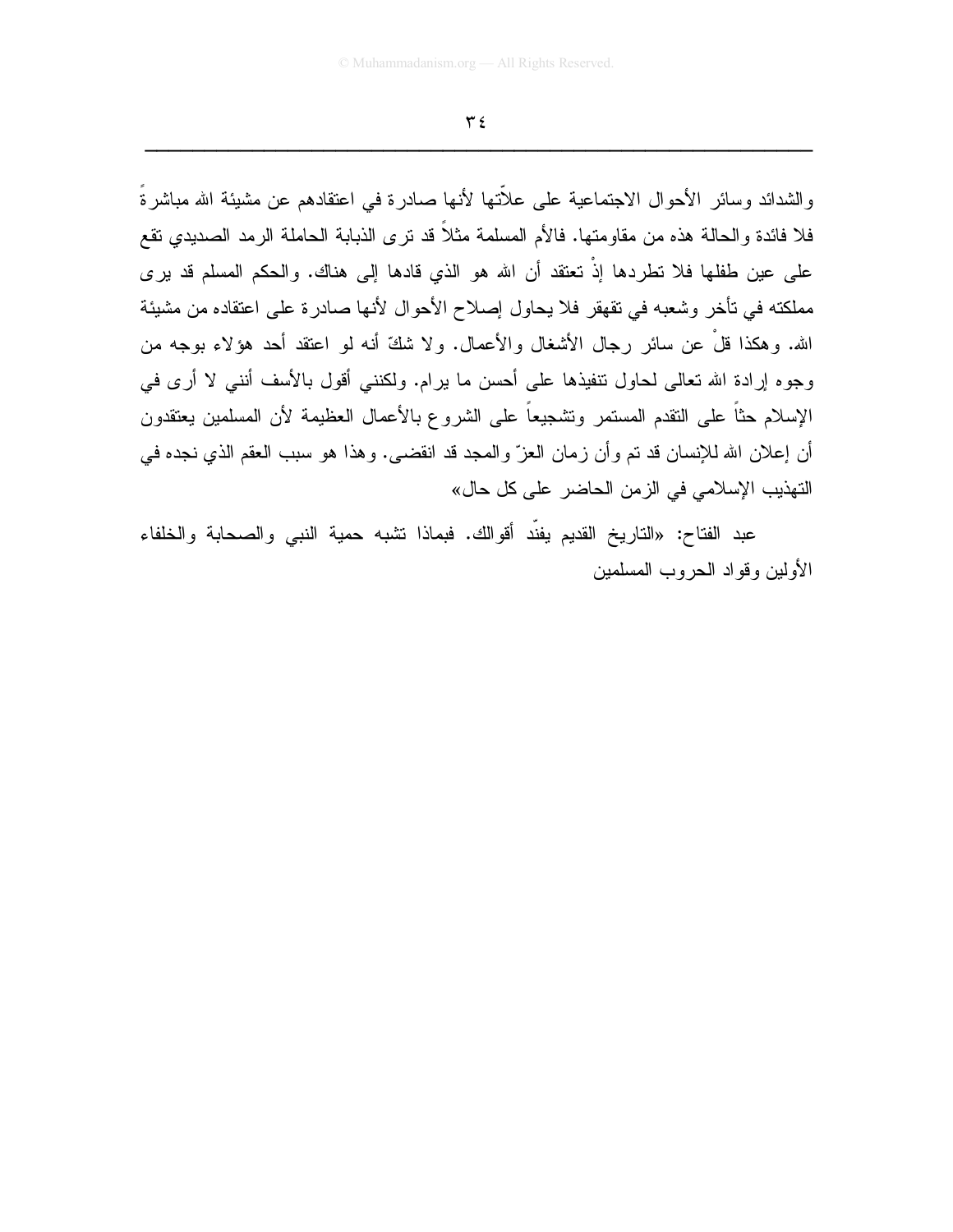الذين افتتحوا العالم المعروف يومئذ وشادوا البلدان والممالك في طرفة عين؟»

توما: «إن كلامك هذا لأحسن شاهد على ما قلته أنا سابقاً فإن ما كان يبديه أولئك الرجال لم يكن يخرج عن شبه نوبات وقتية لأنهم كانوا يعتقدون أن إرادة ربانية خاصة تدفعهم وتحرضهم على المجاهدة في سبيل الله وذلك كانوا متى فتر ذلك الاعتقاد نتقلب هممهم إلى فتور وعزائمهم إلى نراخ كما ببنته فيعودون إلى الاعتقاد بأن الله يفعل ما يشاء وأن الإنسان ليس سوى نفخة من العدم»

حسين: «وكيف نرمي الإسلام بمثل هذا الخمول حالة أن بغداد والقاهرة وكردوفا كانت مراكز التمدن للعالم في العصور المتوسطة»

توما: «إن اليد الواحدة لا نصفق والشعرة الواحدة لا نكون لحيةً. ولكن قلْ ل<sub>ى</sub> بحقك ما مصدر ما تحلت به المدن المذكورة من العلوم والفنون والفلسفة؟ أليس ذلك اليونان والعرب الجاهلية وأفراد من المسيحيين؟ والغريب أن ارتقاء نلك المدن في العلوم والفنون كان على رغم (لا بسبب) علماء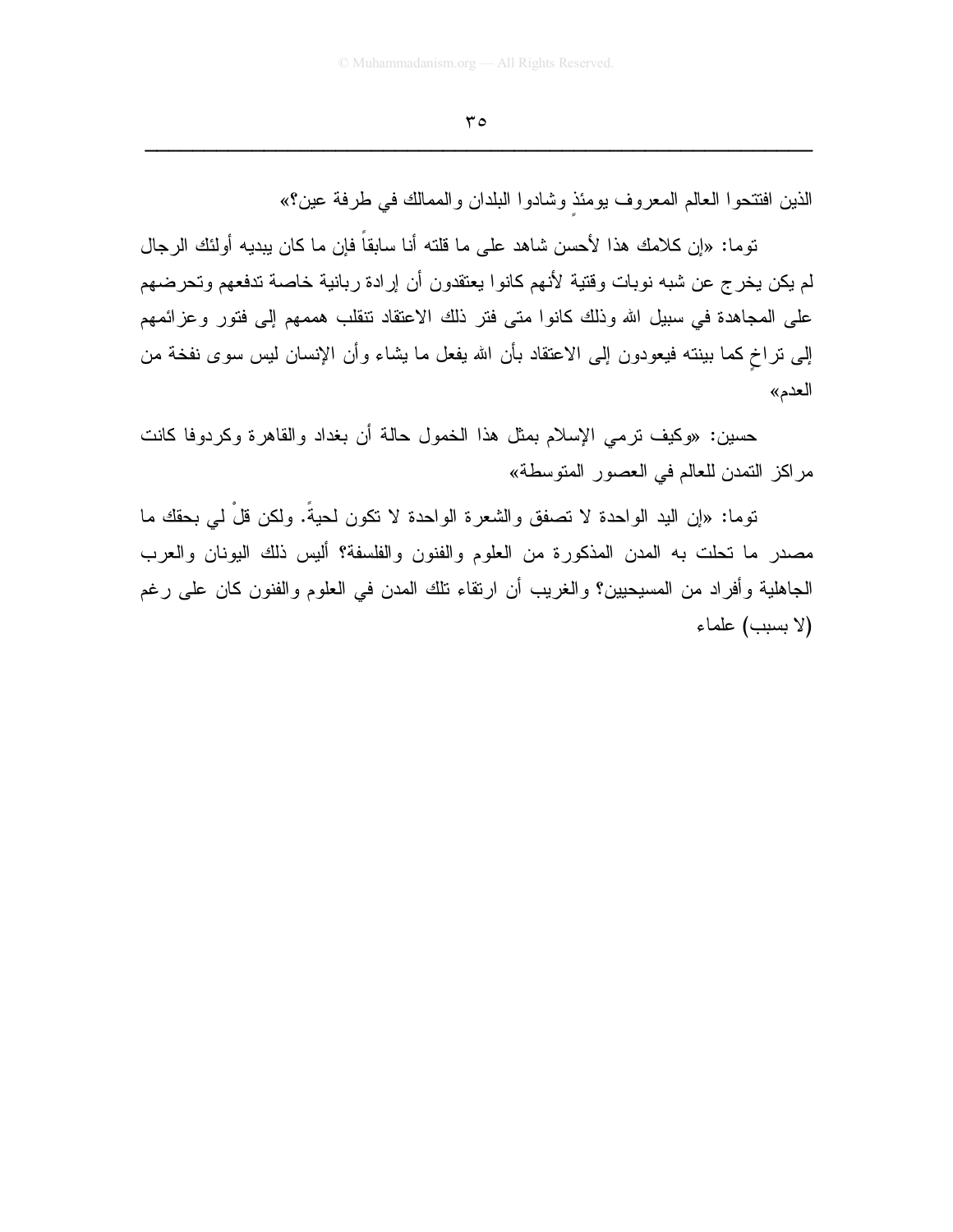الإسلام الحنفيين الذين كانوا يخمدون روح الاجتهاد في الفكر والعمل كثير<sup>6</sup>؟»

فهمي: «يخال لبي أن في كلامك ما يستدعى التمعن والتروي. حقاً إننا في حاجة إلى رأى يعلل لنا سبب الخمول الذي قد استولى على البلدان الإسلامية منذ القرن الخامس عشر الميلادي إلى هذا اليوم إنْ كان من الوجهة الاجتماعية أو التجارية أو العلمية حالة كون الممالك الغربية تسعى وتجد في سبيل المجد بغيرة لا تعرف الكلل. أجل أن الشرق الإسلامي لا يزال في سبات عميق»

توما: «أَوليس ذلك غريباً. نعم أيها الأخوة. وما سببه إلاّ ما ذكرته. وهو أن رأى المسيحيين في ذات الله هو الذي يحثهم على السعى والتقدم حالة كون الرأي الإسلامي يحول عيون المسلمين إلى الوراء ـــ إلى الماضـي ـــ ويقنعهم (إلاّ في أحوال نادرة) بـحالتهم الـحاضرة»

حسين: «حقاً أنه لمن الصعب أن ننكر ذلك»

## $2075/5$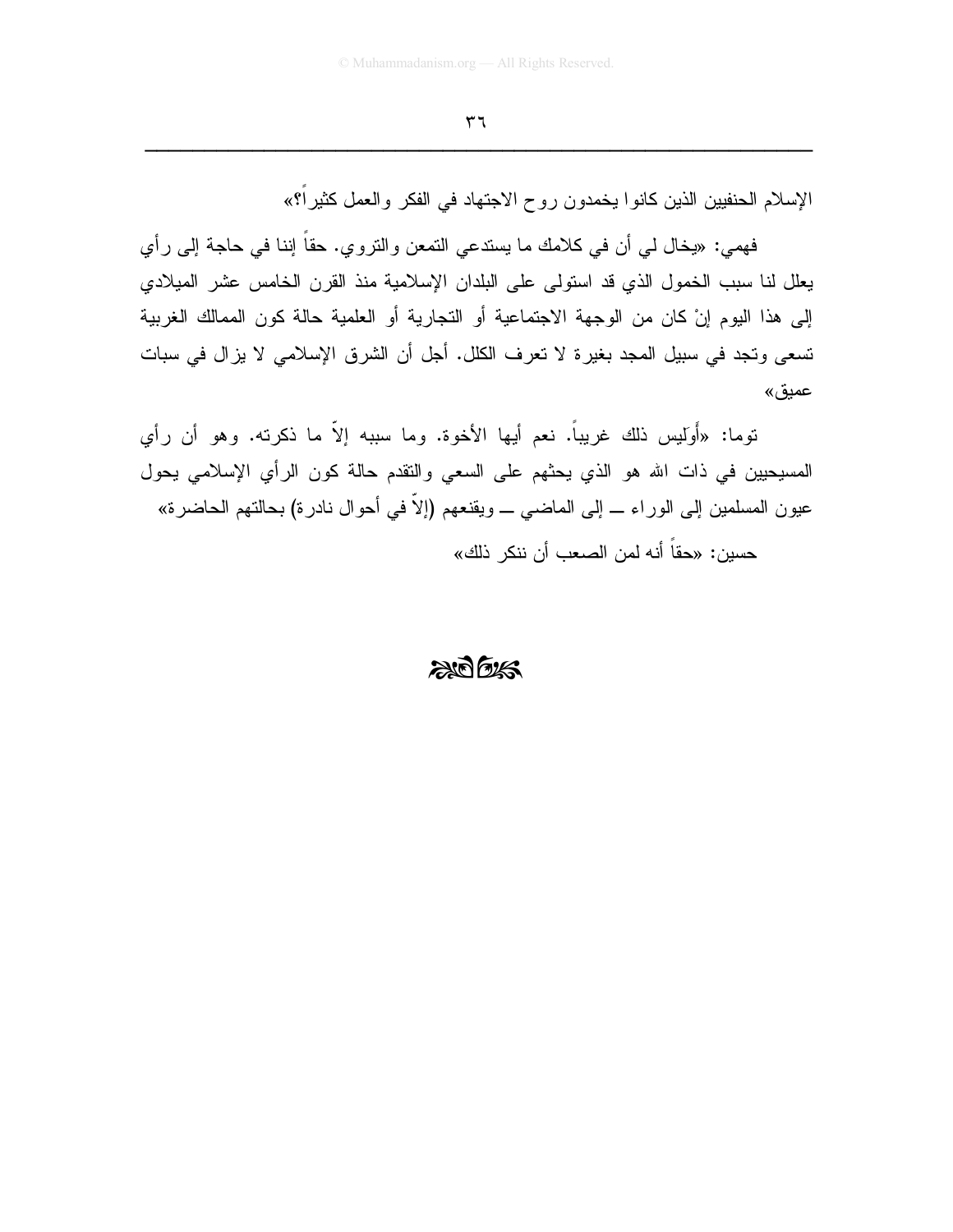### $\mathbf{r} \mathbf{v}$

الفَطَيْلُ الْخَاضِيَنْ نَأْثِيرٍ رأي الإسلام في الله في أخلاق الإسلام

(٢) باعتبار (المحبة)

في الجلسة التي عقبت المباحثة في أداب الإسلام أخذ الكثيرون من الأعضاء يتباحثون فيما بينهم في هذا الموضوع وممن اهتموا خصوصاً بمصير الأحوال في هذه المباحثات ودخول المباحثة في حيز الأخلاق الشيخ حسين الذي كان من أشدّ الأعضاء مقاومةً للإنجيل عند البحث في «ماذا حدث قبل الهجرة» والمباحثات التي عقبتها

أما الشيخ عبد الله فإنه بعد أن أظهر الروية والنعقل انقلب إلى نراخ وعدم اكتراث. فأهمل البحث عن الحقيقة وازداد مقاومةً لأصحاب الآراء الجديدة بقدر ما قلَّ اكتراثه بوجدان الحقيقة. ولعل الذي أثر في عقله ابن عمه الشيخ رضوان الذي كان حاضراً في الجلسة الافتتاحية ونرك الجلسة ثائراً غاضباً لما سمعه في أثناء المباحثة. ولم يعد يُرى بعد ذلك في الجمعية إلاّ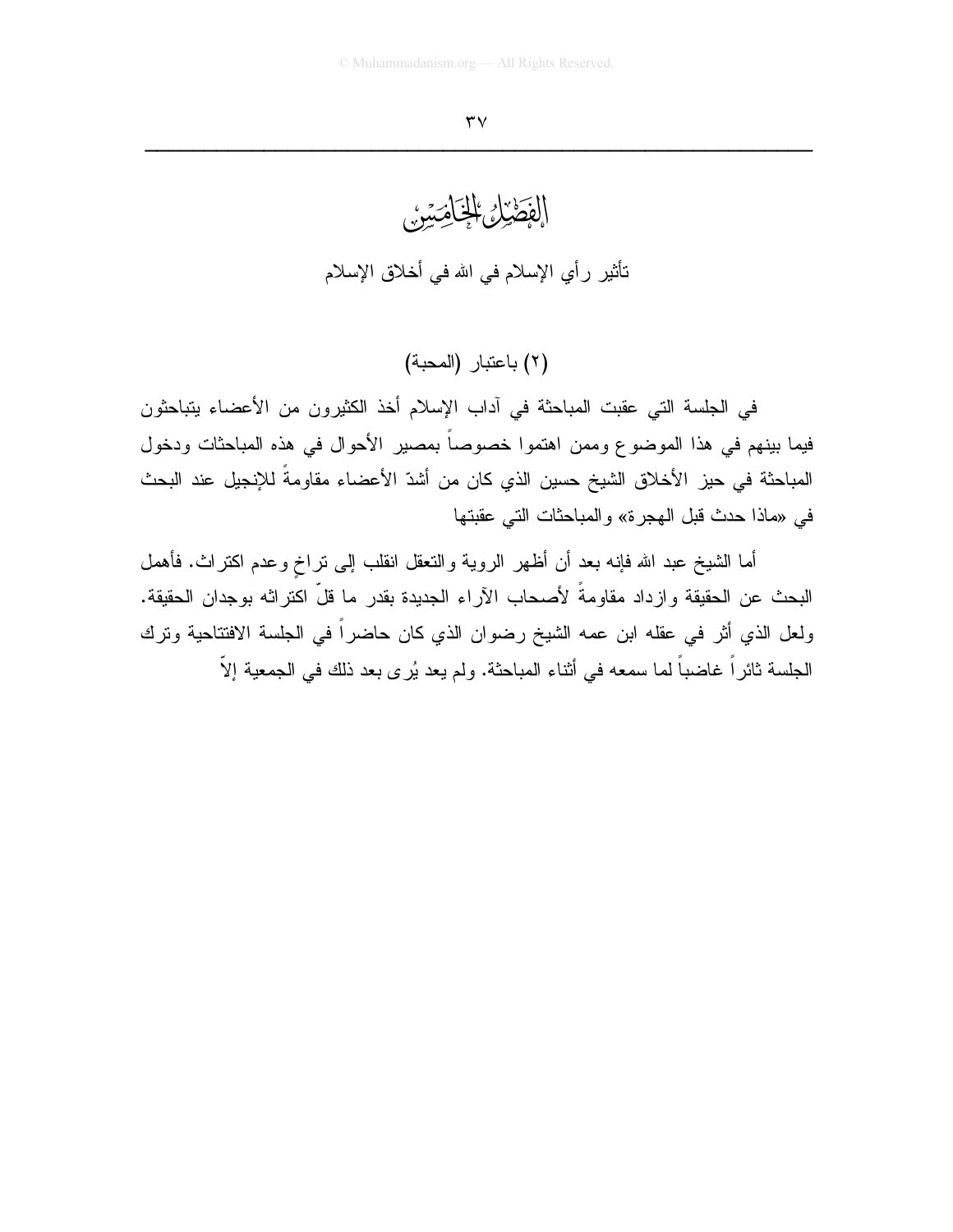نادراً ويظهر أن قصده من الحضور أحياناً لم يكن إلاّ لإثارة الخواطر على نوما وأتباعه

وفي يوم الخميس بعد الاجتماع الأخير كان توما ماشياً في شارع شبرا بقرب عطفة روض الفرج فلاقاه أربعة رجال وكان أحدهم من رفاقه قديماً في الأزهر وأما الثلاثة الباقون فلم يكن يعرفهم. فحيوه جميعاً بطريقة مهينة واخشنوا معه الكلام بما ينافي الأداب ثم لطموه على خده و أوسعو ه ر فساً و ركلاً و نركو ه نصف مغمے ً عليه.

إلاَّ إن ذلك لم يمنعه من حضور الاجتماع في الجلسة التالية وكانت أثار الضرب لا نزال بادية عليه فاجتمع حوله كل الأعضاء مدهوشين بما به وأخذوا يعزونه. ولكنه أظهر عدم اكتراثه بالضرب وقال «ليس التلميذ أفضل من المعلم ولا العبد أفضل من سيده» فقال حسين «وماذا تعني؟» قال «أعني أن سيدي يسوع المسيح تألم مثلي فلم يطلب النقمة. وإنني لست أدهش إذا عاملنـي الناس بمثل ما عاملوا به سيدي يسوع وهو قد أعطانا وصية بهذا الخصوص لأنه علم أن الناس ستعاملنا بمثل ذلك»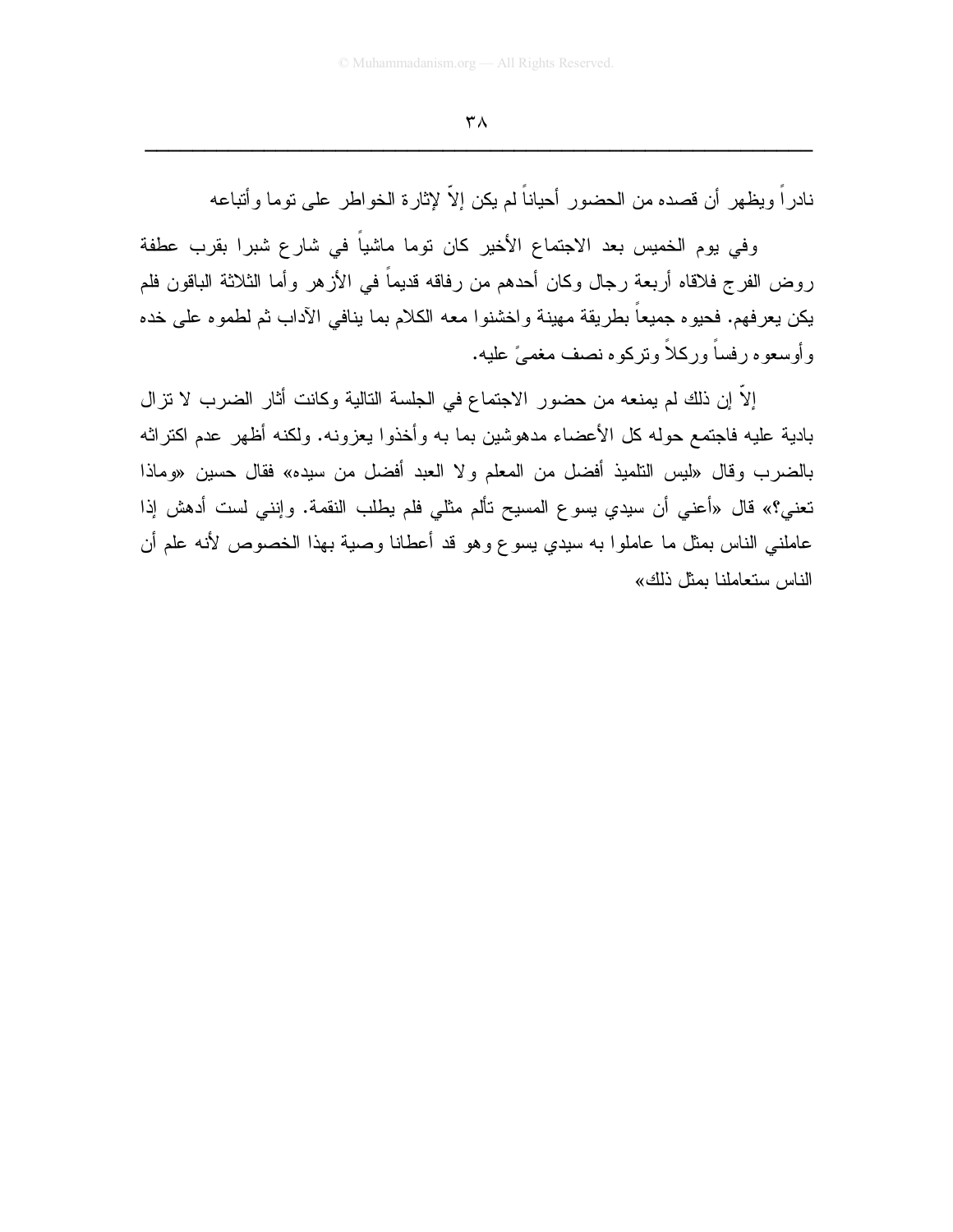فقال الشيخ رضوان: «وماذا تتتظر فإنك قد ارتددت عن الإيمان ولعمرى أن الشريعة تسوغ الإساءة إليك بأكثر من ذلك»

فقال نوما: «أليس من الغريب أن القرآن يأمر بالنقمة ويسوغه للمؤمنين في بعض الأحوال إذْ يأمرهم أن يعاملوا غير المؤمنين المعاندين بأشد ما يمكن وأن يقتلوا كل من هجر الإسلام حتى أن كثيراً ما نفذت النقمة قولاً وعملاً في زمن النبي. وأما المسيح فقد قال «احبّوا أعداءَكم... وصلو ا لأجل الذين يسيئون اليكم»

وعند ذلك دخل عضو جديد يُقال له محمد أفندي لطفي وهو أحد طلبة الحقوق وقد كان من تلاميذي المرحوم الشيخ محمد عبده وله كتاب في المناقشات بين المسلمين والنصارى. إذْ سمع الآية المقتبسة قال: «إن هذه الروح لا توجد البتة لأن حب النقمة أمر طبيعي في الإنسان بل أمر جائز. فالديانة التي تحاول بث روح كاذبة في قلوب أنباعها وتغيير الطبيعة البشرية هي ديانة كاذبة. وأما الإسلام فإنه الدين الحقيقي لأنه يحاول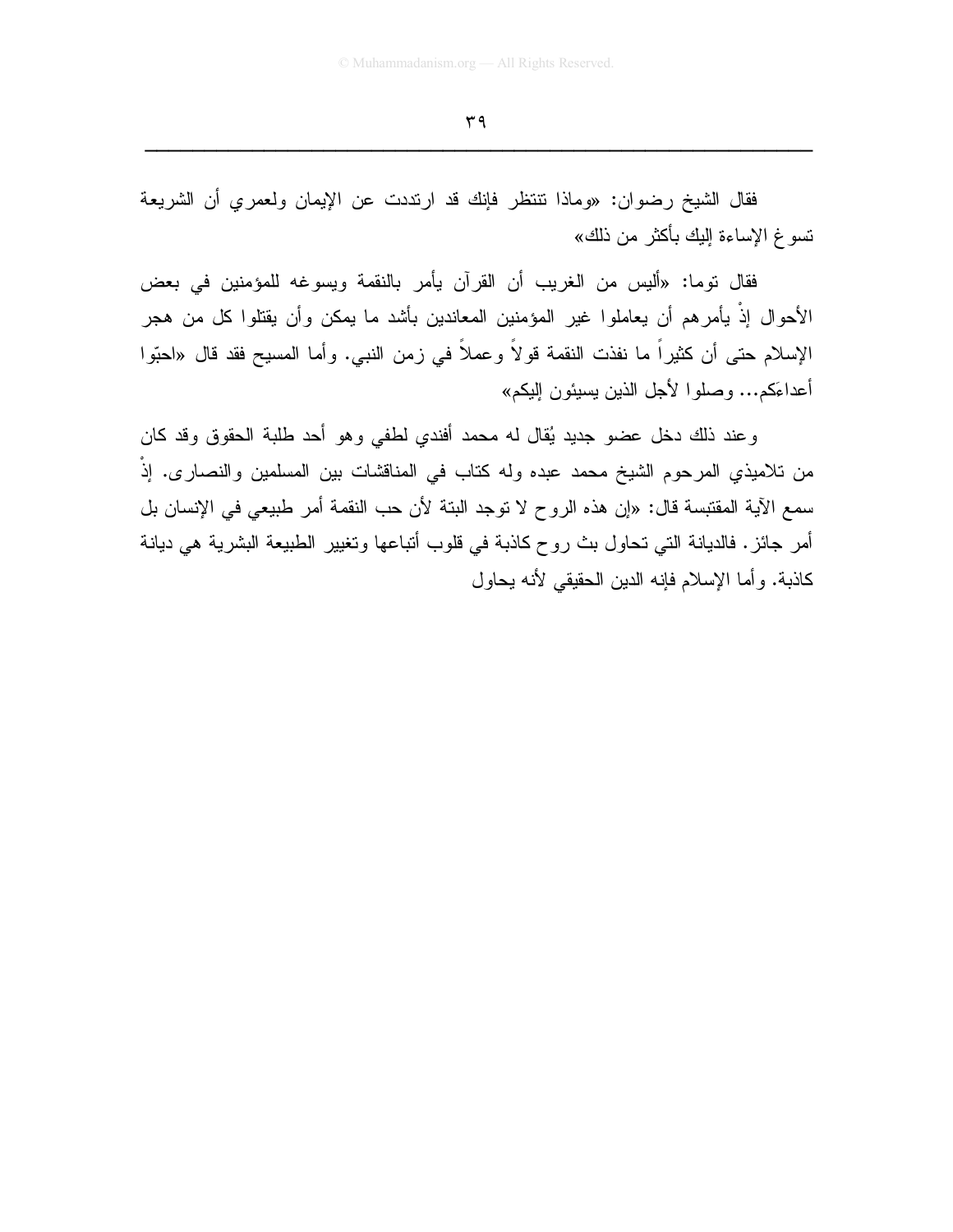إصلاح الطبيعة البشرية لا تغييرها. وما الأية التي اقتبستها يا نوما أفندي \_ إنْ صح أنها حقيقة من كلام المسيح ـــ سوى وهم لا فائدة منه»

توما: «ولكن كيف تحسبها وهماً حالة كون المسيح قد أثبتها فعلاً ولقد شرّففي البارحة فسمح لمي أن أثبتها أنا أيضاً فذهبت إلى البيت ورأسي قد ألمّ به صداع شديد ولم يخامر قلبي إلاّ الصلاة بأن يهتدي أولئك الرجال سيما صديقى القديم وهكذا صليت لأجلهم عن محبة لا عن بغض»

وحدث عند ذلك سكوت فاستاق نوما الكلام قائلاً: «أفلا أنسب هذا الأمر إلى ما تسمّونه أنتم مستحيلاً ــــ أيَّ إلى طبيعة متغيرة لأني قبل دخولي في النصر انية كنت أنظر إلى المسيئين إلىّ بنظر آخر »

فلم ببد محمد جواباً وشخص حسين بنظره إلى الفضاء غائصاً في بحر من الفكر. وأما المهندي فقال: «إننـي عثرت البارحـة علـي ورقة مطبوع علـي أحد وجهيها ما يأتـي بـهيئة عموديْن متو از يُ*ن*»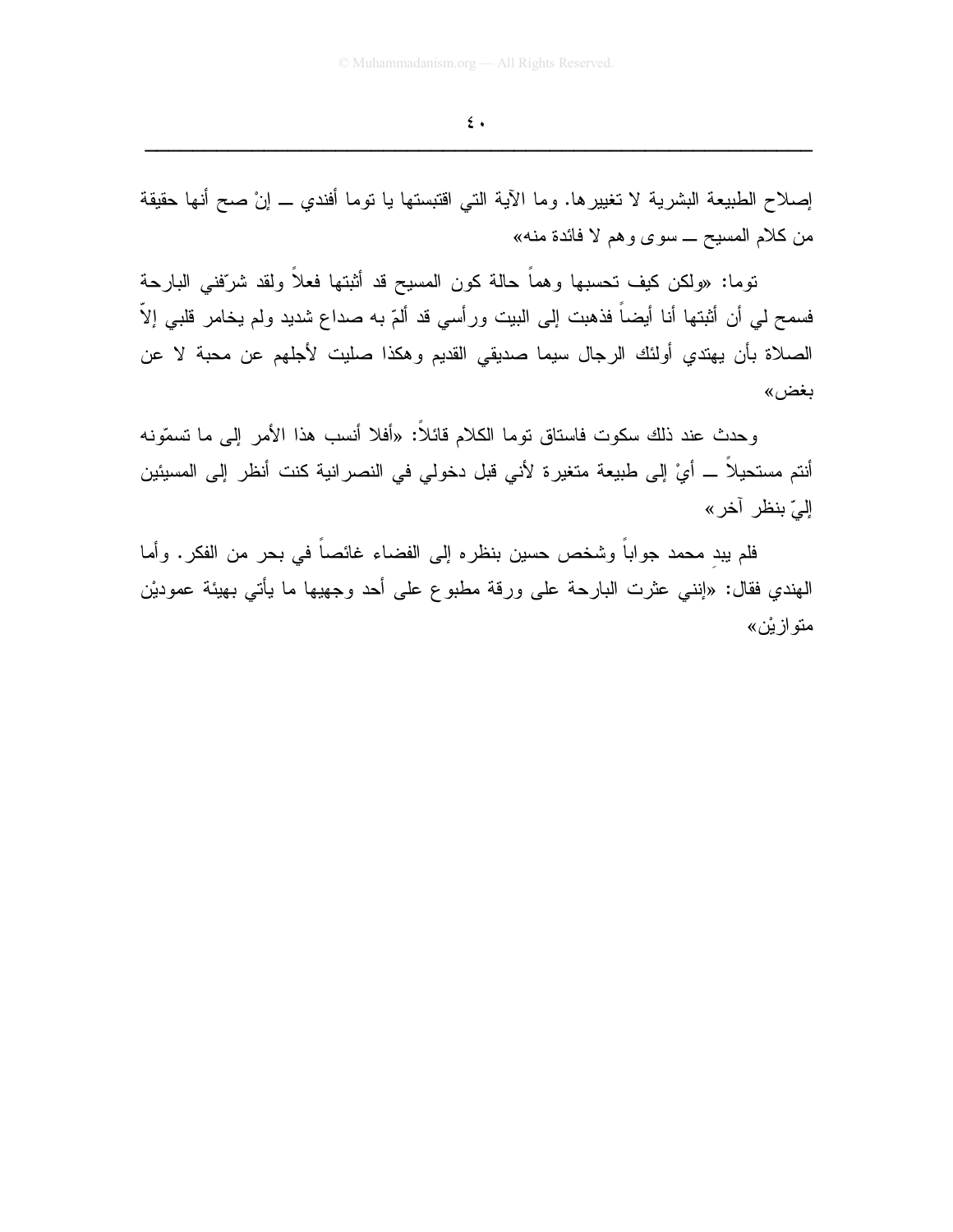توما: « إنني أترك لكم الحكم في هذا الأمر. إلاّ إن الغريب أن حادثة البارحة قد ساقتنا إلى نفس الموضوع المعين للبحث في هذه الجلسة. فلقد طلبتم مني أن أبيّن العلاقة بين اللاهوت الإسلامي والأداب الإسلامية. وتذكرون إنني سابقاً بيّنت الخلل الكائن في الديانة الإسلامية وذلك بنسبتها التنزيه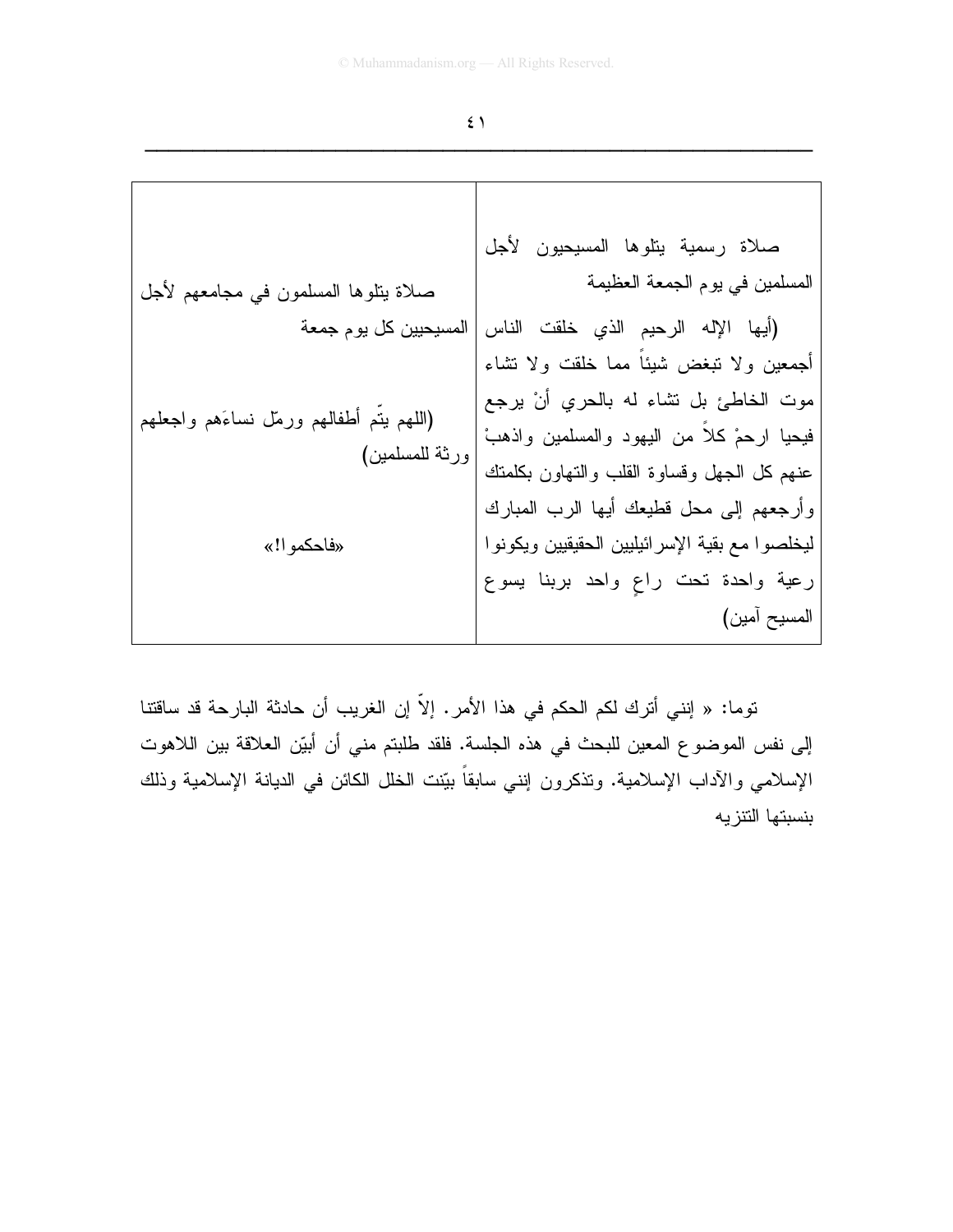المطلق المغالـي فيه إلـي الله مما يؤثر فـي الآداب الإسلامية تأثيراً سيئاً. وأول وجوه ذلك الخلل افتقار الديانة الإسلامية إلى روح الإقدام والاختراع في الأعمال مما بحثنا فيه سابقاً. والثاني ـــ وهو موضوع بحثنا في هذا اليوم ـــ هو عدم اكتراث الأداب الإسلامية والتاريخ الإسلامي ببعض الصفات من مثل المحبة والرفق بالغير وبذل النفس وهلم جراً. وإننبي أنسب هذا الخلل أيضاً إلىي نفس المصدر الذي نسبت إليه ضعف روح الإقدام أيْ إلى كونكم تحولون سائر صفات الله إلى الإرادة والقوة المطلقتيْن وإلى أنّ النتزيه بحرم نسبة المحبة أو التضحية بالنفس إلى الخالق»

محمد: «إنني أنكر كل ما قلت سوى نسبة التضحية بالنفس إلى الخالق إذْ حاشا له أن يضحى بنفسه نعالى: (أكثر الأعضاء المسلمين: نعم نعم) إن ذلك دليل الضعف ومن نسب الضعف إلى الخالق فقد كفر !»

نوما: «يخال لـي أننا يجب أن نشرح معنى القوة والضعف باعتبارهما المادي والأدببي. فالقوة لا تكون أدبية ضرورة إذْ قد تكون في البهيمة أو الآلة الميكانيكية. وأما القوة الأدبية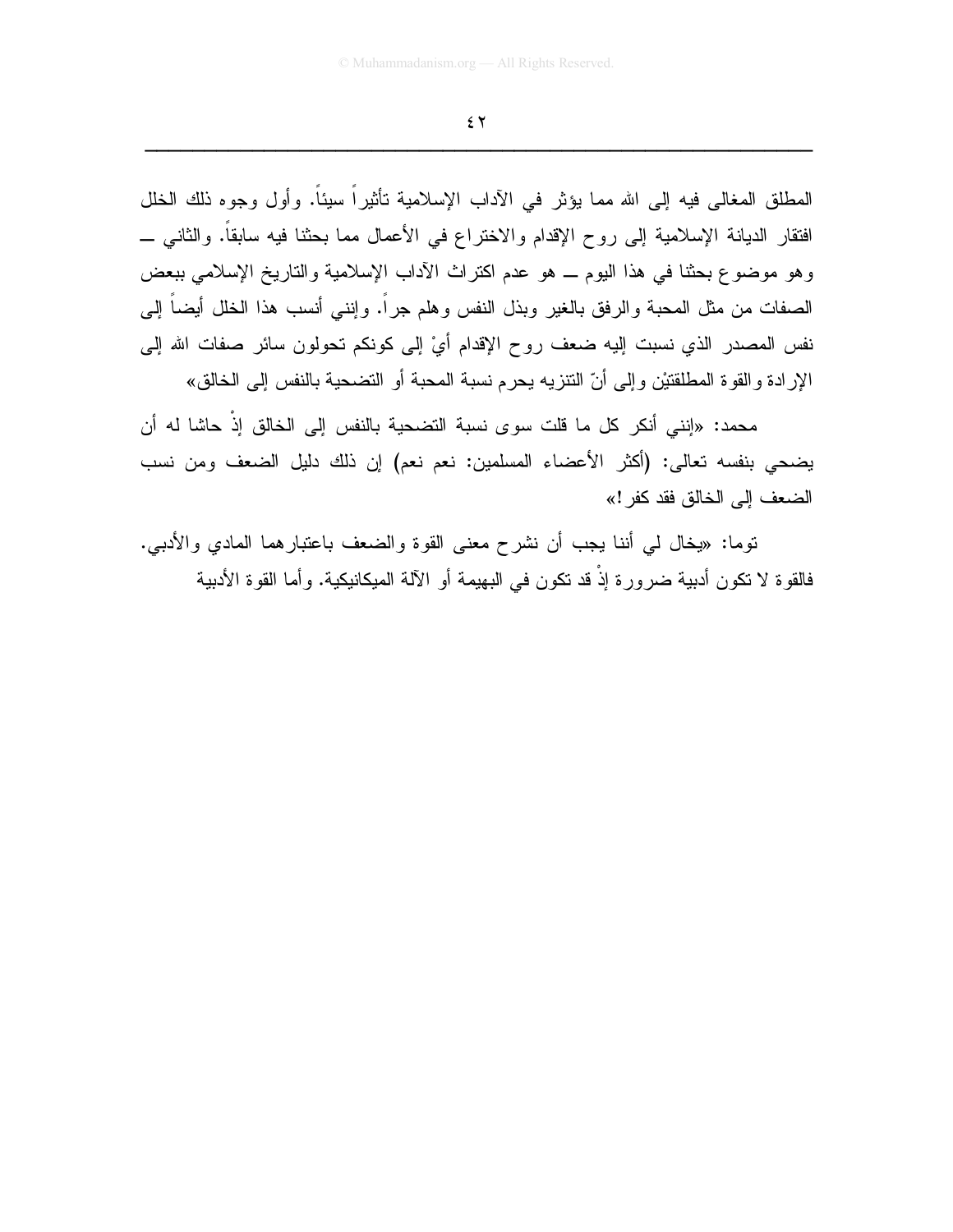فشروطها مختلفة. فلا يجب الخلط بين القونيْن ومن فعل ذلك فقد ينسب إلى الله قوة مستبدة آلية لا تحس ولا تشعر . وإذا كنت يا محمد أفندي نتكر على الله صفة التضحية بالنفس فلا تدهش إذا لم تجد لمها أثر أ»

> محمد: «أَوَ تربد أنْ تجعل الله كالإنسان؟» نوما: «بل بالعكس أن أجعل الإنسان كالإله!» وكان نوما بريد أن ينكلم أيضاً ولكن محمداً قطع كلامه وقال وهو متأثر :

«إن كلامك ليس في محله يا توما أفندي! فكيف نتكر ٍ على الإسلام نسبته المحبة إلى الله حالة كون القرآن كثيراً ما يقول ما معناه إن الله يحب المؤمنين والعادلين الخ؟»

توما: «إن الأيات التي تشير إلى ذلك نادرة وقليلة الأهمية لأنها عرضية ولا نجد بينها ما يجعل للمحبة أهمية حقيقية كما في كتابنا الإنجيل حيث يقول إن «الله محبة!» هذا وإن كتبكم تقول إن المحبة إنما هي مظهر من مظاهر رضي الله نعالى غير المسؤول عمن يصطفى وما يصطفى. وهذا يرجع بنا ثانيةُ إلى مجرد الإرادة»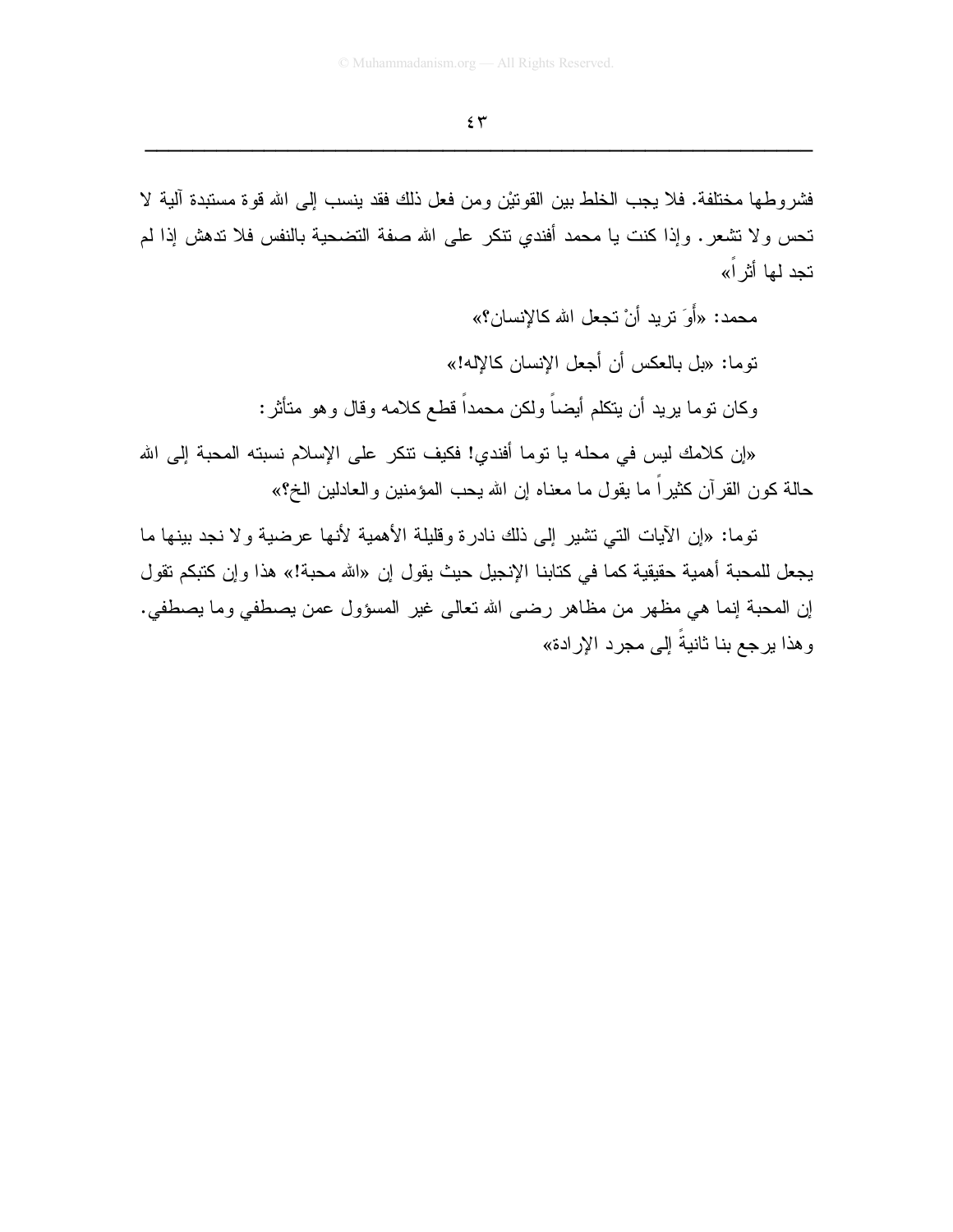حسين: «نعم ولقد عثرت اليوم على نفس هذا القول في أحد الكتب المدرسية المصرية»

محمد: «ولكن كيف نتكر على المسلمين بذل النفس مع أن في نفس اللفظة ـــ أيْ «الإسلام» ما يشير إلى ذلك؟ وليت شعرى بماذا نقابل أنعاب النبي (صلعم) ومجاهداته في سبيل الحق؟ بل بماذا تشبّه غيرة الصحابة وألوف العساكر المسلمين الذين احتملوا الصعوبات والجراحات والأخطار في حروبهم الدينية حباً بالله وبنبيه؟ فما قولك في كل ذلك؟ أليست هذه الأتعاب دليلاً على بذل نفس لا مزيد عليه؟»

توما: «إنني أعجب بسلوك النبي في أوائل مجاهدته عن الحق واحتماله اضطهاد مضطهديه واعتقد بأنه كان يفعل بنفس روح المسيح الذي نتكرون أهمية احتماله مثل هذه الأتعاب وأكثر منها كثيراً في سبيل الحق. ولكن لماذا لم يستمر النبي بتلك الروح؟ لأنه رأى هو وسائر المسلمين أن احتمال المشقات في سبيل الحق يجب أن يكون لميعاد محدود فقط أيْ طالما يكون الْمُحتمل ضعيف الموقف. ولذلك لما اشتد موقفهم قوةً وزاد عددهم استخدموا نلك القوة لاضطهاد أعدائهم كما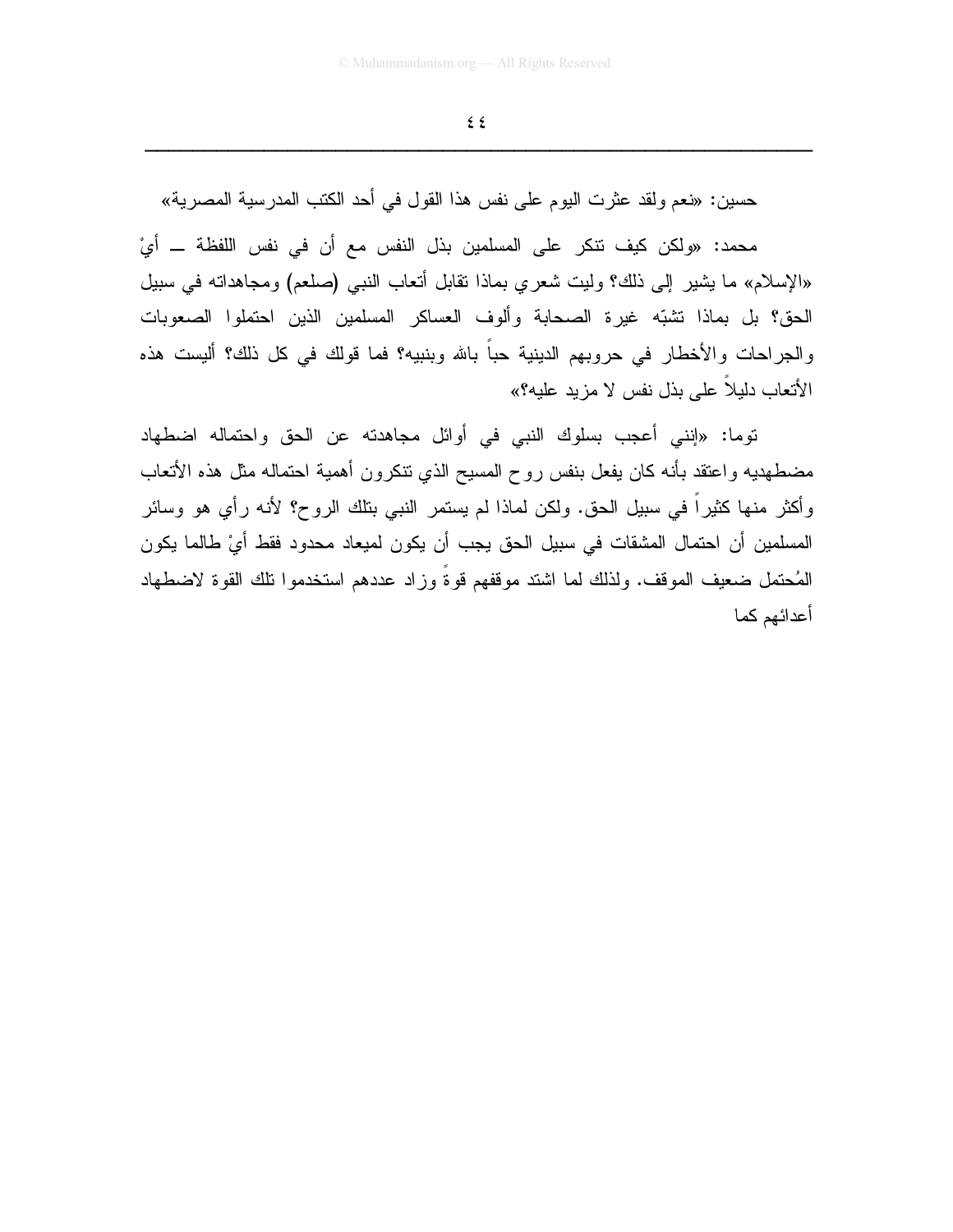اَضطهدوا. فأين هذا من المبدإ الذي تجاهر به الديانة المسيحية (والذي أثبته يسوع المسيح بنفسه) والقائل إن نفس احتمال المشقات في سبيل الحق نصرة حقيقية. وإن من يصبر حتى الموت لا بدّ له من الغلبة أخير أ»

توما: «أتعنى حين كانوا يجرون دماء أعدائهم سيولاً وأنهاراً؟ أبهذا تستشهد على بذل الذات والنضحية بالنفس؟ وهل نسيت أن مباحثتنا دائرة على موضوع «المحبة» وبذل النفس لأجل الآخر ين»

محمد: «ولكن لماذا نتكر أن أولئك الأبطال حالة كونهم احتملوا صنوف الشقاء لنشر الإسلام على كل الأرض كانوا يفعلون ذلك لشدة محبتهم للأمم الوثنية فحاربهم ليأتوا بهم إلى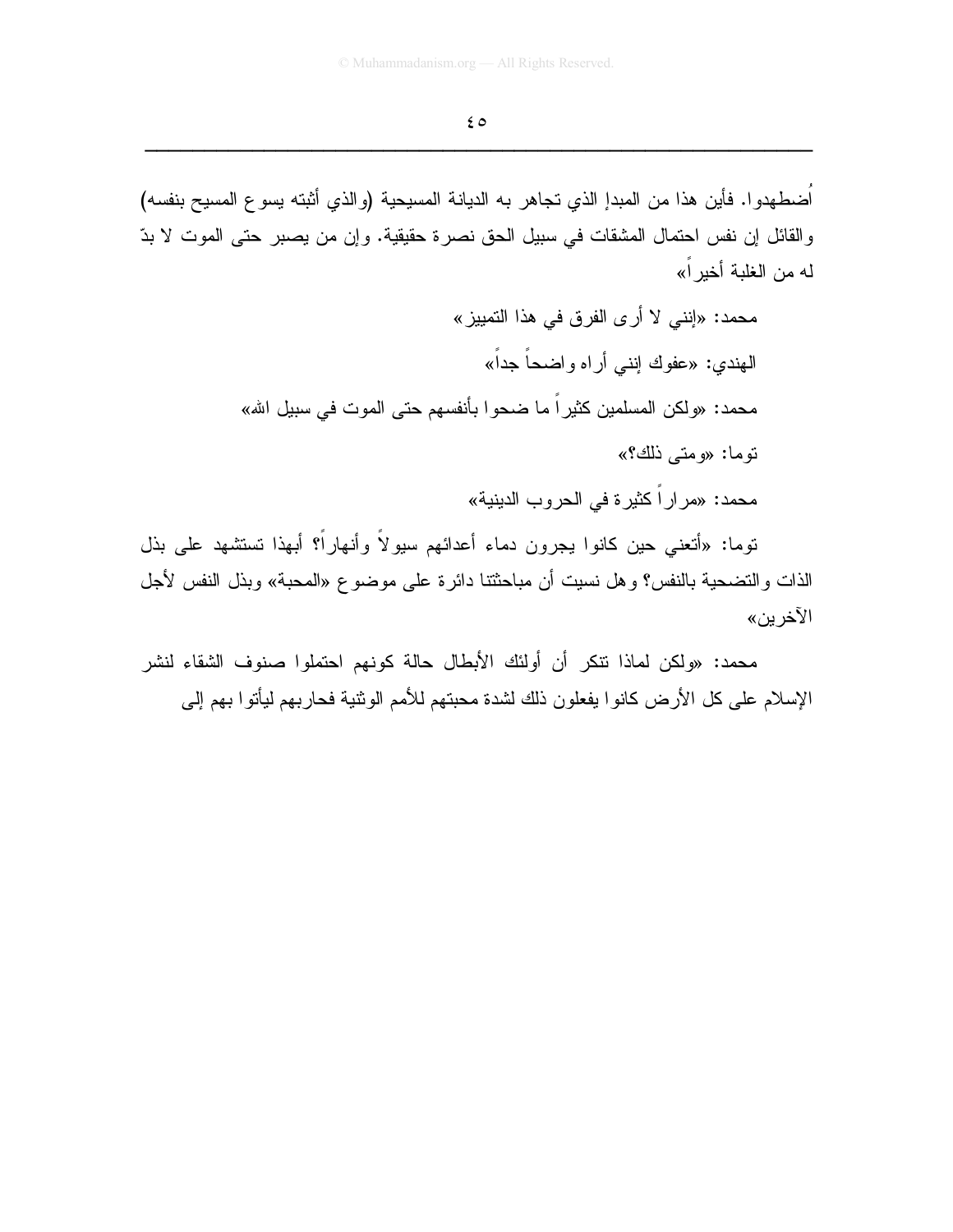ربوع الإسلام وفي أثناء ذلك قتلوا بعضاً منهم من غير قصد؟»

توما: «ولكن هذا لم يكن الواقع. فإن التاريخ يبيّن لنا أن ما أضرم تلك الحروب الدينية لم يكن محبة المسلمين للكفار بل اعتقادهم بأن الله هو الأمر بإشهار نلك الحروب وأن جزاء من يُقتل فيها من المسلمين الفردوس وحورياته وجنات تجري من تحتها الأنهار وهلم جرا وأن جزاء من يبقى حياً ما يغنمه من العدو . ومن أحجم عن الجهاد فقد استوجب عذاب نار أحر نار الجحيم أبر دها»

حنا: «نعم فمن المضحكات القول بأن المسلمين اظهروا من نحو الكفار والمرتدين إلاّ الغيظ الشديد أو على الأقل عدم الاكتراث. وأما التضحية بالذات وبذل الحياة والحزن والشقاء وغير ذلك مما يعمل على إنقاذ الكافر أو الخاطئ فلا أثر له في الإسلام مع أن ذلك هو المحبة بعينها كما علمنا المسيح لا ما ذكر محمد أفندي»

محمد: «يا له من ضعف فاحش!»

توما: «ولكن بهذا يقوم مجد التاريخ النصراني منذ عهد المسيح ــ الذي بكي على أورشليم وسفك دمه الخاص لا دم غير ه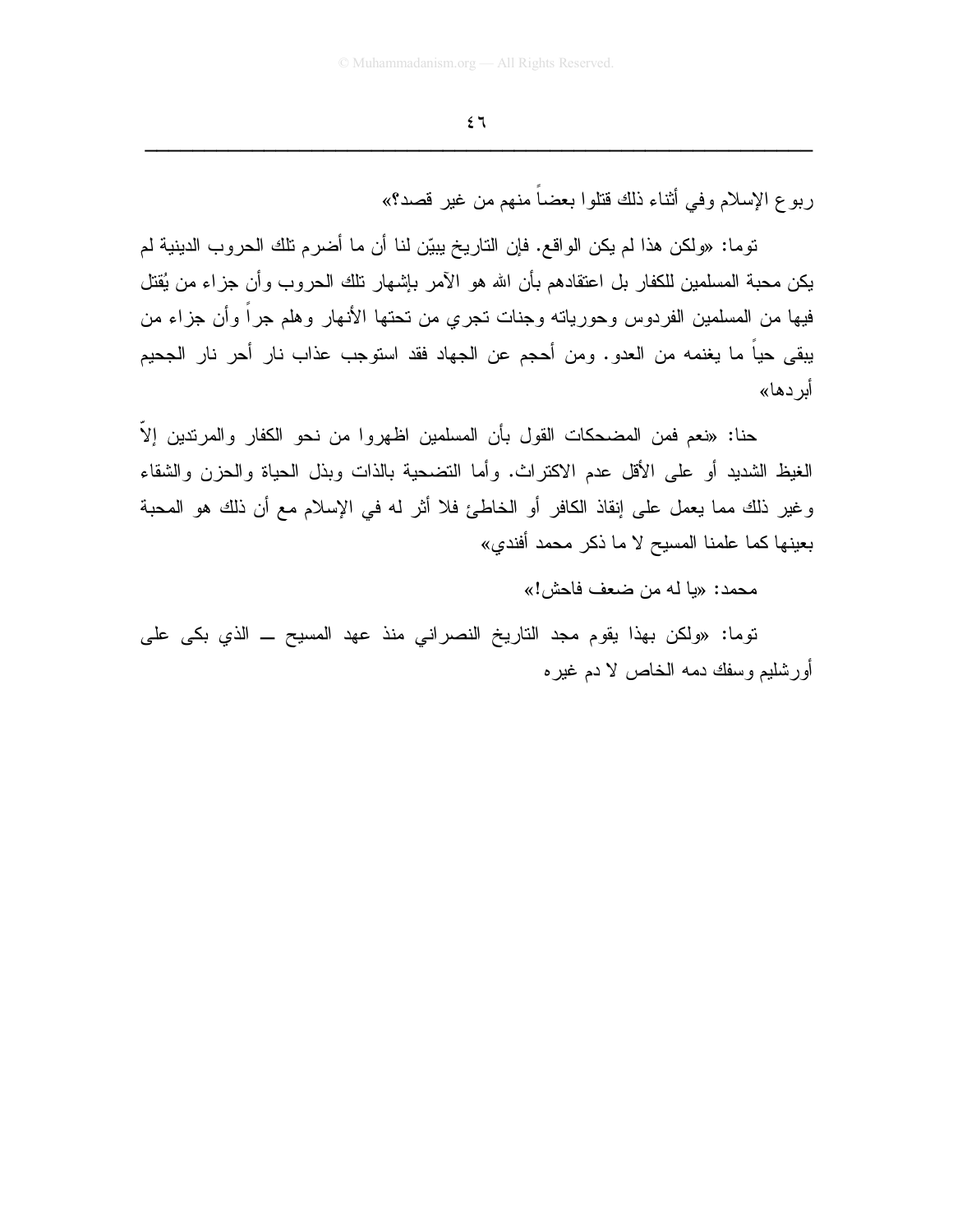### ٤٧

في سبيل رد الخاطئ لا في سبيل محاربته إلى عهد القديسين والشهداء الذين لا فائدة من ذكر أسمائهم حتى شهداء هذا الزمن كلفنستون وغردون مثلاً اللذيْن ضحيا بنفسيهما حباً بخير البشر وإنقاذهم. وإنني مستعد بكل سرور أن أفعل نفس ما فعلاه لاكتساب نفس واحدة للمسيح»

الشيخ رضوان: (همسا) «يا له من كافر! حقا إنه يستحق الموت ولكن ليس «من أجل الآخرين» بل عبر ة لهم وذكر ي!»

محمد: «ولكن لماذا نتكلَّم عن المحبة والبكاء وسفك الدماء؟ إن هذا خلط مبين! نرى ما هي الخطيئة لكي نهتم بها كل هذا الاهتمام؟ إن الله خلق الناس كما شاء وهو الذي سيدينهم في اليو ۾ الآخر فتقطع جهيز ة كل خطيب»

توما: «إنك بكلامك هذا تأتي بنا إلى الخلل الثالث الذي أشرت إليه في الكلام عن الآداب الإسلامية وهو جهل معنى القداسة المنسوبة إلى الخالق وإلى المخلوق. فما قاله نوما الآن يبيِّن لنا أن المحبة ضعف الاهتمام بالخطية. فلنبحث في هذا الأمر في المر ة القادمة»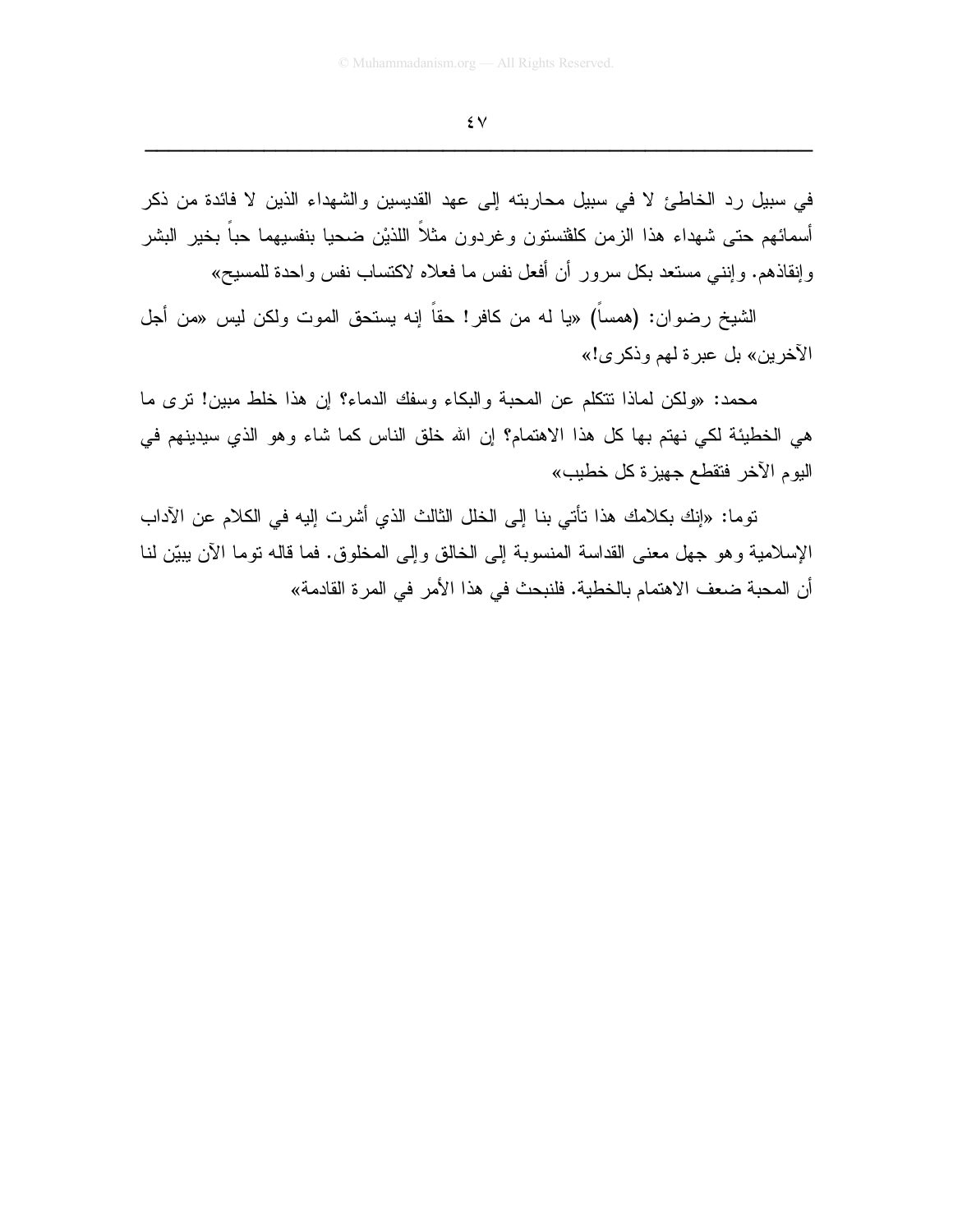عبد الفتاح: «إنني لو اعتبرت هذه الوجهة الأدبية وتمعنت فيها كما يجب لكنت ترويت أكثر قبل أن أصيرَ مسلماً ولكن صديقي محمداً كان يشير إلى وحدة الله واستحالة التجسد والمناقضات الموجودة في التوراة والإنجيل فيظهر أنني كنت مخطئاً»

> حسين: «إنني واقع في حيص بيص مما قد سمعته اليوم» عبد الله ورضوان: (معاً على انفراد) «وأنا أيضاً»

## $205$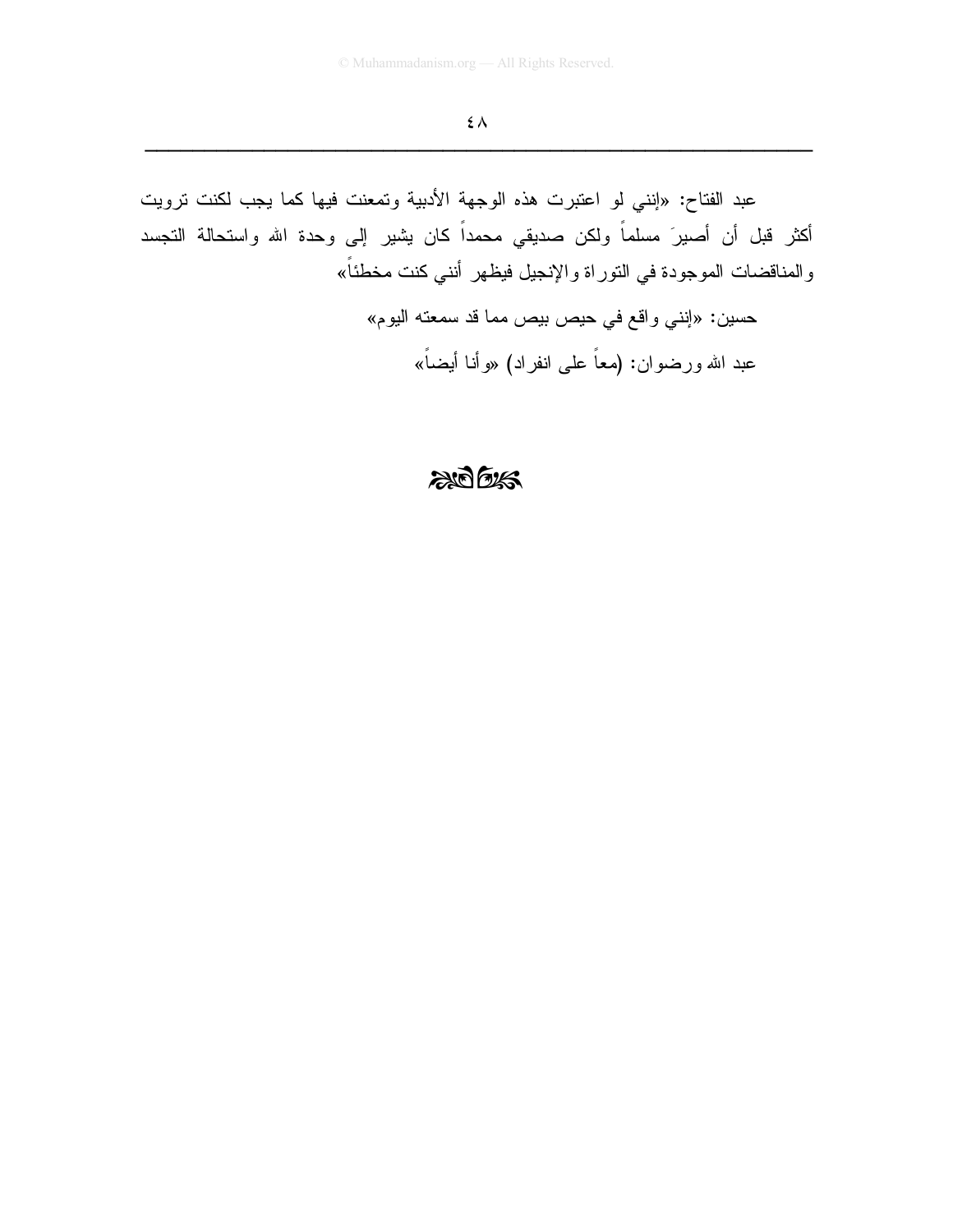الفَطَّيْلُ السِّنَائِيِّسِ: تأثير رأي الإسلام في الله في أخلاق المسلمين

(٣) باعتبار القداسة

وعند ختام المباحثة عن موضع المحبة من اللاهوت الإسلامي والأداب الإسلامية زاد اهتمام الأعضاء بهذه المباحث وشوقهم للنظر فيها عملياً لا نظرياً. وقد اعترف عبد الفتاح لتوما مراراً أنه لو تمعن في وجهة الموضوع الأدبية ما أسرع إلى تغيير ديانته بدون ترو وأن ما حمله على الإسلام هو ما رأه من الصعوبة في إدراك مذهب التثليث بخلاف السهولة التي وجدها في مذهب التوحيد

أمّا محمد لطفي العضو الجديد فإنه ظل مناقضاً لتوما أفندي إلاّ إنه كان يحترمه شخصياً ويظهر أنه قلَّما كان يهتم بوجهة الموضوع الأدبية وكان يعتمد كثيراً جداً على مقدرته وقواه العقلية. أما الشيخ حسين فإنه ازداد اهتماماً وتمعناً بالأمر فكأن وتراً خفياً في حواسه مسّ فأيقظه للنفكر والتمعن حتى لم يعد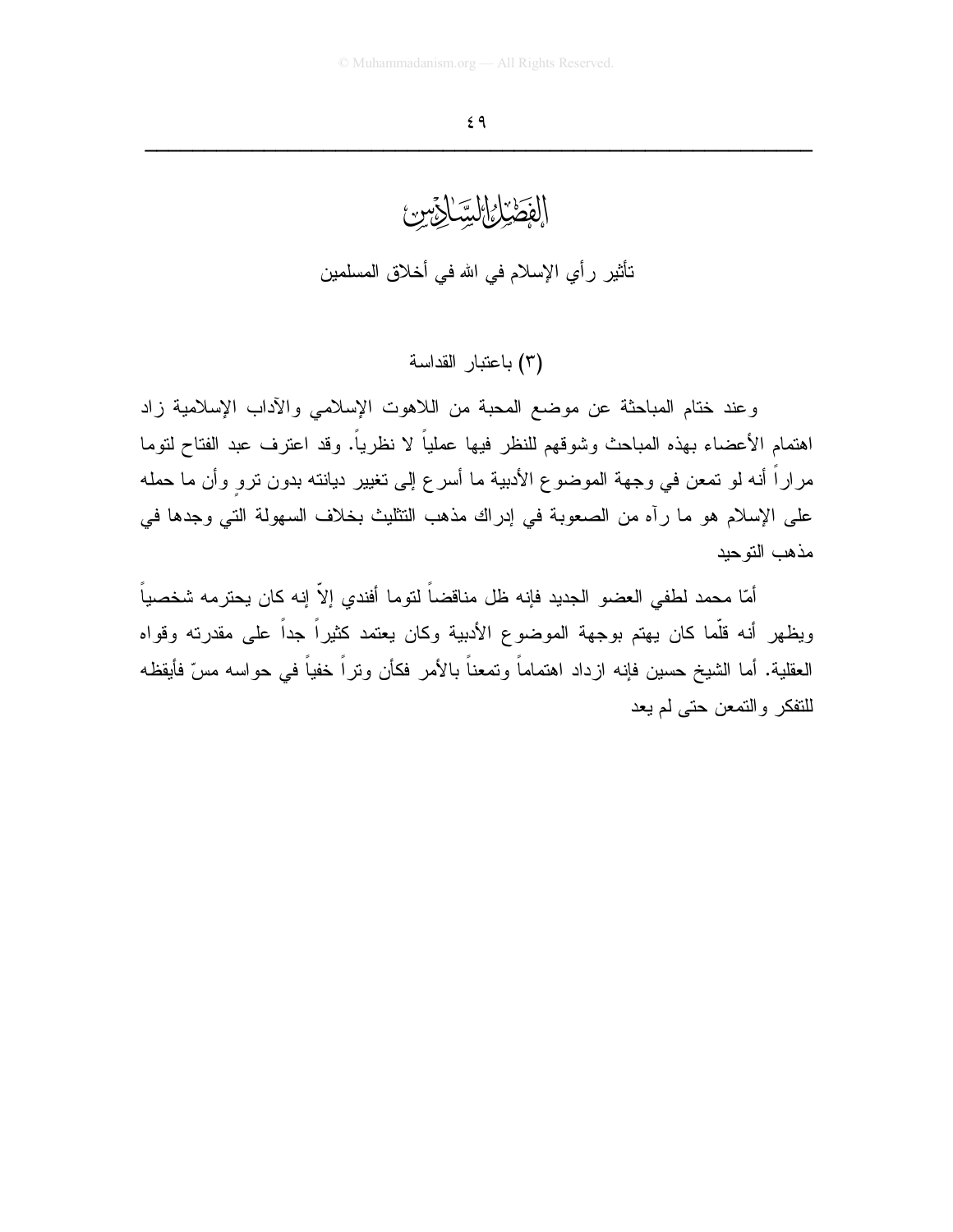$\circ$ .

يتكلم كثيراً في الاجتماعات. وكثيراً ما شُوهد هو وتوما أفندي يتحدثان بغيرة في طريق العباسية. وكانت جراحات نوما قد أخذت بالالتئام وفرح قد زاد لأن الله سمح له أن يتألم من أجل اسمه. ولم يبقَ من الأعضاء أحد مماحك إلاّ عبد الله الذي ازداد مقاومةً أكثر فأكثر. ولم يكن هذا عن ازدياد غيرته الدينية بل عن تعصب ضد جميع من لا يدينون بدينه. وكان هو والشيخ رضوان متفقين في الأراء وهما ينظران إلى نوما بعين الاشمئز إز

وهاك خلاصة ما دار بين الأعضاء في الاجتماع النالي من المباحثة

توما: «إن موضوعنا في هذه الجلسة هو تأثير عقيدة التنزيه الإسلامي في آراء الإسلام عن قداسة الله وقداسة الإنسان. ولكونبي قد اختبرت الإسلامية والنصرانية معاً لا أبالغ إذ قلت إن الإسلام هو خلو مما يسند القداسة إلى الله. نعم إن «القدوس» هو أحد أسماء الله التسعة والتسعين ولكن كلما بحثنا عما وراء هذا الاسم ازداد البحث صعوبةً. وإذا كان إخواننا المسلمون ينكرون ذلك فليفيدونا عن المقصود منه»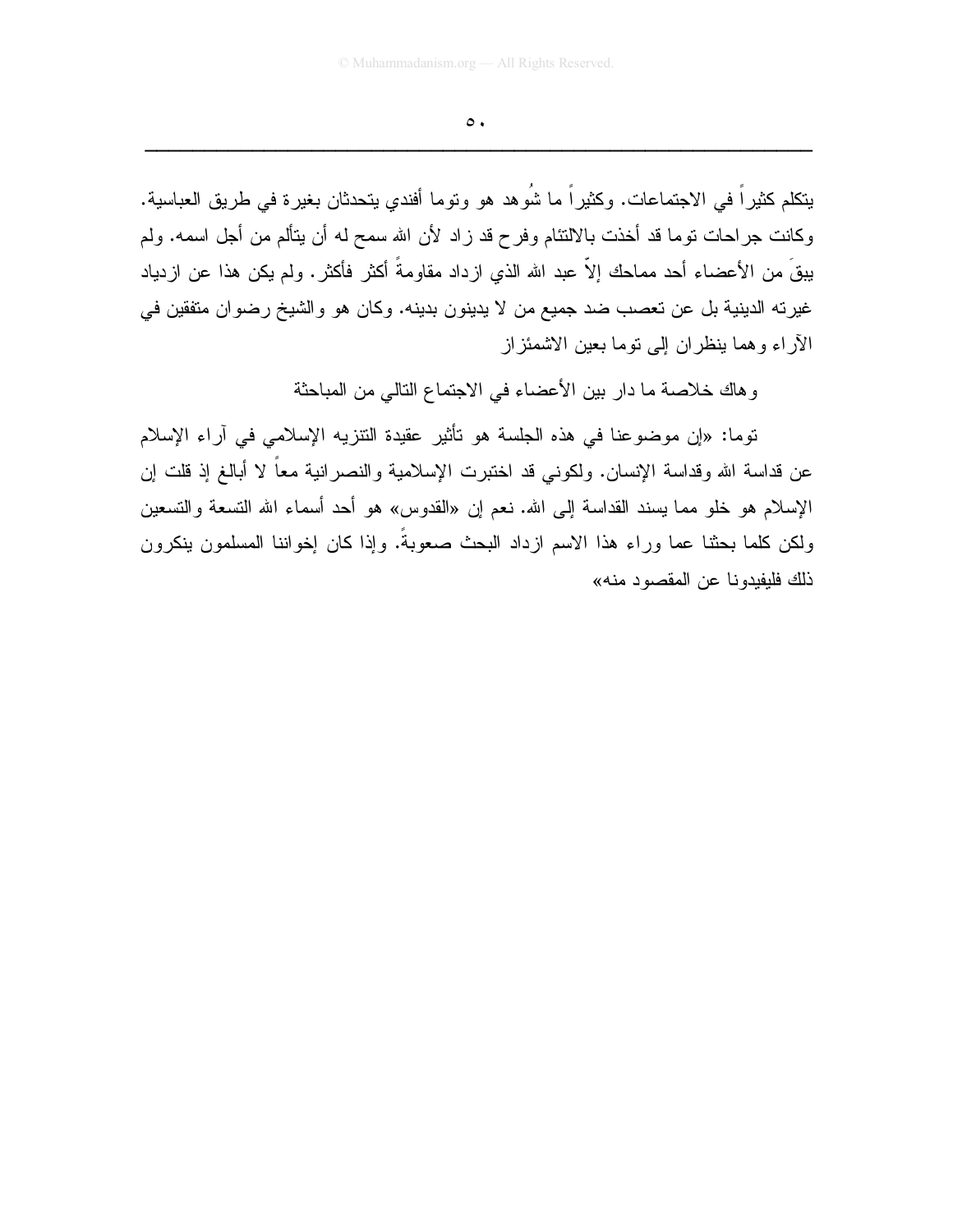عبد الفتاح: «إنني لا أرى صعوبة في ذلك البتة فإن قولنا «قدوس» يشير إلى الرفعة و السمو عن كل الخليقة»

كو هين: «هذا أحد المعاني التي أول بها أنبياؤنا الأقدمون هذه اللفظة. ولكنهم توسعوا ندريجاً في هذا النتأويل فإن إشعياء مثلاً لما أبصر الله في رؤياه وسمع سكان السماء يهتفون قائلين «قدوس! قدوس! قدوس!» رجع إلى نفسه وأدرك دنسها الأدبي وقط لم يخطر له ببال ساعتئذ أن المقصود من لفظة «قدوس» هو السمو أو اللانهاية فقط»

توما: «شكراً لكَ يا كوهين أفندي على هذه الملاحظة المفيدة أَوَما نرى يا عبد الفتاح أفندي أن نفسيرك للفظة القدوس ضعيف جداً لأنه إنما يرجع بنا إلى النتزيه إذ إن السمو والرفعة هما بهذا المعنى وليس فيهما معنى جديد؟»

عبد الفتاح: «كيف ذلك؟»

توما: «لأنه لا يمكننا أن ننسبَ إلى الإنسان القداسة التي ننسبها إلى الله إذا كان المقصود منها فقط السمو والرفعة أيّ النتزيه»

عبد الفتاح: «لا شك أن هذه عقدة مشكلة»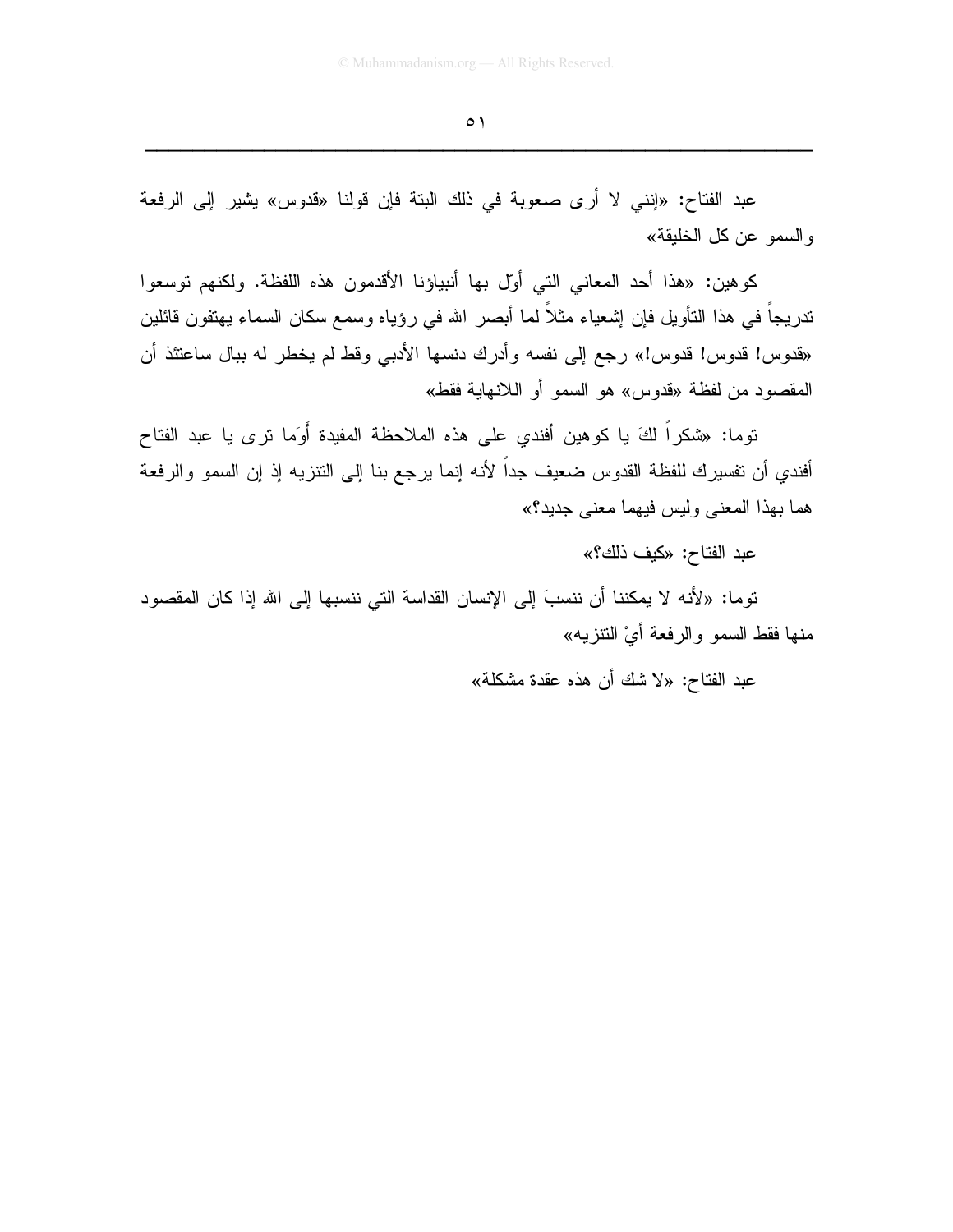توما: «مشكلة على المسلمين الذين بنكرون وجود شبه بين الله والإنسان وليس على المسيحيين الذي يعتقدون أن الله خلق الإنسان «على شبهه وصورته» وسهل له الطريق أن يبلغ مثاله في القداسة»

الهندي: «إن عبد الفتاح أفندي قد تسرّ ع في تسوية القداسة بالتنزيه إذْ لا بدّ لهما من معنى أدبي. ولكن الصعوبة هي ـــ كيف يمكننا أن نقصد الصلاح الأدبي بقولنا إن (الله قدوس) فإن الصفات الأدبية كالعفاف والعدل وغيرهما هي من خواص البشر ولا علاقة لمها بالإله أو بما يختص به. فكيف إذاً أن ندعو الله قدوساً بهذا الاعتبار بل كيف يمكن أن ندعوه صالحاً؟»

عثمان: «إن الله جعل بعض الأمور حلالاً وبعضها حراماً. فالأولى تفضيى إلى النعيم والثانية إلى الشقاء. أما قداسته تعالى فهي قائمة في كونه بريد أن يسير الناس بحسب الأمور الأولى ويغضب على من يخالف ذلك»

توما: «إنك قد ذكرت هذا قبلاً وهو يبين إنك إذا حاولت وصف الله تعالى بمظهر إيجابـي فلا بمكنك أن تتجاو ز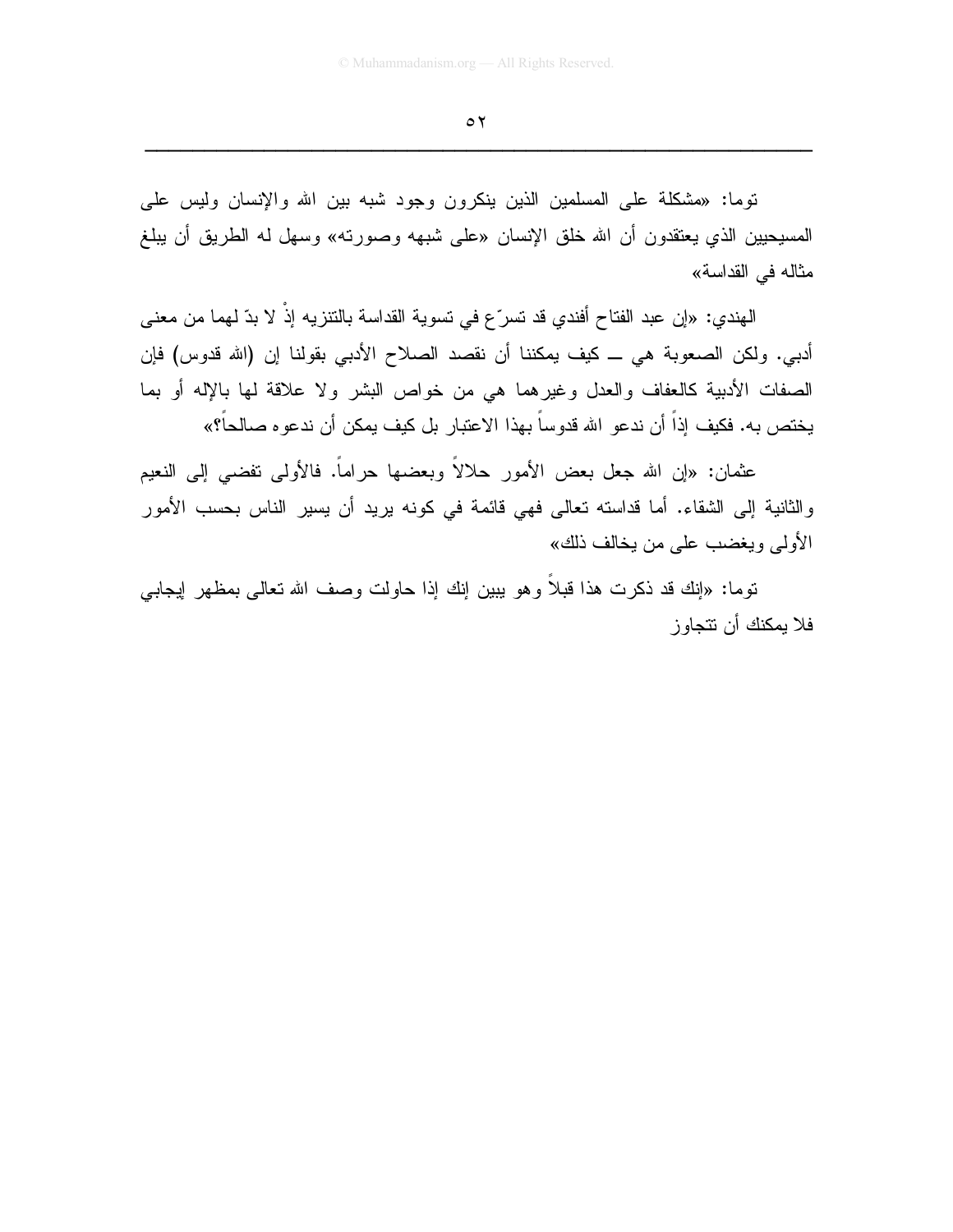حيز القوة. لأن قولك هذا إنما يفيد أن الله يريد أو يشاء بعض الأمور فينفذها بقوة سلطانية. وهذا أيضـاً لا يدلُّ علـى وجود عنصـر أدبـى فـى القداسة»

أحمد: «حقاً إنني لم أنسب قط إلى القداسة معنى أدبياً و لا أظن أن أحداً من المسلمين فعل ذلك»

نوما: «ذلك لخلل عظيم. فكيف يمكن أن يحب الناس القداسة وهم لا يرون لمها أثراً في الإله بل يرونها اسماً بلا مسمّى؟ ومن ينكر إذاً أن الآداب الإسلامية واللاهوت الإسلامي هما خاليان من معنى القداسة؟ وما أعظم الفرق بينهما وبين القداسة التي نجدها في سيرة المسيح وتلاميذه بل في سيرة كل من أخلص الطوية في اقتفاء آثاره وآثارهم فتراءى له الله القدوس بمظهر إيجابي حقيقي»

حنا: «اسمحوا لي أنْ أتكلَّم عن التسوية التي يحاول المسلمون إظهارِها بين قداسة الله وإرادته»

إن نفس أصول هذا المذهب فاسدة. ذلك لأنه إذا كان الله هو الذي يفعل كل شيء فمن الغباوة أن يُلام الإنسان علـى أي شيء كان. وإذا سنَّ الله قانوناً يجعل بموجبه بعض الأشياء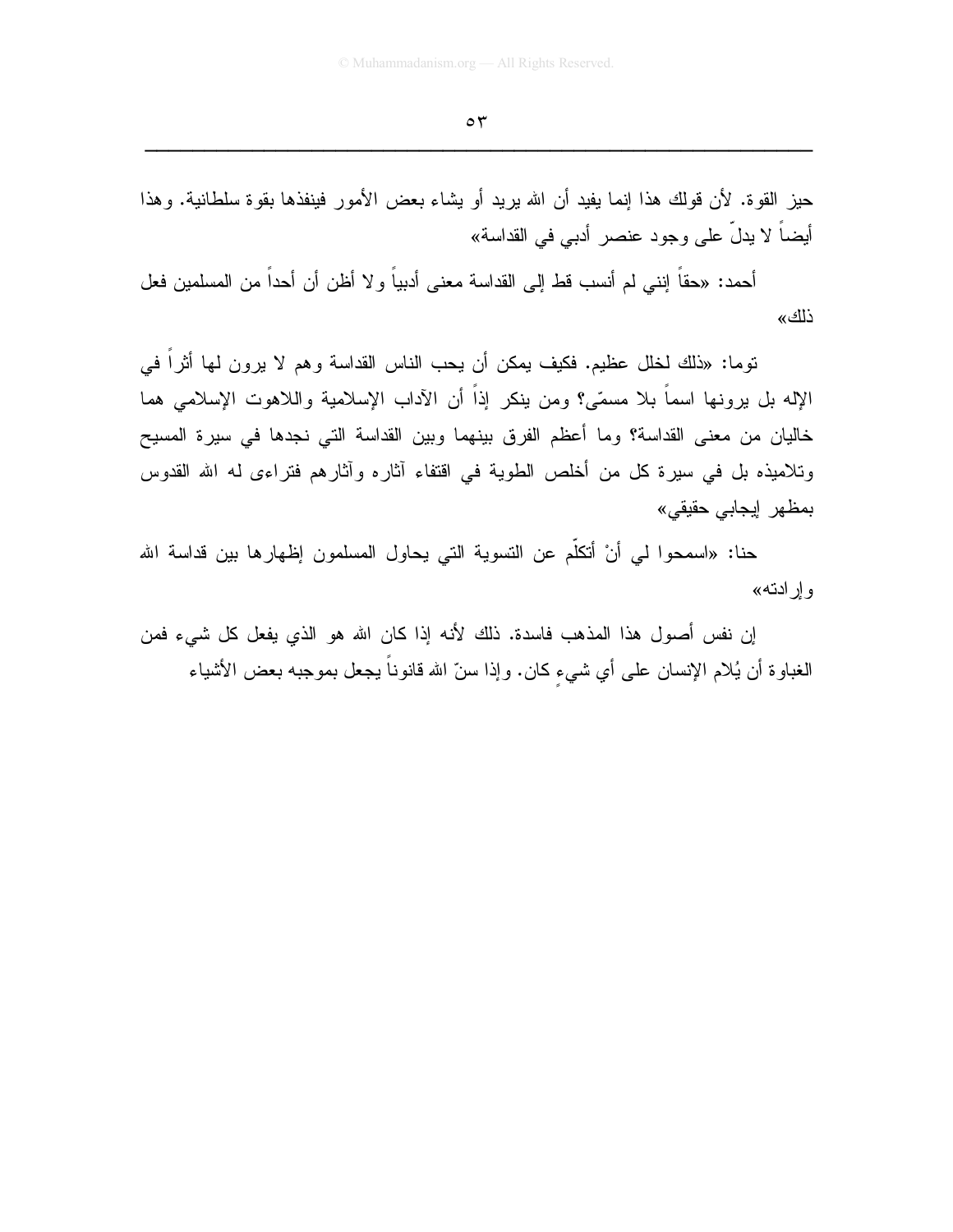حرماً. ثم سنّ قانوناً آخر يقدر بموجبه بعض الناس أن يقترفوا ذلك الحرام فلماذا إذاً الغضب الذي يظهره على هؤلاء المساكين وما معنى النقمة التي يحاول أن ينزلها بهم؟ أليس ذلك من ضروب الخلط؟»

توما: «أجل والأهم من ذلك إن أصحاب هذا المذهب ـــ ومعظم المسلمين منهم ـــ لا يحب أن يبغضوا الخطيئة كما يجب لأنها مقدرة لهم فلا يمكنهم أنْ يكرهوها أو يشعروا بغضب الله على من بقتر فها»

عبد الله: «ما أن جميع مساعينا في تقرير ماهية القداسة في الإنسان ونسبتها إلى الله قد ذهبت سدى فاسمح لي أنْ أبسط رأيي. إن المسئلة بسيطة جداً. فالله يظهر قداسته بتحريمه بعض الأمور وجعله لمها عواقب وخيمة مؤلمة في كل من هذا العالم والعالم الآتي. وأما الإنسان فإنه يظهر قداسته بتجنبه هذه الأمور وبغضنتها بسبب عواقبها الوخيمة والعكس بالعكس»

توما: «رأى سخيف حقاً! إن كان الأمر هكذا فأنت لست تحب القداسة وتكره الإثم بل إنك تر غب في جز اء الأولى وتخاف عقاب الثانية. إذا كان الأمر هكذا فقد حولت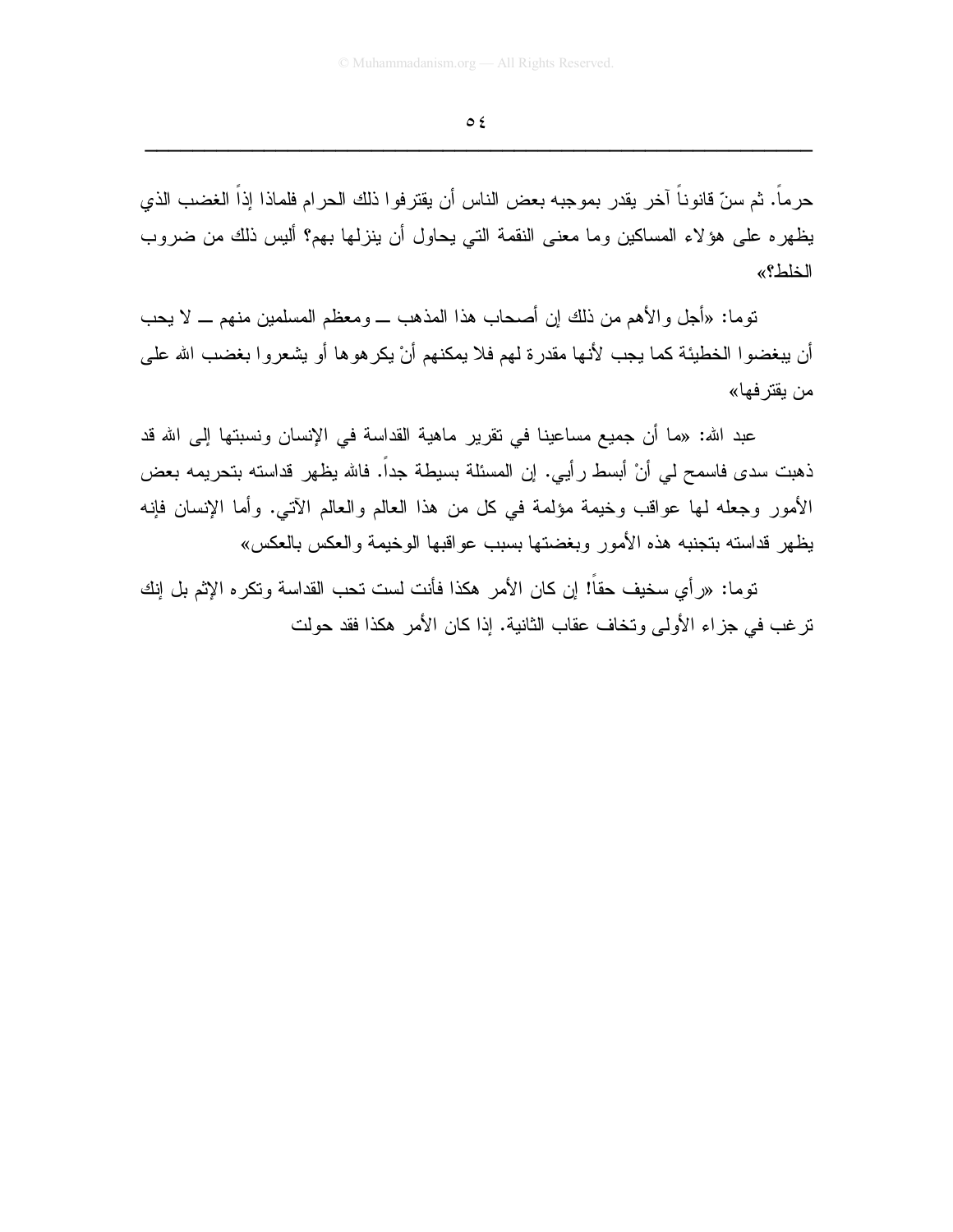القداسة إلى مجرد سياسة أو تبصر بمصير الأمور. فكيف يمكنك حينئذ أن تدعي أنك تبغض الخطيئة بضمير صالح أيْ لأنها نتافى صفات الله وتحزن قلبه تعالى؟»

عبد الله: «ما هو الضمير وما هي طبيعة الله المقدسة؟ بل أي تأثير لخطايانا في ذات الله؟ إنه نعالى لا يسمح لأمر من الأمور أن يؤثر في ذاته أو يحزنه ولعمري أن مثل هذا الكلام لكفر مبين»

توما: «إذاً كيف يمكنه أن يغضب والغضب لا يخفى عليك من العواطف كما هو الحزن»

عبد الله: «إنّ الغضب هنا هو بمعناه المجازي والمقصود منه فقدان النعمة. فالله لا يشعر لأن الشعور دلبل الضعف»

توما: «ولأبة الأسباب بنعم أو بغضب؟»

عبد الله: «إنه غير مسؤول عما يأتيه لأنه يفعل ما بِشاء»

توما: «إنك بهذا تعود بنا ثانيةُ إلى الصورة الإيجابية الوحيدة التي لكَ عن الله وهي الإرادة المجردة الخالية من العنصر الأدبي وأنا لا أرى فيها صفة من صفات الله المعلنة لنا بيسوع المسيح. فأنتم تمثلون الله إلهاً منز هاً عن الكل سلطاناً مستبداً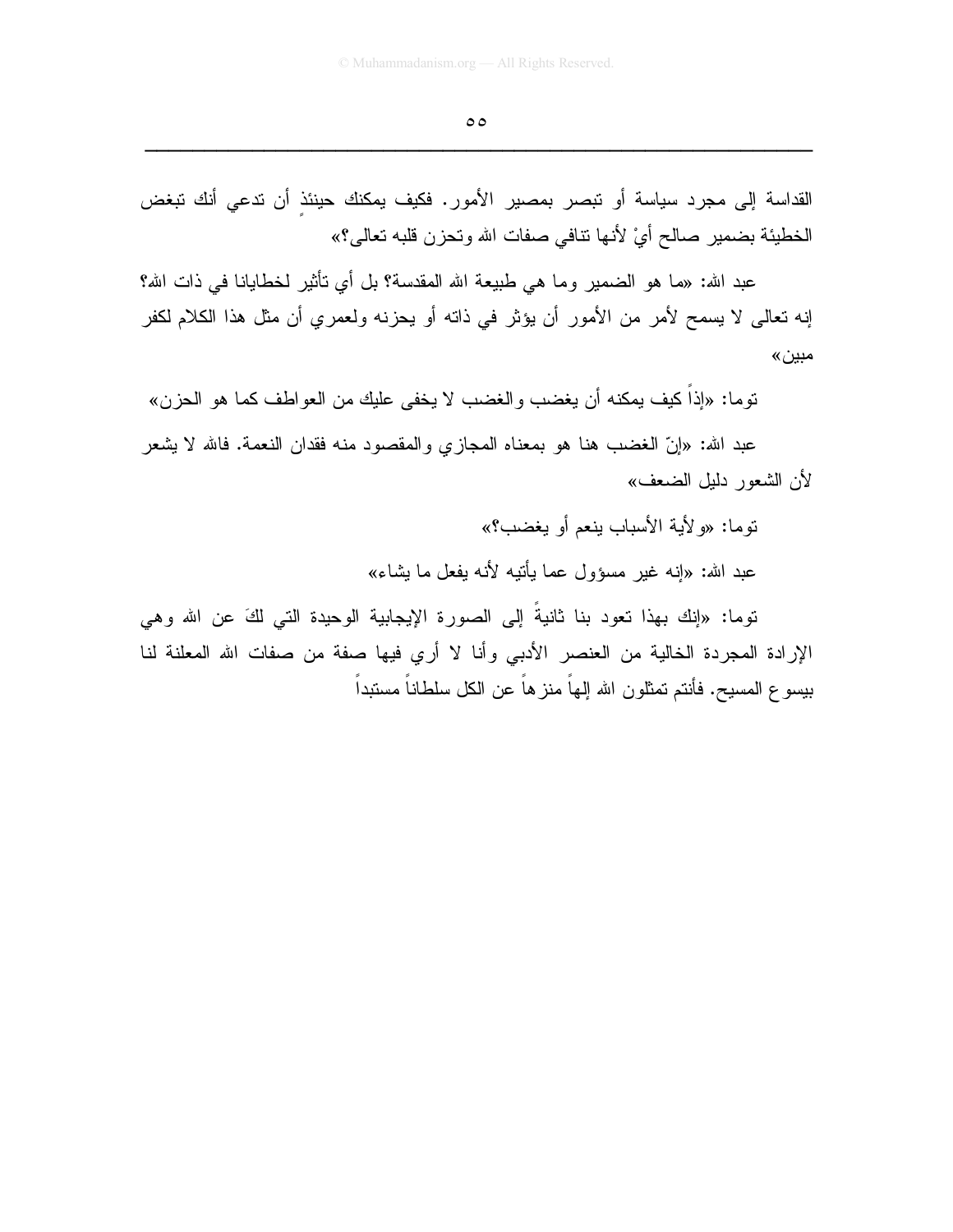مهو باً. و أما نحن فإننا نصور م إلهاً قدوساً محباً أباً ملكاً يخشى منه ولكنه محبوب»

توما: «هنالك سبب آخر بصعب على المسلمين من أجله أنْ بحيوا القداسة أو بيغضوا عدم القداسة وهذا السبب هو اعتقادهم أن إرادة مطلقة مستبدة شاءت أنْ نكون بعض الأمور حلالاً وبعضها حراماً. وبحسب هذا المذهب قد يجوز أنْ يثاب الحرام ويعاقب الحلال. أفيمكن إن شاءت الإر ادة المطلقة أن تحرّم اليوم ما كان حلالاً البارحة وبالعكس؟»

عبد الله: «أجل لو حصل ما ذكرت لسمينا الحرام حلالاً بدون مناقشة الله الحساب لأنه غير مسؤول عما يفعل»

المهندي: «يالله ما أسخف هذا الرأي \_ ومع هذا فإن بعض علماء الإسلام لم يتأخروا عن أن بيبِّنوا هذه النتيجة وفقاً لعقائد النتزيه المغالبي فيها وقدرة الله المطلقة وعدم مسؤوليته وعدم نبو ت القداسة فيه جو هر يا»

حنا: «إنه ممكن بحسب المذهب الإسلامي لأن الحرام بهذا الاعتبار ليس شراً في حدّ ذاته أو لأنه بنافي صفة الله الجوهرية بل إنه حرام بمقتضى الإرادة المطلقة وشرِّ لأن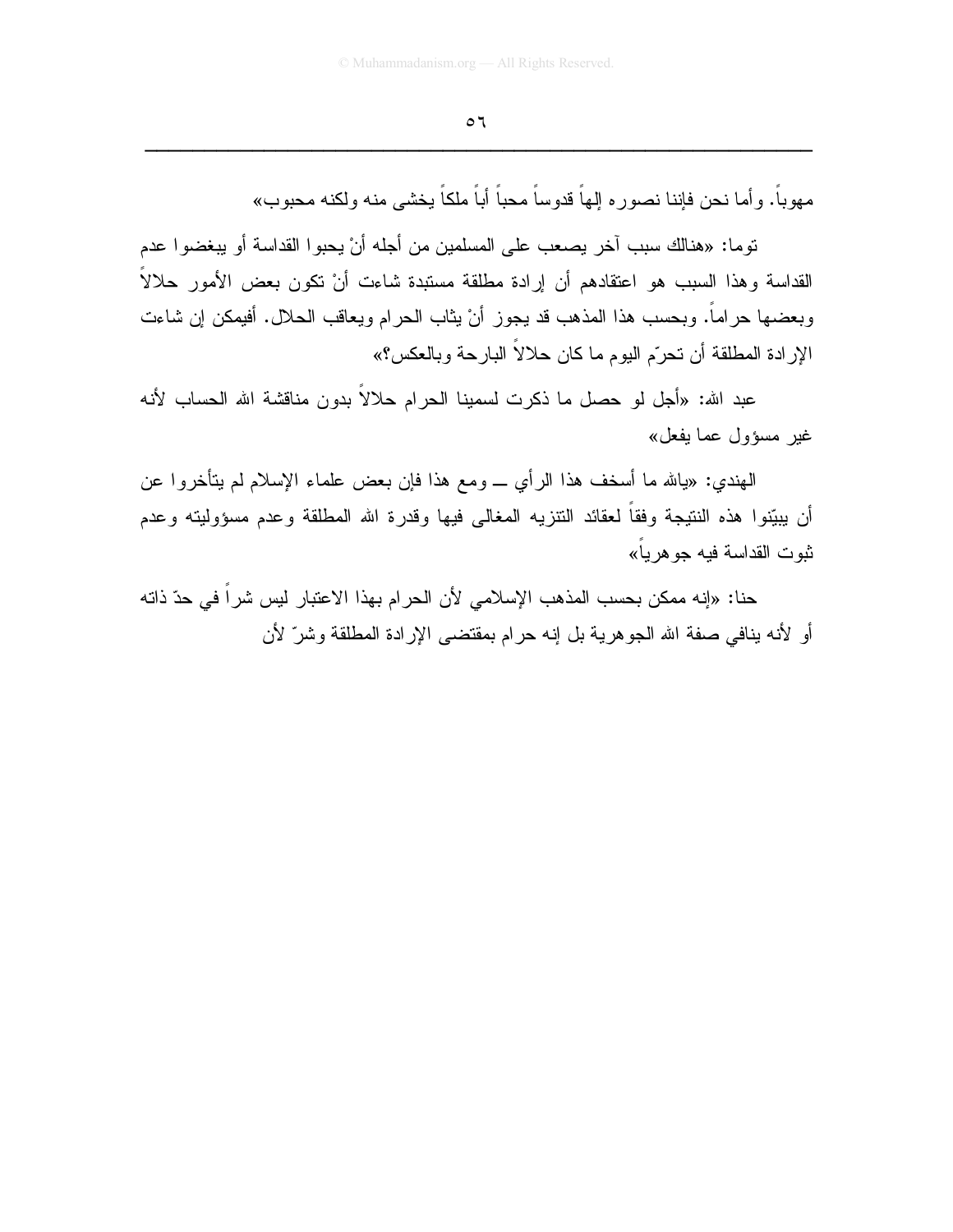القصاص الذي بتر تب عليه هو مر تب لما أشبه بضر و ر ة خار جية و ليس لأنه لا يمكن أن ينتج عنه شيء أخرٍ. وإذا كانت العلاقة بين الحرام والعقاب المترتب على هذا الحرام خارجية فقط ومتعلقة على مجرد مشيئة الإله فمن الممكن أنْ يعكس هذا الإله الآية يوماً ما إذا شاءت إرادته أن يحلل ما كان قد حرمه. ونفس لفظتي «الحلال والحرام» نشهدان بصحة رأيي إذْ نشيران إلى فوانين في لائحة قد أصدرتها إرادة حاكم غير مقدس في ذاته أو شرير في ذاته وحقاً إن هذا كان معتقدي لمّا كنت مسلماً إِنَّ كنتُ أظن أنّ نطاق هاتيْن الكلمتيْن يشبه قانوناً لحفظ النظام وأن تجاوزه يسىء الحاكم الذي اشترعه لأنه ينافى إرادته ويفسد ترتيبه ويحزنه (وإنْ يكن هو نفس من أراد هذا الإفساد!) فكيف بمكن أنْ نتصورٍ أنّ مثل هذا الحاكم بحب القداسة ويكره الخطيئة أُولِيس هذا خللاً ۖ عظيماً في الآداب الإسلامية؟»

عبد الله: «إن العبد قد يثور على مولاه وهذا هو الإثم بعينه ــ فماذا نطلب بعد؟ هذه كلمتي الأخيرة في الموضوع»

توما: «إن العصبيان هو أصل الخطيئة في الحقيقة ولكن أين هي الخطيئة نفسها أهي قائمة بنجاوز وصية ملك مهوب أو النعدي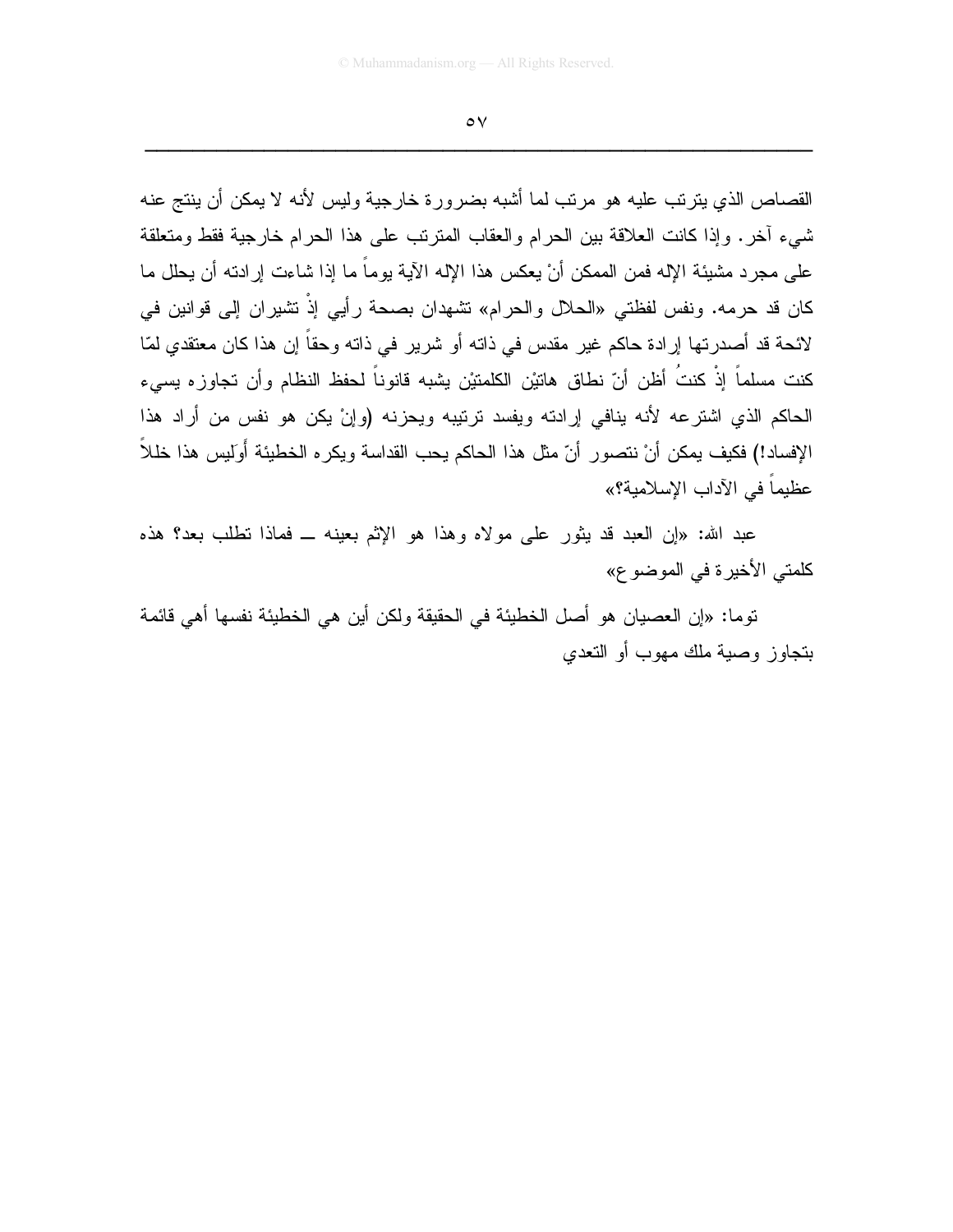على وصية أب محب؟»

عبد الله: «بل هي قائمة بالأول لأنّ الثاني من شؤون البشر غير اللائقة بالله» نوما: «وهذا فرق أخر بيننا وبينكم فإلهكم هو إرادة مجردة وإلهنا هو محبة محضة»

# $205$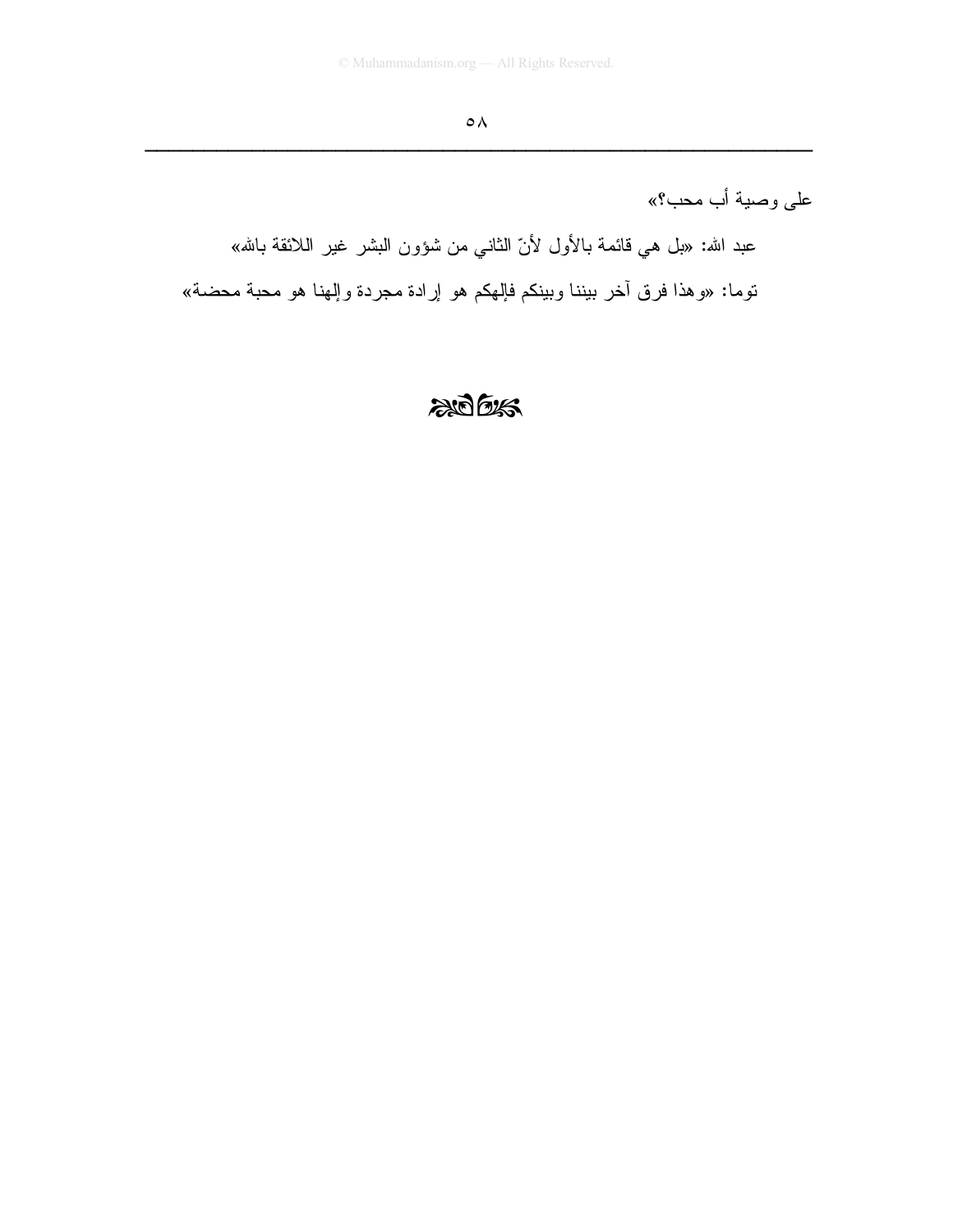الفَضَيْلُ السَّنَابِعَ ناكر نفسه

وبعد إقفال باب المباحثة في تطبيق اللاهوت الإسلامي على الآداب الإسلامية بانَ بأكثر وضوح أن المباحثات قد خلعت قميص النظريات ندريجياً واتَّخذت ثوباً عملياً فأثرت فعلياً في أحوال الأعضاء وظهرت آثارها فيهم بطرق مختلفة متباينة فزادت حسيناً تمعناً وتفكراً حتى أنه صار يطالع بشوق الإنجيل الذي كان يسلقه بألسن حداد قبل ذلك بعام (في يوم شم النسيم) فكان يقرأه في أثناء مسيره أو جلوسه تحت أروقة الأزهر وكثيراً ما شغل بمطالعته عن سماع خطب أستاذه في الشَّر ع الإسلامي حتى أنه لم يكن يفارقه في غرفته في السكة الجديدة و لا يطرحه من يده الاّ وقد غلبه النعاس

وكان أحمد الهندي أيضاً يشعر بطروع أزمة غريبة في حياته ويقول لعبد الفتاح (القبطي الذي أسلم) \_ «إن من مساوئ نفسي أنها نتزع إلى درس كل الأشباء والتعليل عنها. فأنا أنفق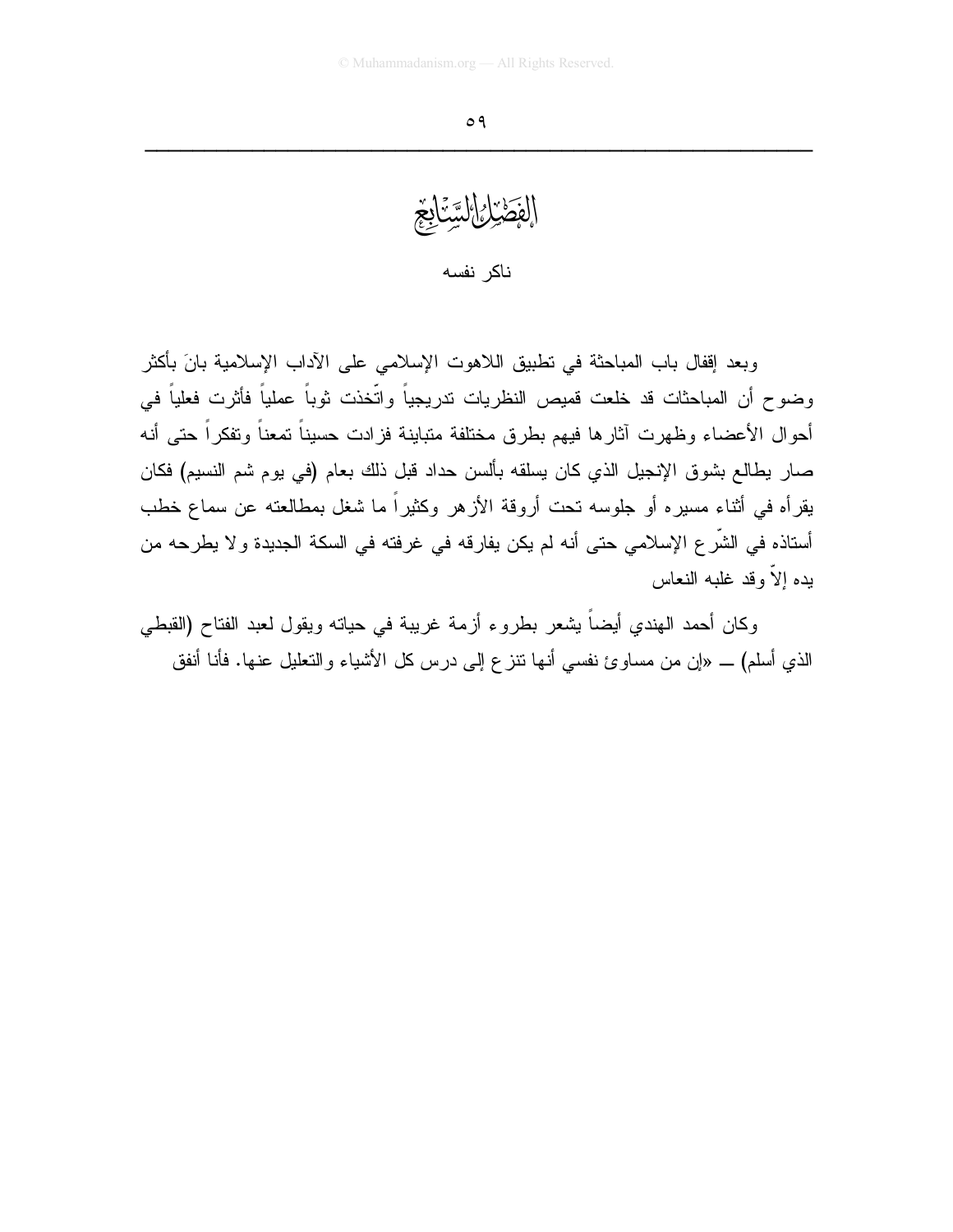أيامي والليالي في البحث عن أمور روحية أدبية والنفكر فيها حالة كوني لا ألنصق بها عمليّاً. إنني قد تحققت منذ زمن طويل صحة الإنجيل وعلمت أن التعاليم التي يجاهر بها نقنع العقل والقلب والضمير بطريقة لا يمكن لتعاليمنا أن نقوم بها ـــ فأنا لست بعد مسلماً ولكننبي لم أصر بعد مسيحيّاً. وإننـي أعلم أن نرددي هذا هو وصمة عار نشين صفتـي فلذلك أنا محتاج إلـي ما يقوينـي على البتِّ في الأمرِ . ترى لماذا لا يصحِّ أنْ يتمسك الإنسان بعقائده سراً؟ إنني أسأل هذا السؤال وأنا عالم إن الجواب هو أن الدين يجب أن يكون عملياً في هذا العالم وأنّ أعمال الإنسان يجب أن تكون طبق أفكار ه»

عبد الفتاح: «وهنالك خطر أخر وهو أن نتدم بعد زلة القدم. إننـي اعتنقت الإسلام. ولكننـي قد رأيت في أقوال نوما وسيرنه (النبي لاح لي من خلالها سر القوة والنعمة) ما أظهر لي ضعف رأيي وأراني أنني فعلت ما فعلت عن جهل لا عن معرفة كما ظننت حينئذ»

أما الشيخان عبد الله ورضوان فإنهما ازدادا غضباً وحنقاً على هؤلاء الأعضاء الذين ظناهم قد زاغوا عن السبيل القويم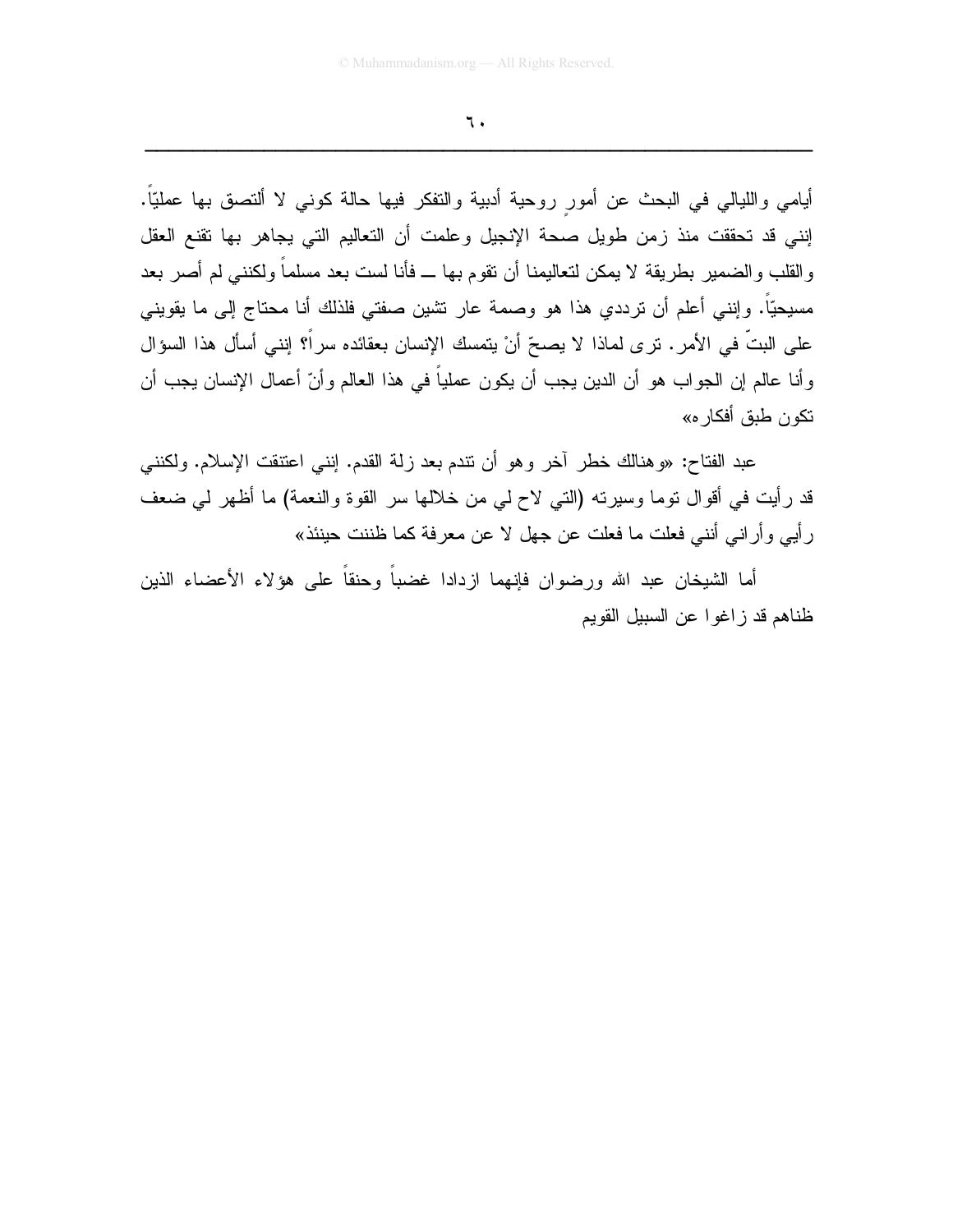وتمر دو ا وكان أشدّ حقدهما على توما لأنه كان سبب تلك الأمور

فقال الشيخ رضوان ذات يوم: «حقًّا إن إثم هذا الإنسان لأعظم من أنْ يُقابله عقاب. إنني مشتاق أن أر اه يو ماً ما ينال ما يستحق ويصبيبه من الضر ب المبر ح ما لن ينساه»

\_ «وأنا مشتاق أن أرى ذلك. إن نوما جبان ولعل ما ذكرت بكون خير دواء لدائه فيرجع إلى الصر اط القويم»

\_ «أجل وإذا لم يرجعه إلى صوابه فيكون قد نال ما يستحق»

ـــ «لا شكّ في ذلك. على أنني متيقن أنّ هنالك بعضاً من المسلمين لا يو افقو ننا على ر أينا هذا. فإذا بلغهم أنّ توما قد أصابته أذية منا وبّخونا بحجة أن ذلك يناقض تعاليم القرآن»

ــ «ربما!. ولكنني أريد أن أعلم لماذا يكون في البلاد قانون يحرم ما هو حلال في شرعنا. إن هذا الأمر يغيظني جداً. ولو كنا عائشين في بلاد يسرى فيه شرعنا ما كنا نرى أموراً مثل هذه. انظر ْ إلى الحال في تركيا لا تجد لهذه الفوضي من أثر »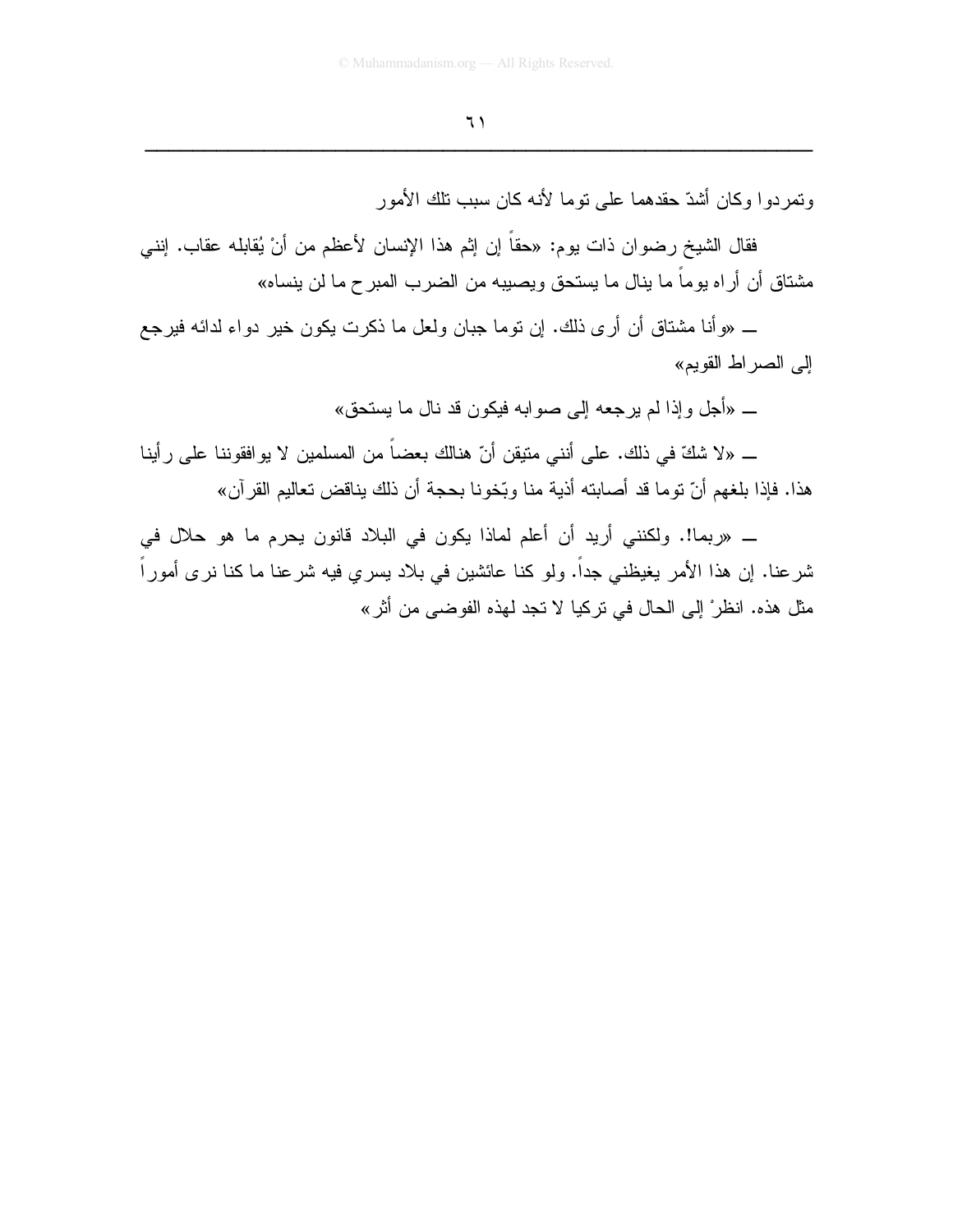ـــ «لقد أصبت. إنني سمعت شيئاً مضحكاً البارحة فقد كنت في المحافظة لقضاء أمر فسمعت فسيساً يشكو شرطياً إلى ضابط الشرطة لتهاونه في حماية رجل متنصر. وماذا نظن ضابط الشرطة قال للقسيس؟ قال له يا حضرة القسيس إن الجاويش معذور في عدم حمايته المضروب ولو نرك لضميره وشريعته لفعل نفس ما تطلب منه الآن أن يمنع»

فضحك الشيخ رضوان ضحكة استهزاء وقال: «على كل حال يجب أن نفعل كل شيء سراً لأننا سنناقش الحساب عن كل ما نفعله أمام المحاكم. وإنني أخشى إنْ نحن مسسنا نوما بسوء نعاقب علبه عقاباً شدبداً»

ــ «فكيف العمل اذاً»

ــ «عندي طريقة لذلك. إن نوما يسكن في شبرا وهو ذاهب غداً ليزور حسيناً في السكة الجديدة لأننـي سمعتهما يضـربـان موحداً لذلك ولست أعلم متـى يعود إلـى ببيته ولكننـي أعلم أنـه متـى رجع فسيمر في دغلة الأشجار التي في طريقه بين شارع شبرا وشارع الغراب. فلنكمن له هنالك ونعلمه أمثولة لن ينساها مدى الحياة»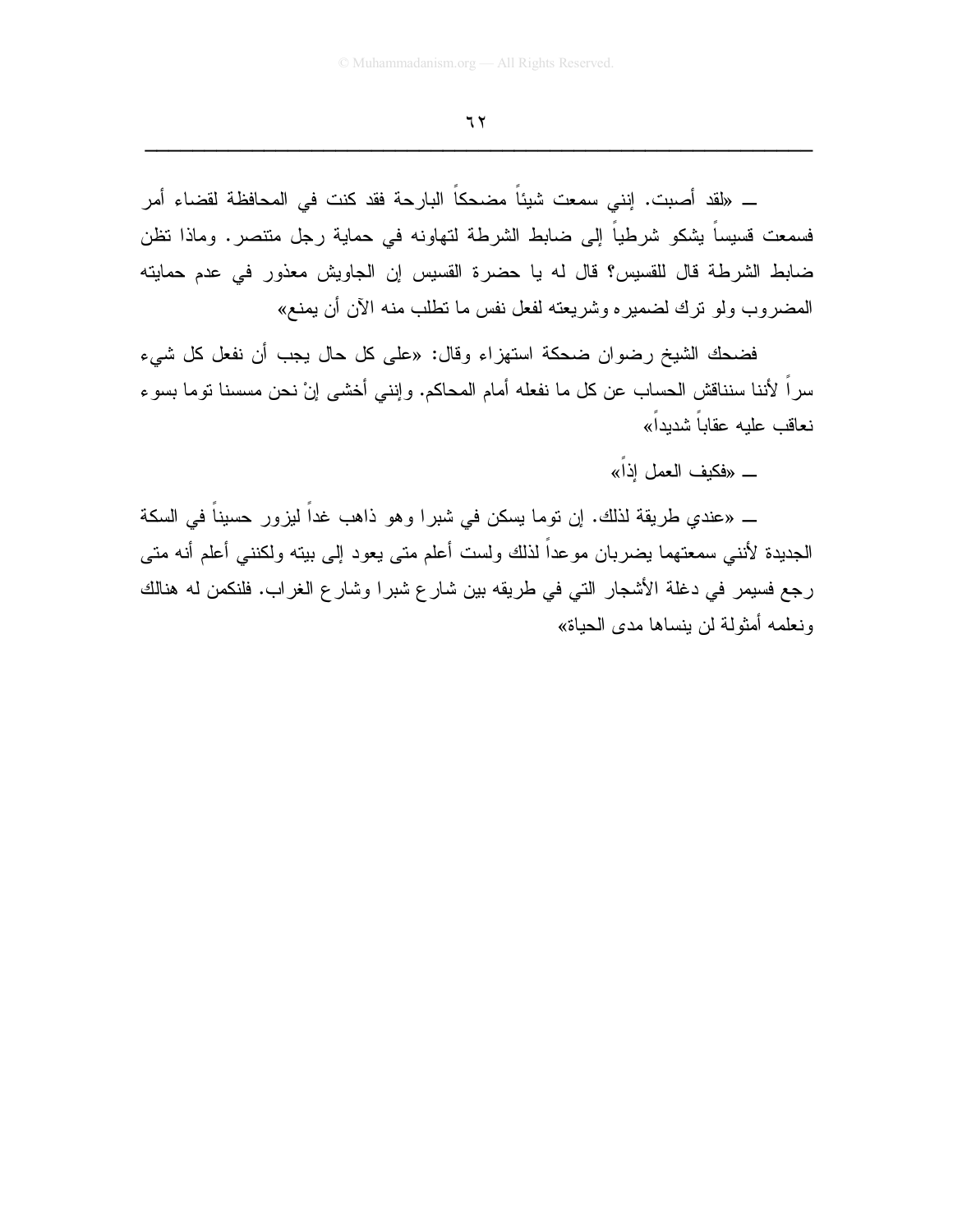فقال عبد الله: «حسناً ولكن لنأخذ حسناً معناً لأنّ توما لا يعرفه ومن صـالحنا أنْ لا ندع توما بعر فنا»

ــ «هه! وماذا بِهمنا إنْ عرفنا؟ إنه لا يقدر أنْ يفعل شيئاً بدون شاهد. ونحن ما علينا إلاّ ا أن ننكر كل شيء. أتظن ذلك حر اماً؟»

> ــ «كلا ولكن الأحسن أنْ لا ندع نوما يعرفنا» \_ «اذاً فافعل كما نز ي»

وفي يوم الجمعة النالي بعد أن قضي صاحبانا فرض الصلاة أويا إلى مكان منفرد وأخذا يتفاوضان في نتفيذ ما دبراه. ولما أقبل الليل شُوهد في الحقل الذي بين شار ع روض الفر ج وشارع الغراب ثلاثة رجال ملتفين بأعبئة سوداء (لنقيهم على ما يظهر من برد الليل) وكانوا يحاولون الاحتجاب وراء الأشجار لكيلا يشاهدهم أحد. وكان البدر يلوح من خلال الغيوم من وفت إلى أخر والسماء تمطر رذاذاً

وبعد قليل سمع وقع أقدام في الطرف الآخر من الطريق المؤدي إلى الحقل (الغيط) ثم انجلي الصوت أكثر فأكثر وسمع القادم برنل نرنيمة مسيحية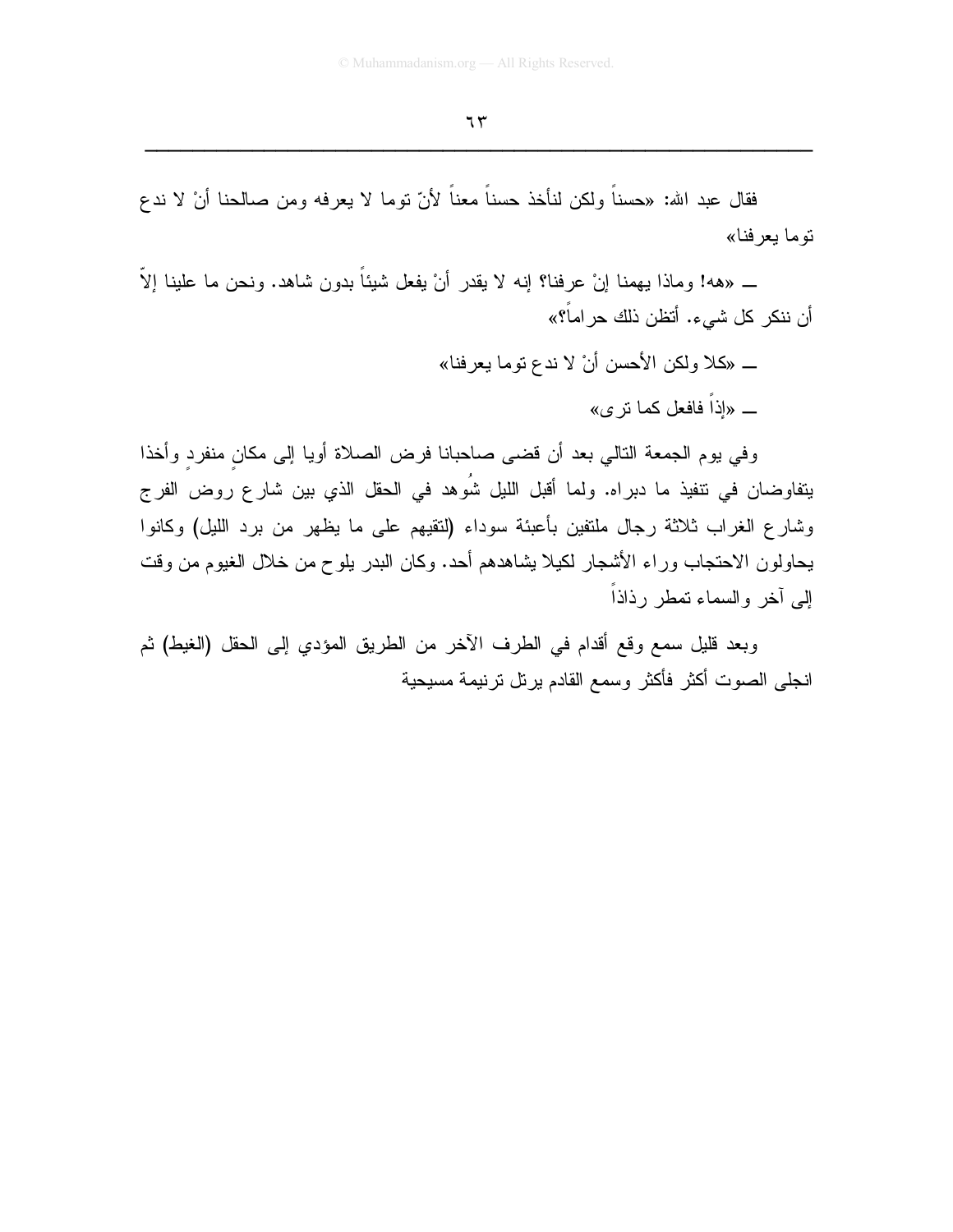فقال الشيخ رضوان مستبشراً: «ها هو أت فلنستعد له» ولما مر برز إليه الثلاثة من مكمنهم وانقضوا عليه فبغت الرجل ولم ببد حراكاً فأمسك به اثنان وخاطبه الثالث بما يأتى:

«أيها الكافر! كيف ارتددت عن الدين القويم. إن الجحيم ستكون مقرك إنْ لم ترجع إلى الصراط المستقيم. ماذا تقول؟»

ولكن المسكين كاد يختنق بين أيديهم فقال: «إن مخلصي يسوع المسيح قد غلب الجحيم وأنا له إنْ في هذا العالم أو في العالم الآتي...»

ـــ «اخر سْ أيها اللعين و لا تتفوه بهذا الاسم ـــ ألا تهجر دينك الكاذب؟...»

\_ «أَأنكر المسيح؟ كلا!...»

ــــــ «إذاً فنلْ جزاء غباونك»

وإذ قال ذلك ضربه كل منهما ضربةٌ شديدة على أمّ رأسه. وكان نوما يحاول التملص من قبضة عبد الله ورضوان ولكن الضربات انهالت عليه فسقط على الأرض لا يبدي حراكاً. وعندئذ سمع وقع أقدم مسرعة. فرأى الثلاثة أنّ الفرصة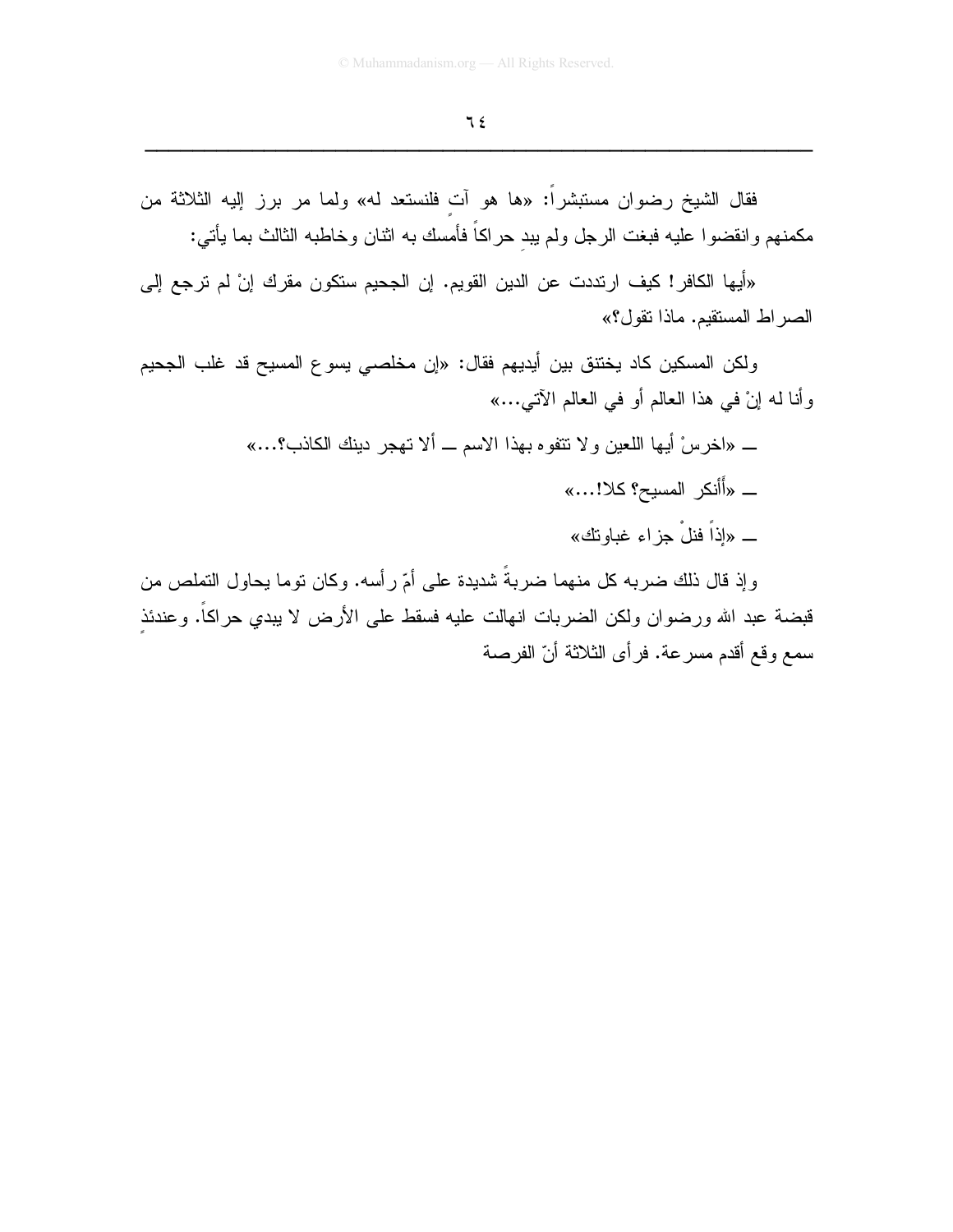أضيق من سمّ الخياط فتركوا توما وهربوا ولم يتبعهم أحد لأنّ القادم الجديد كان آنياً في ذلك الطريق صدفةً. أما أصحابنا الثلاثة فما عتموا أنْ بلغو السكة العمومية واختلطوا مع المارة. وفي أثناء سيرهم قال رضوان: «إننا قد علمناه مثالة حسنة لا أظنها تمسه بسوء ولكنها ستفيده كثيراً جداً. وعلى كل حال فإنها أقل مما يستحق»

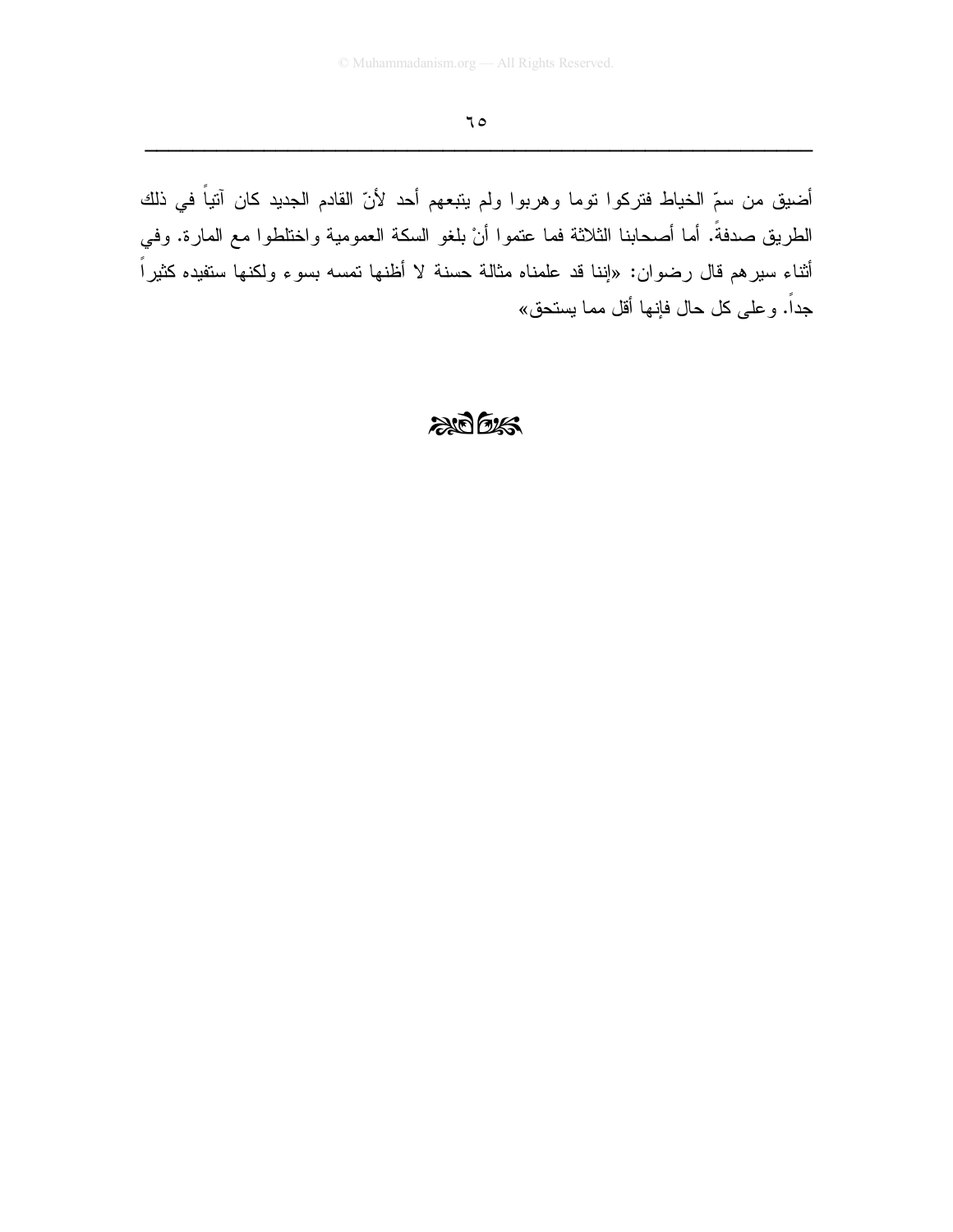الفَصْيَانِ التَّامِّدِّ.<br>الفَصْيَانِ التَّامِّدِّ. ناكر نفسه (تابع)

هذا ما كان من أمر أصحابنا وأما ما كان من أمر نوما فإنه بقى منطرحاً على الأرض إذْ لم يسمع أحد صراخه. ولكن الرجل الغريب الذي كان قادماً نحو «الغيط» سمع أنيناً آتياً عن بعد. فتلمَّس طريقه واتجه إلى جهة الصوت إلى أنْ عثر بتوما فذعر بغتةً ثم أخرج من جيبه ثقاب نفط وأشعله لبنيتن الجثة

«با للمصبية! هذا تو ماً!»

هذا ما قاله القادم الغريب عندما أشعل ثقاب النفط لينبين الجثة فر أي صديقه نوما البائس ساقطاً مغمى عليه. وكان اسم القادم غالي جرجس وهو رجل قبطي يسكن بالقرب من موضع الحادثة عند طرف سكة «الغيط» وكان صديقاً حميماً لتوما ولذلك راعه منظره وهو ملقى على الطريق كنصف ميت وعلم أنه لا بدّ في ذلك من جناية عظيمة. فخطر بباله أنْ ينقل نوما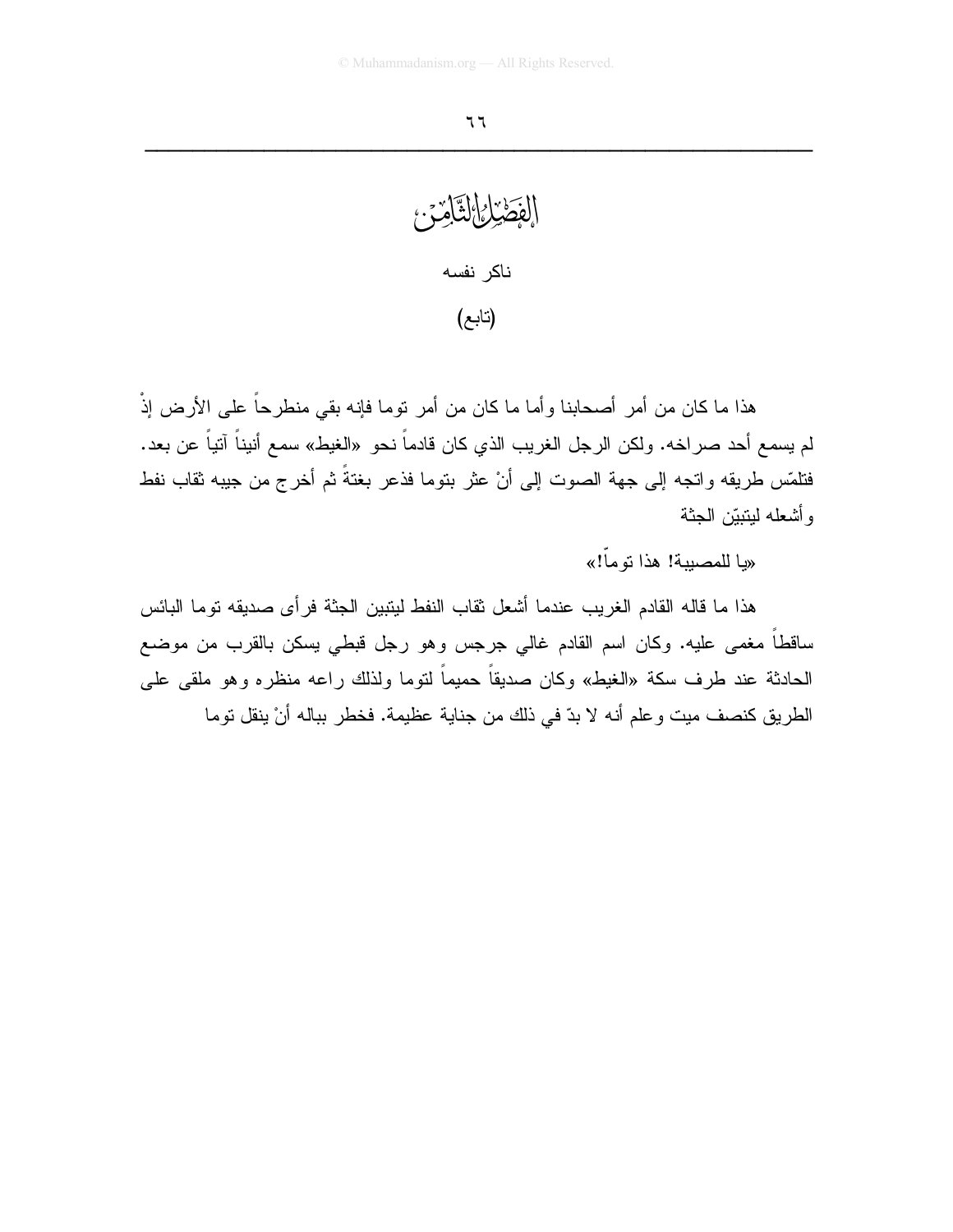إلى ببته فقفل راجعاً وأيقظ خادمه وقال: ـــ «انبعني حالاً و لا نحدث صونـاً فإنّ بليةً قد حلّت بنوما أفندي وأنا أريد أنْ آت<sub>ى</sub> به إلى هنا. هات معك مصباحاً»

ولم ينتظر غالي ريثما يضيىء المصباح بل أسرع إلى حيث كانت الجثة وأخذ يستعد لنقلها. وكان القمر قد برز من ورأء الغيوم القطنية وألقى أشعته البيضاء على جسد نوما. وإذْ انحنى غالى فوقه أبصر أنّ في يده اليسرى قطعة من كم جبة يظهر أن توما أمسك بها في جهاده حتى انقطعت وظلت في يده. وكان بقرب اليد اليمني قطعة من سلسلة ساعة فضية. فلما أبصر غالبي هذيْنِ الشيئيْنِ أخذهما ووضعهما في جيبه باعتناء ولم يكد ينتهي من ذلك حتى قدم الخادم وبيده المصباح فطفق الاثنان يعالجان نوما بلطف لينقلاه إلى البيت. فلما وصلا وضعاه على سريره وخلعا عنه طوقه (باقته) وقميصه وأخذا برشان ماءً بارداً على صدره ووجه ويفركان بديه لتعود إليه الحياة. ولكن أتعابهما ذهبت عبثاً. أخيراً أرسل غالبي خادمه ليستدعى الدكتور… أو طبيباً آخر قريباً وأمر أن ينطلق بعد استدعاء الطبيب إلى إدارة الشحنة ـــ (النمن) ـــ ويعلن الأمر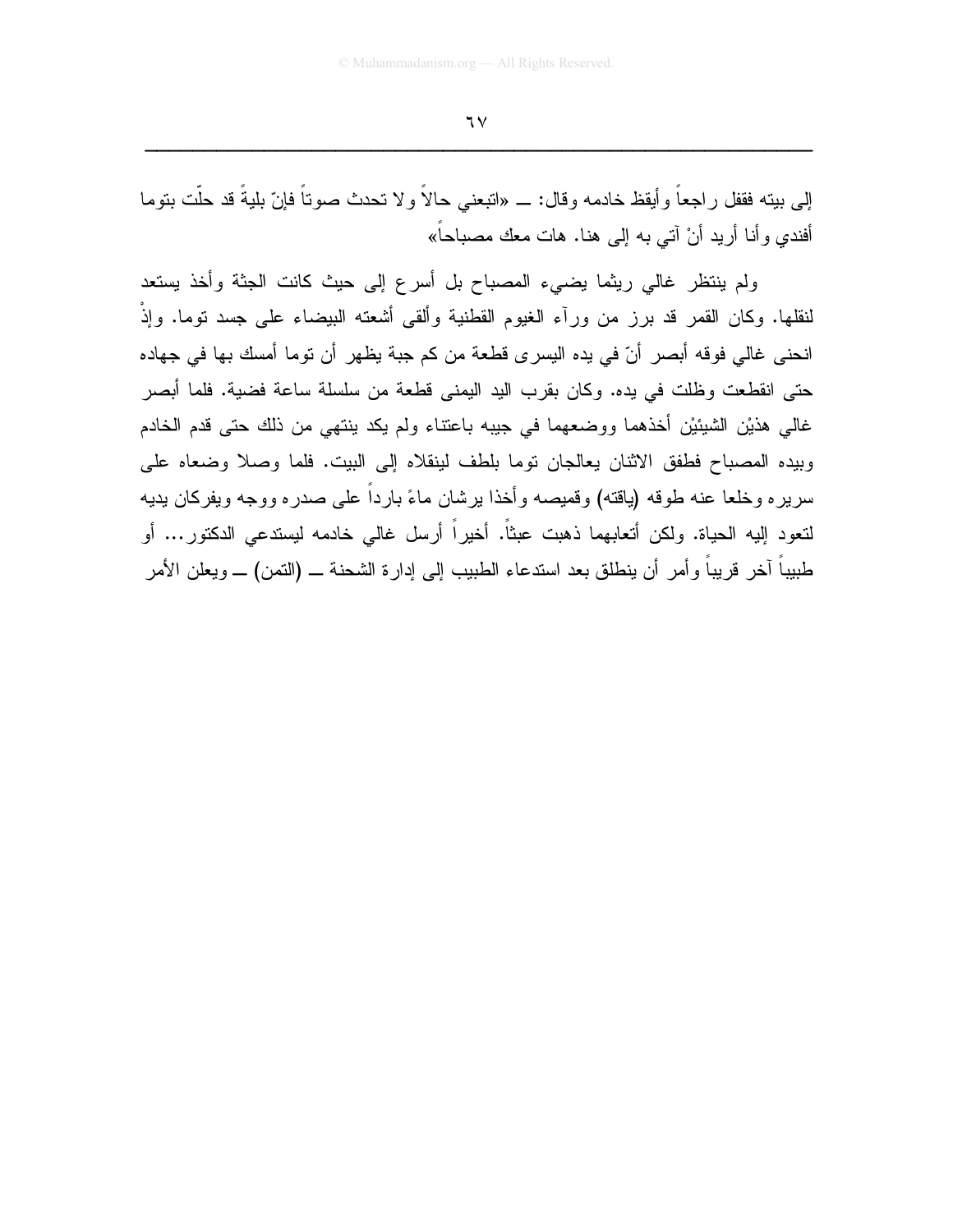فذهب الخادم يعدو كالريح وبقي غالي وحده بجانب توما إذْ لم يكن أحد في البيت ولم يكن قد مرّ علـى وقع الـحادثـة أكثر من نحو ربـع ساعة ومرت بضـع دقائق أخرى وغالـى ينتظر . وإذْ لـم يرى أثراً لقادم صار يتأسف لأنه لم ينقل المصاب رأساً إلى القصر العيني أو إدارة الشحنة. ولكن الصداقة هي التي حملته على فعل ما فعل ولذلك عزم أن يلازم سرير صديقه إلى أن يأتي الطبيب

وبعد نحو ساعة سمع غالبي أنةً ضعيفةً خرجت من بين شفتيْ المصباب. فأصغى بانتباه فرأى أجفانه نرنعش ثم رآه قد فتح عينيه وعاد إلى رشده وإذْ رأى نفسه بين يدي صديقه غالى 

> «أين أنا؟» فقال له غالي: ـــ «أنت في بيت صديقك يا عزيز ي فلا تخشَ بأساً» \_ «وكيف وصلت إلى هنا؟» ـــــ «لا تجهد نفسك الآن بالكلام... غداً...» «آه... اذكر الآن... كنت مجتازاً في (الغيط) فهاجمني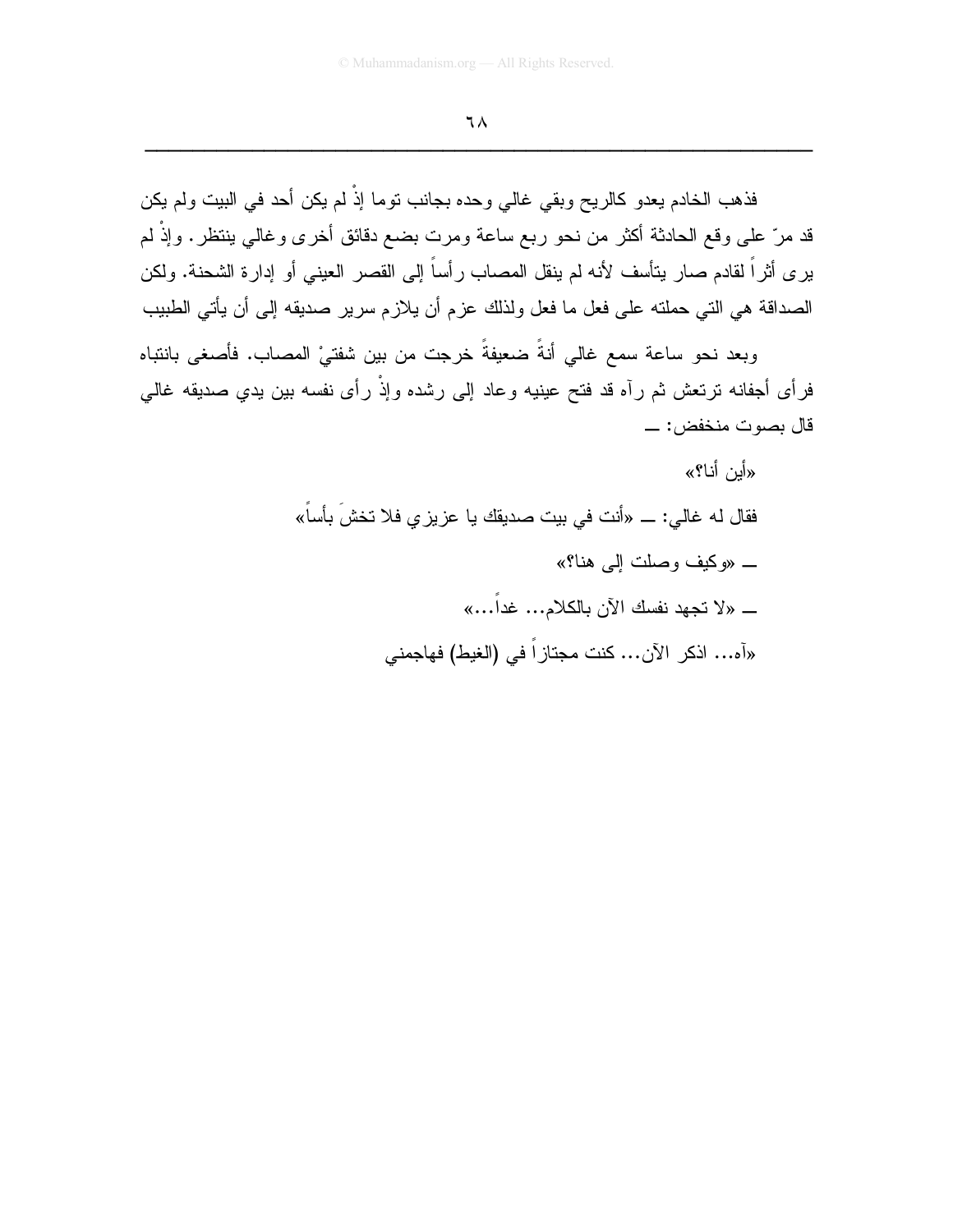ثلاثة لم أعرفهم وتهددوني بالقتل لأني مسيحي وطلبوا مني أن أهجر ديني وإذْ أبيت انهالت الضربات على... ولا أعلم ماذا جرى بعدئذ»

فتذكر غالبي ما عثر عليه في (الغيط) بين يديْ توما فأخرج قطعة الكم وسلسلة الساعة وأراهما لنوما قائلًا: ــ «انظرْ ما وجدت في يدك عندما رفعتك لأتـى بك وأنا متأكد أنـهما ليستا لكَ»

فنطر نوما إليهما وللحال نحققت له شكوكه التي كانت نخالجه فتأكد أن قطعة الكم كانت من جبة رضوان وقطعة السلسلة كانت لساعة عبد الله التي كان يعرفها تماماً. فأخذت عواطفه تثور ونفسه تهيج في داخلة فطلب منه غالي أنْ يهدأ لئلا يلحق بنفسه ضرراً فقال له توما: \_ «اعطني هذيْن الشيئيْن وعدني أنك لا تخبر بهما أحداً»

فتوقف غالمي ولكنه رأي أن الرفض قد يؤثر في توما جداً فطلب إليه أنْ يهدِّئ روعه. فقال: \_ « إنني لا أقدر أنْ أهدأ ولعلك تعجل بمنيتي إنْ كنت ترفض طلبتي \_ آه من هذا الألم \_\_ ألا نتق بي؟ إن لي في ذلك مأر باً»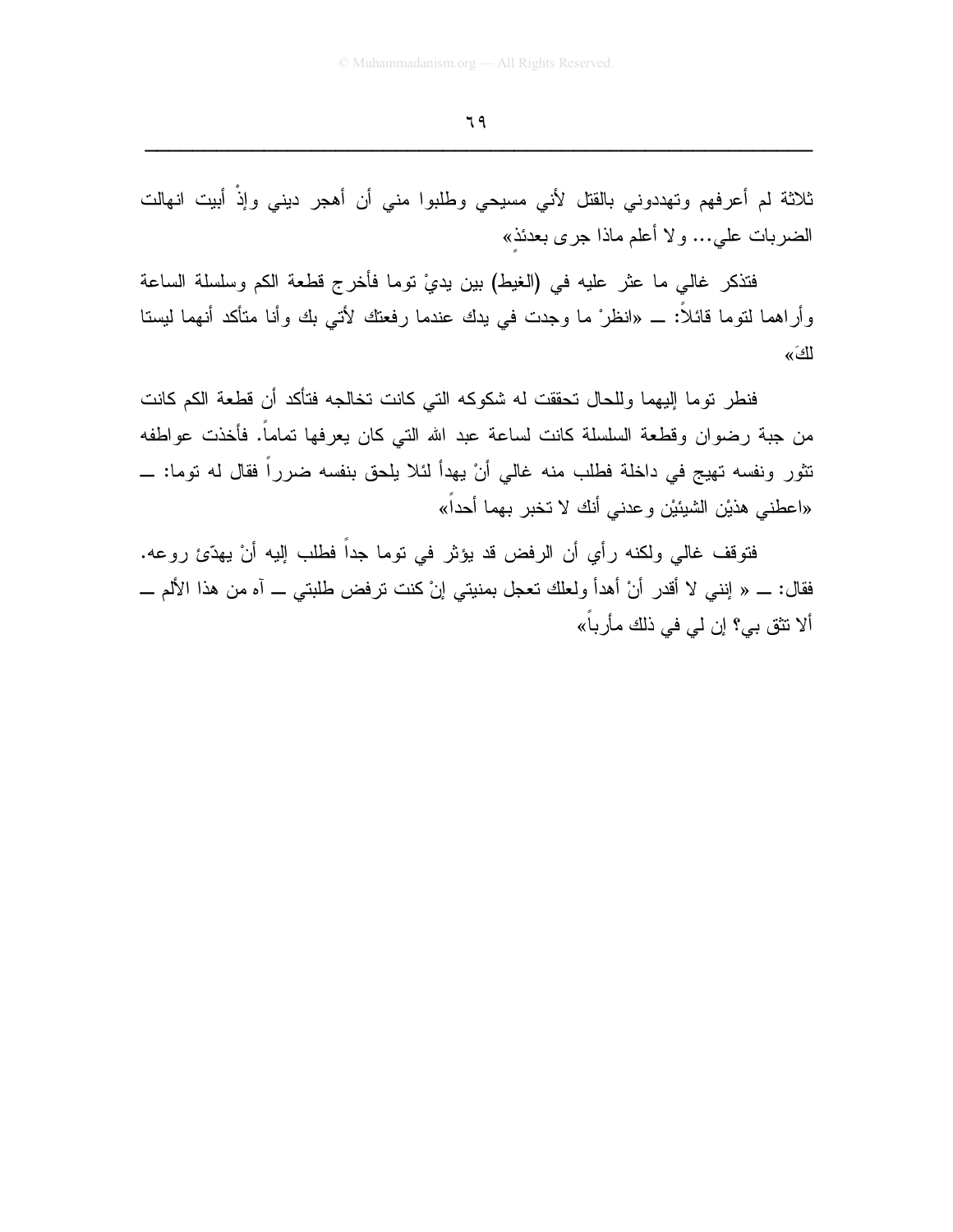فلم يسعْ غالبي إلاَّ أن يجيبه إلي النماسه فوضع القطعتيْن نحت مخدنه ووعده بالسكوت. وللحال سكن جاش نوما فأغمض عينيه وأغرق في سبات

وعند ذلك فرع الباب فدخل الطبيب وكان سبب إبطائه إن الخادم لم يجد الدكتور … فأخذ يفتش عن طبيب آخر حتى اهتدى إلى هذا وأرسله بينما هو ذهب ليبلغ الحادثة لرجال الشحنة

فأخذ الطبيب يفحص توما ولما انتهى لاحت على وجهه علامات تدل على أن المصاب في حالة خطرة لأنه كان مصاباً بنزيف في دماغه ناتج عن ضربة شديدة على رأسه فأخبر غالي سر اً بواقعة الحال وأوصاه بعد إقلاق راحته بأي وجه من الوجوه. فأدرك توما للحال حرج موقفه وخطارة إصابته ولاح له في ضمير ه أنه لن يعود إلى الحياة فلم يبقَ له فيها إلاَّ مقصد واحد وهو أنْ بِشَاهِدٍ رضوانٍ وعبدِ اللهِ قبلِ مبارِ حتهِ العالمِ

وكان الطبيب قد خرج ووقف عند الباب يعطي الأوامر اللازمة لغالي ووعد بأن يعود المصاب في اليوم التالي وإذا بتوما ينادي من الداخل فدخلا فقال توما مخاطباً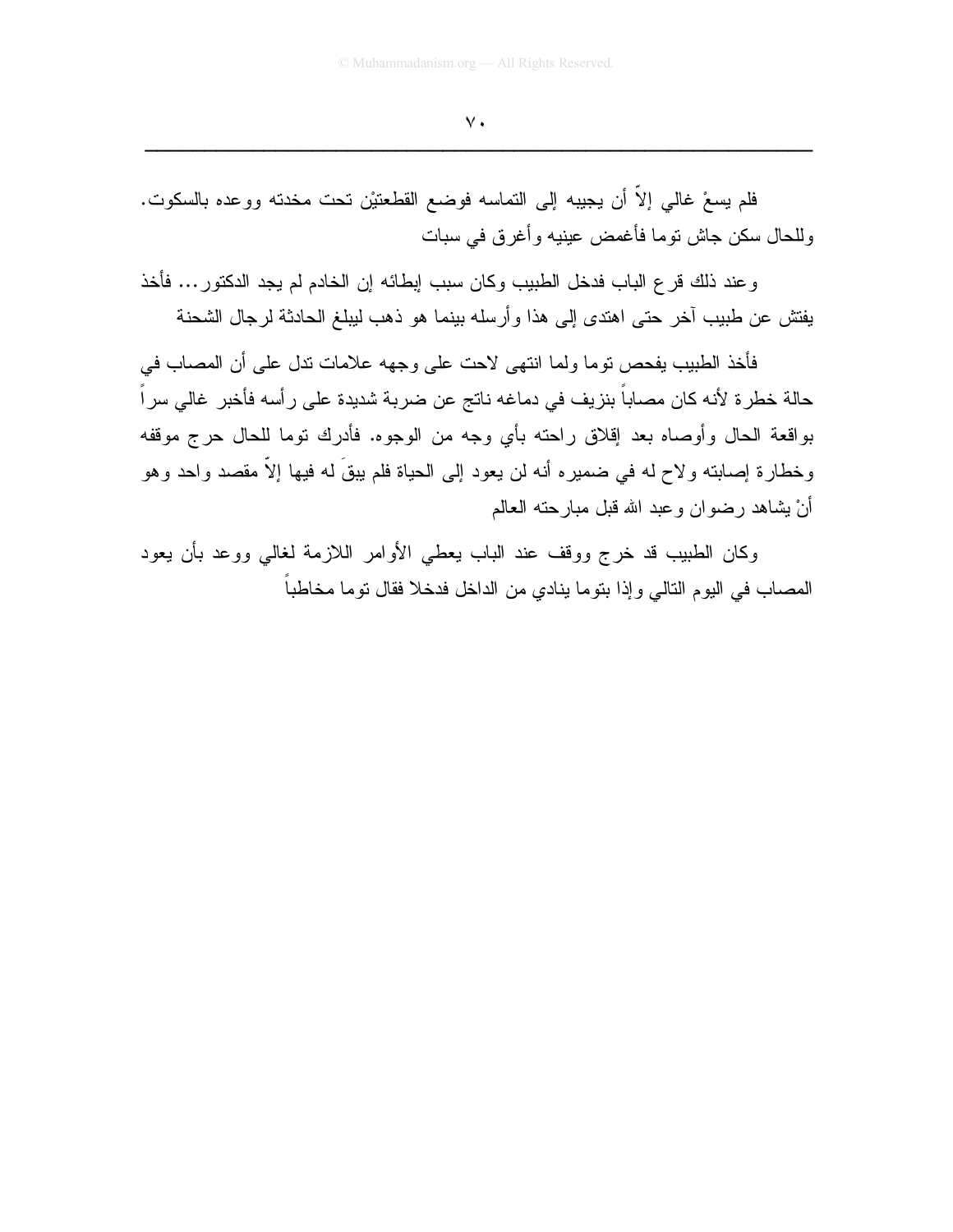الطبيب: «إنني أريد أن أرى بعض أصحابي يا حضرة الطبيب لأودعهم» ــ «لتودعهم؟ هذا هذيان لأنك متقدم في الصحة إنْ شاء الله ولكن لا يحسن أن ترى أحدا»

فعند ذلك تهيجت أعصاب توما حتى خشى عليه الطبيب ورأى أنه إن أبى عليه إجابة طلبه أفضى الأمر إلى عاقبة سيئة. فقال له: «اطمئن فسأوصى غالى أفندي بأن يرسل ويستدعى إليك أصحابك. فارتاحت نفس توما إلى ذلك ولاحت على شفتيْه الصفر اويْن ابتسامة الاطمئنان. ثم عاد الطبيب فخرج ورافقه غالبي إلى الباب فقال له الطبيب: «إنه من العبث رفض طلبته وهو في هذه الحالة فالأحسن إجابته إليها» قال ذلك وإنصرف. فعاد غالبي إلى توما وقال له:

«من هم الذين نود أن نشاهدهم يا عزيزي اخبرنـي بـهم ونـم قليلاً واستر ح»

«أريد أن أشاهد بعض أعضاء الجمعية... اذهبْ إلى بيت الهندي وقلْ له أنْ يدعو الأعضاء وبالأخص عبد الفتاح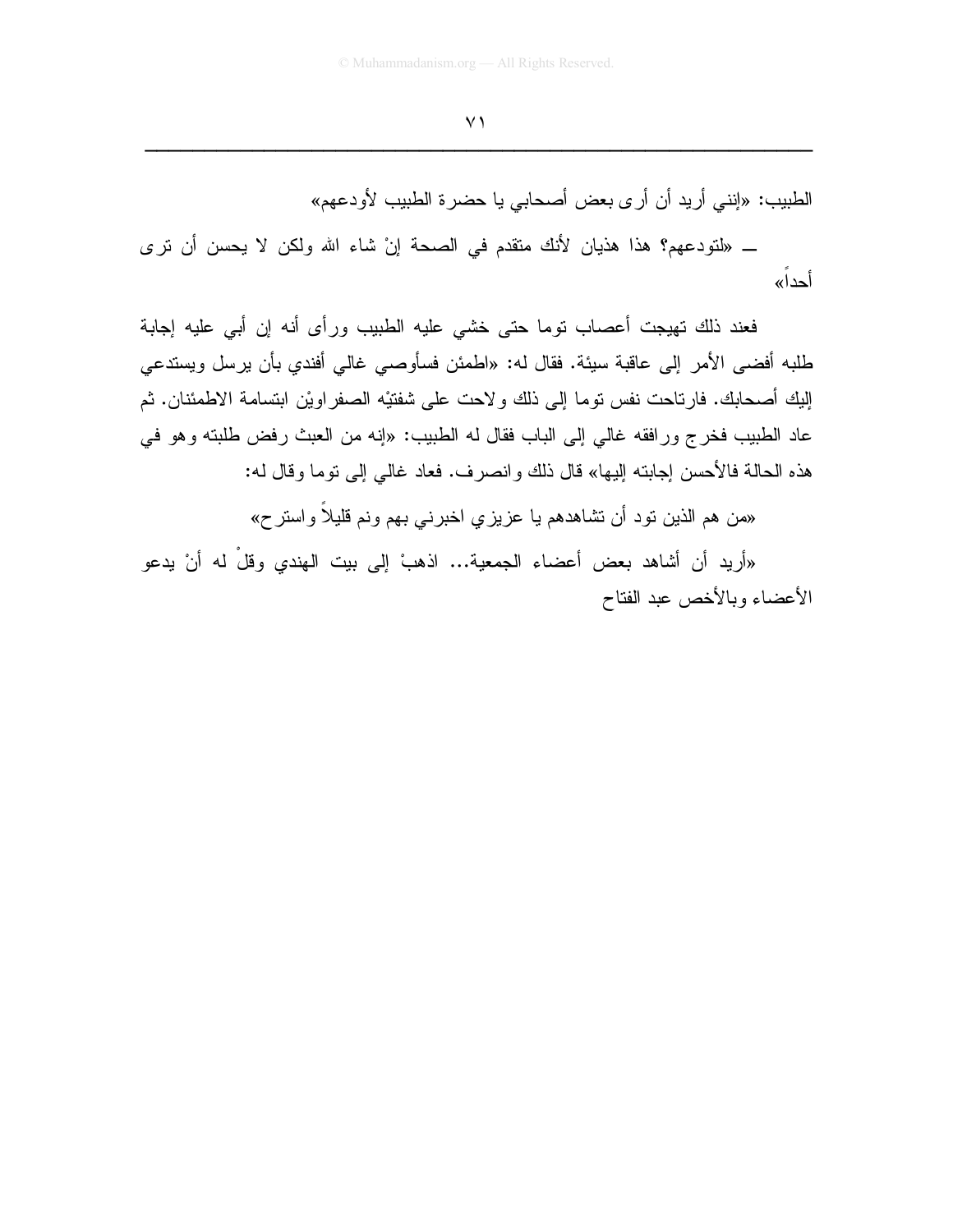وحنا ورضوان وحسيناً وعبد الله. فإنني أحب أن أشاهدهم. قلْ هكذا للهندي»

فوعده غالبي بذلك. ثم حدث سكون عميق. وبعد قليل سُمع وقع أقدام عند الباب ثم ظهر الخادم مصحوباً برجال الشحنة. فقال الضابط: «يجب أنْ أكتب «محضراً» بهذه الحادثة وأرفعه للنيابة فهل تسمح لي بمشاهدة المصاب؟»

ــ «كلا لأنه نائم الآن وقد نهى الطبيب عن لزعاجه ولكن إذا شئت فأنا أجيبك على أسئلنك بقدر إمكاني لأنني أنا الذي وجدته وقد أخبرني بالحادثة»

ثم سرد له وقائع الحادثة بتفاصيلها ورأى الطبيب فيها فكتب الضابط «محضراً» بذلك وبعد أنْ ذهب وفحص محل الحادثة انصرف ولم ينم نوما في نلك الليلة إلاَّ قليلاً من جرّاء ألامه ولكنه كان ساكناً صامتاً يحتمل أوجاعه بكل صبر . وكانت شفتاه تتحركان بإصعاد صلوات سرية وهو ينكلم عن الجمعية بألفاظ منقطعة ويصلىي للمسيح لأجل بعض أعضائها بأسمائهم

وكان خادم غالبي يعر ف بيت الهندي فأنطلق إليه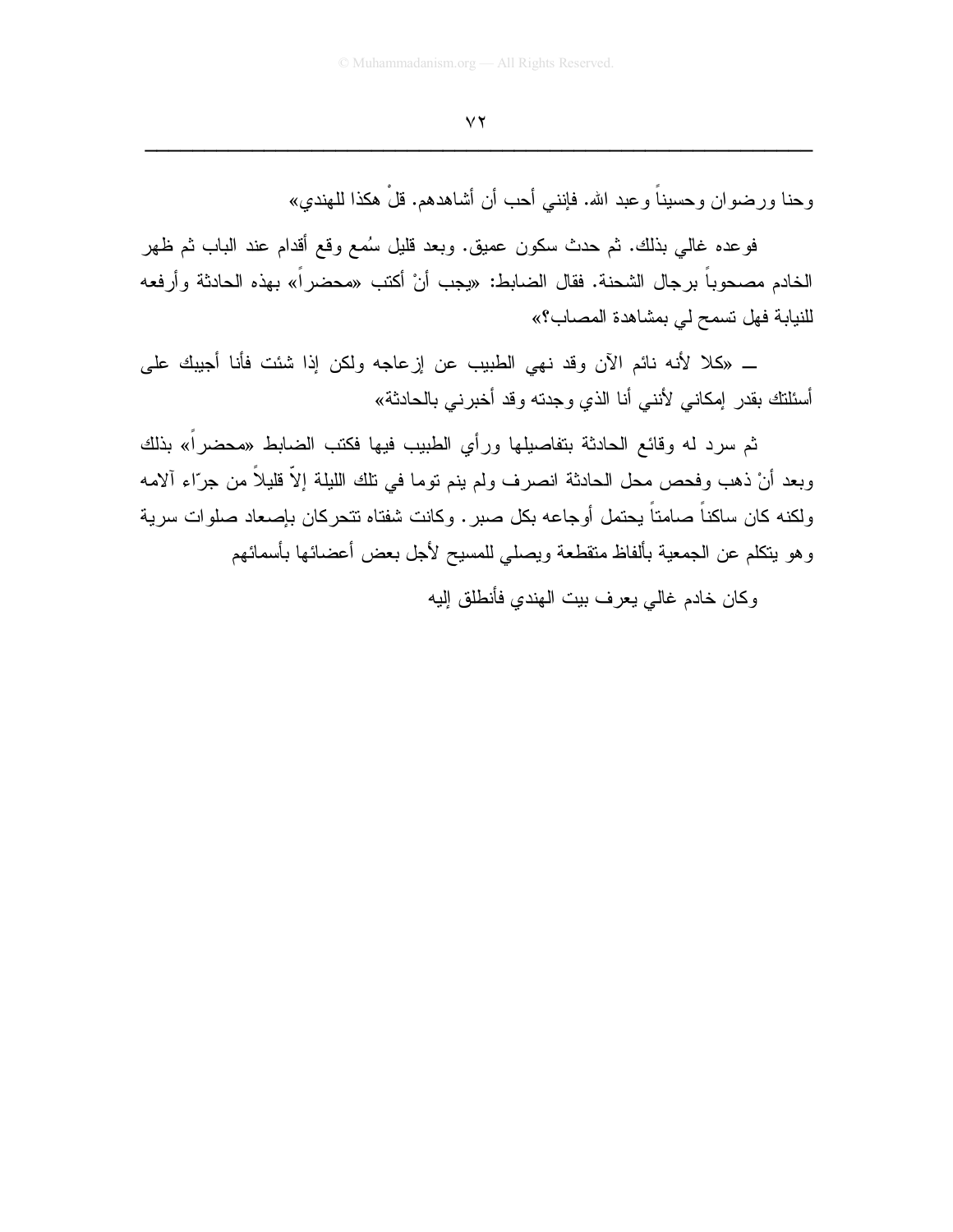وأطلعه على الأمر. فتلقى الهندي الخبر بدهشة وذهول لأنه كان قد شاهد صديقه منذ زمن قصير في صحة قوية وعافية جيدة فأسرع يعدو إلى بيت يوحنا ثم إلى بيت عبد الفتاح ثم ذهب هو و حسين إلى غر فة عبد الله فوجداه هو ورضوان معاً فقالا لهما:

«أنعلمان ما حدث؟ إن بعضاً قد هاجموا نوما وأوسعوه ضرباً وحالته نتذر بالخطر». فانقلبت سحنتهما إلى لون أبيض وسألا متجاهلين «ومن هاجمه؟» فقال الهندي «بحسب ما هو مدون في المحضر لا يعلم الجانون وليس هنالك ببنة البنة وكل ما قاله نوما لغالي عند عودنه إلى رشده إنه لم يعرف مهاجميه ولا عرف صوت الذي خاطبه. هلمّ بنا لنراه.» فقال الشيخان «وإلى أين؟» فأجابا: «لمشاهدة نوما فقد طلب أن يرى أعضاء الجمعية و أنتما من جملتهم»

> عبد الله: «لا أقدر أنْ أذهب» رضوان: «ولا أنا أقدر لأنني مشغول» فدهش المهندي وقال: \_ «وأى شغل أفرض من هذا؟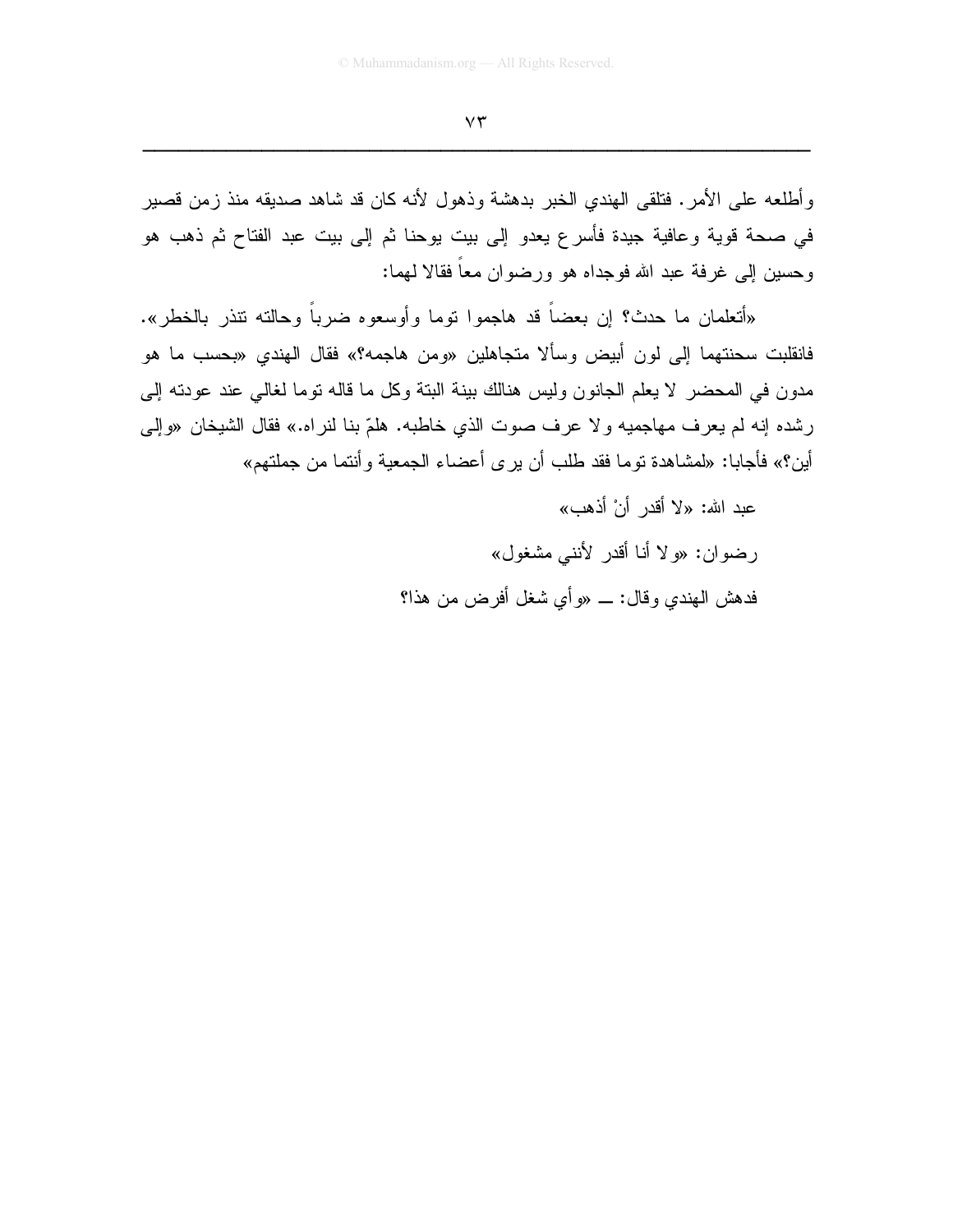ألا تعلمان إنكما ربما لا تريانه بعد الآن فهلمّ بنا ولا تضبعا الوقت سديَّ»

فنظر عبد الله إلى رضوان وأدرك كلاهما أن رفضهما شرّ من ذهابهما. وأنه لا خوف عليهما لأنهما كانا قد أفلحا في نتكر هما فهما إذاً سالمان من كل خطر . فعز ما على إنباع الهندي بقلبيْن مطمئنيْن ولكنهما بدأاان يشعرا بوخز الضمير. ووصل الجميع بيت غالمي أفندي قبيل الساعة الثامنة

ولَّمَّا وصلَّ الجميع إلى «المنظره» وجدوا أن حنا وعبد الفتاح كانا قد وصلا قبلهما فحيا بعضمهم بعضاً وعلىي وجوههم علامات نتقلب بين الاهتمام والهلع. ولم يكن انفعال حسين وعبد الفتاح أقل من انفعال حنا والهندي. وبعد قليل دخل الخادم بالقهوة ثم نزل غالبي وحيا الجميع وقال لمهم إن نوما مشتاق جداً أن يشاهدكم ولكنه إذْ لا يقدر أن يرى الجميع دفعةً واحدةً فهو يحب أن يشاهد رضوان وعبد الله أولاً

فنظر هذان إلى بعضهما ولسان حالهما يقول إنّ وخز الضمير يجعل الإنسان جبانا. ولو أمكنهما لامتنعا عن نلك المقابلة ولكنهما أخذا يعللان نفسيهما بأنهما قد أفلحا في نتكر هما فلا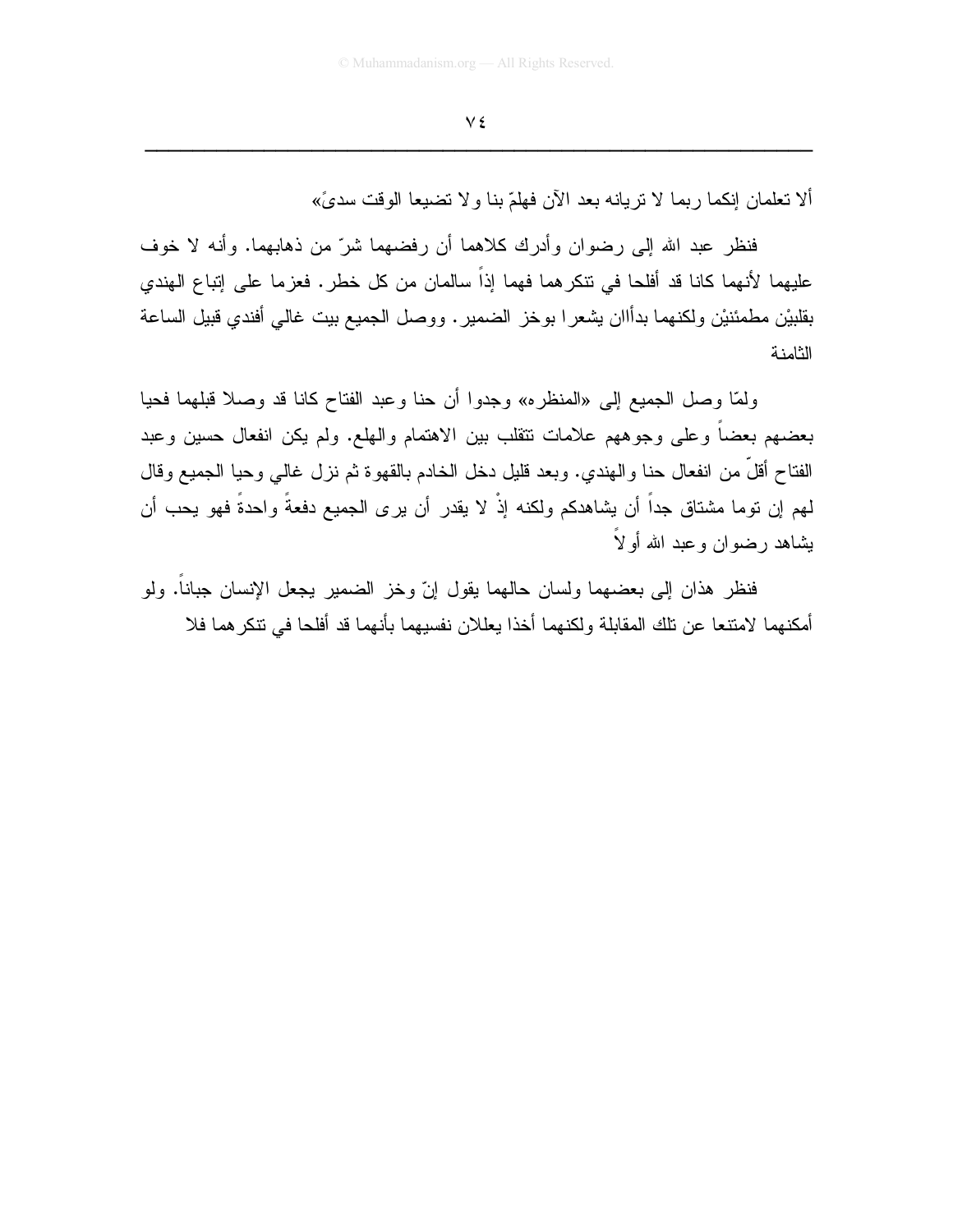خوف عليهما ولا هما يحزنان. فصعدا إلى الغرفة التي كان فيها توما وهما يقدمان رجلاً ويؤخران أخرى

حقاً إنه لا مشهد يؤثِّر في النفس كالمشهد الذي نرسمه الآلام والأوجاع على وجه صديق أو عزيز راحل حتى لقد ينكره عارفوه ولا يصدقون أنَّ ذلك الوجه وجهه وننينك العينين عيناه بعد أنْ كان يتمتع بجمال الصبا وطور الشباب

## $205$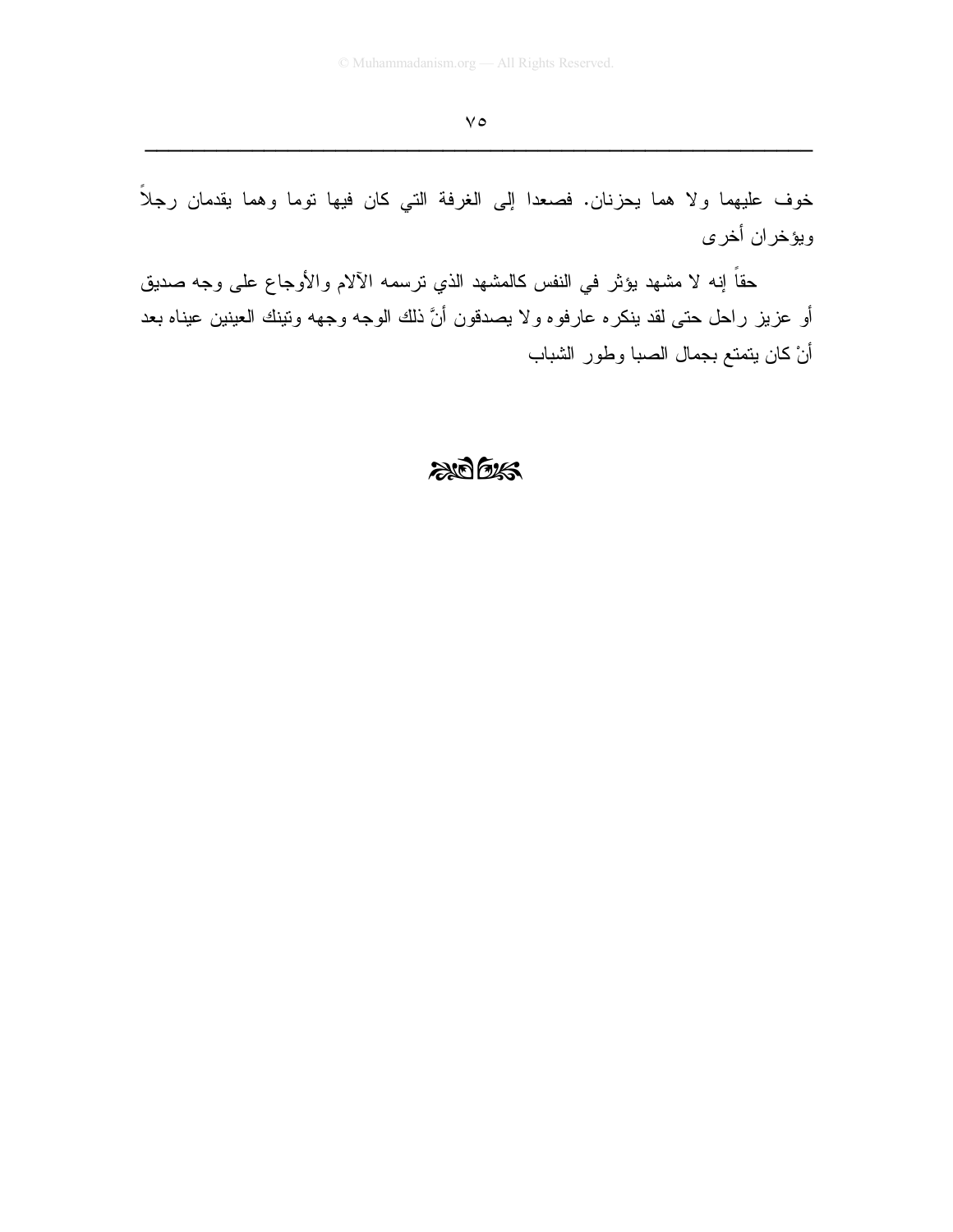الفَطَيْلُ التَّاسِّعُ أدين حتى الموت

ولما دخل الاثنان رأيا توما أشبه بجثة لا حراك بها إذْ كانت عيناه مغمضتيْن ويداه ممدودنيْن إلى جانبه كيديْ ميت ولم يكن من أثر للنتفس فيه. فوقفا صامنيْن هنيهة يراجعان ما جنته أيديهما ولم يعودا يبرران نفسيهما بما كانا يتشبثان به قبلاً من تحليل الإساءة إلى من قد ارتدّ عن الدين الإسلامي بل صـارا بشعران بأن نوما أحسن منهما مسلماً كان أم غير مسلم وأنـه أقرب اِلِّي الله وأرفع قيمةً منهما في عينيْ الإنسان

ومرت هنيهة صغير ة و هما و اقفان إلى سرير المصاب و قد أخذ الانفعال منهما كل مأخذ. وبعد قليل فتح نوما عينيه وقال «هل الباب مقفل؟» فذهب عبد الله وأوصده ورجع. فدعاهما نوما قائلاً: ــ «اقتربا منى لأنني لا أقدر أنْ أرفع صوتي ــ فاقتربا إلى سريره كل من جهة وانحنيا قليلاً ليسمعا صوته الضعيف. فأخذ توما يكلمهما بكل لطف ومحبة وقال لهما: ـــ آه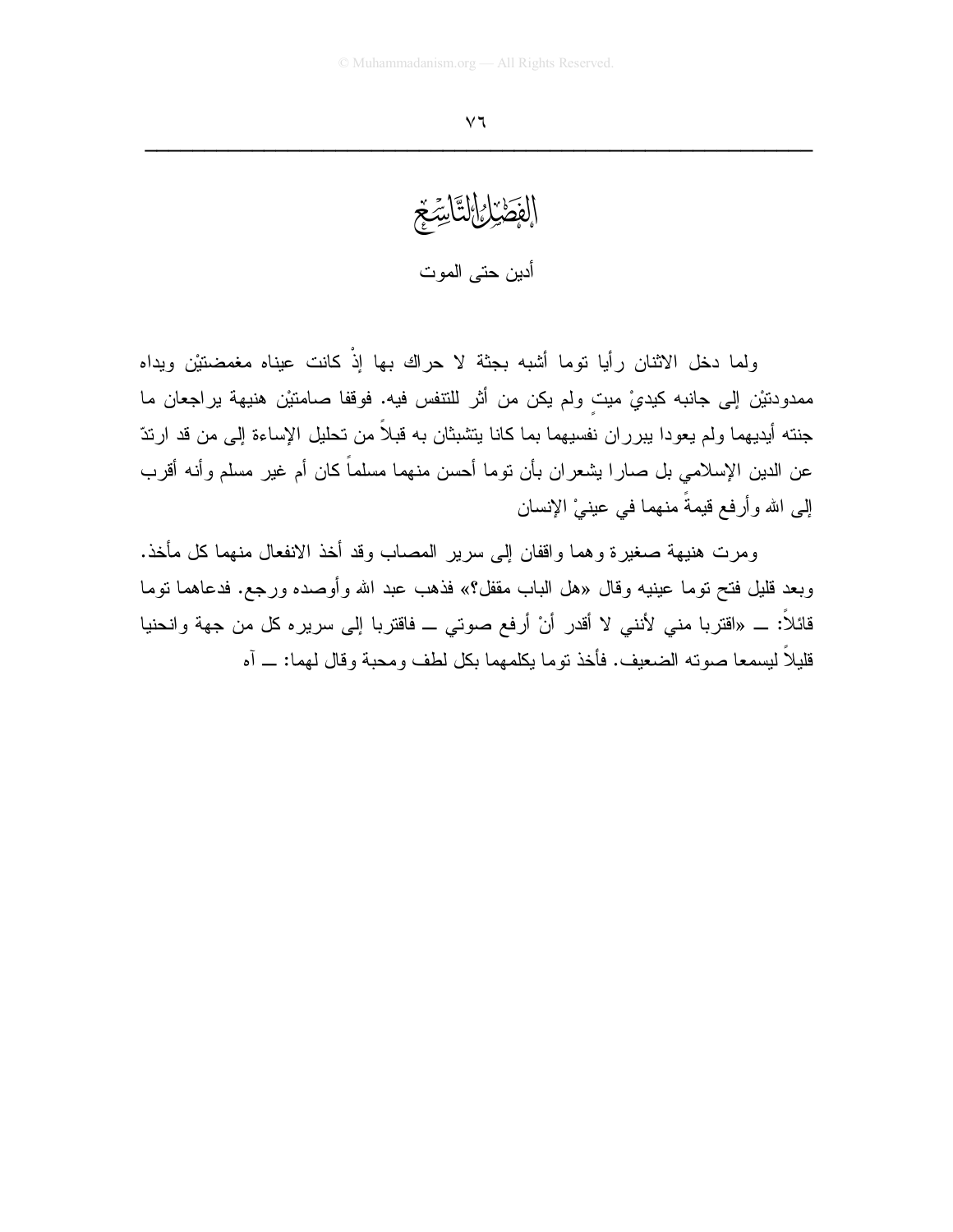## $\vee\vee$

يا عبد الله ورضوان: \_ كيف عاملتماني بمثل هذه المعاملة؟...»

فبغت الاثنان ولجما عن النطق إذْ لم يكونا ينتظران أن يسمعا ذلك الكلام. ترى ماذا يجيبانه بغير الإنكار؟ ولكن الإنكار لم يكن مقنعاً حتى أنهما لم يحسنا النطق. فحارا في هل يظهران الاستياء أم الغضب أم الهدوء أو العجب أم.. أم.. وطبعاً نشبثا بأذيال النكران وأخذ رضوان يحاول أن يبرهن لتوما وهمه وبطلان تهمته. ولكن توما رفع يده الضعيفة وقال: \_ «ليس لمي فوة على الإصغاء لأن دقائقي معدودة وأنفاسي محدودة فانظرْ يا عبد الله إلى سلسلة ساعتك»

فنظر إليها عبد الله ولم يكن حتى تلك الساعة قد شعر بفقدان قطعة منها ثم قال نوما لرضوان «وأنت انظرْ إلى كم جبنك» فنظر وإذا بقطعة من الكم قد فقدت. فقال نوما لهما رافعا قطعة السلسلة وقطعة الكم: \_ «انظر!!»

وعند ذلك انتفض عبد الله ورضوان كأن مجرئ كهربائياً جرى في مفاصلهما وضربهما بالشلل. فلم يبقَ بعد موضـع للنكران فسقطا أمامـه قائلين: ـــ «الـعفو!»

فقال توما: ـــ «اصغيا إلىَّ بانتباه لأن أنفاسي محدودة. إن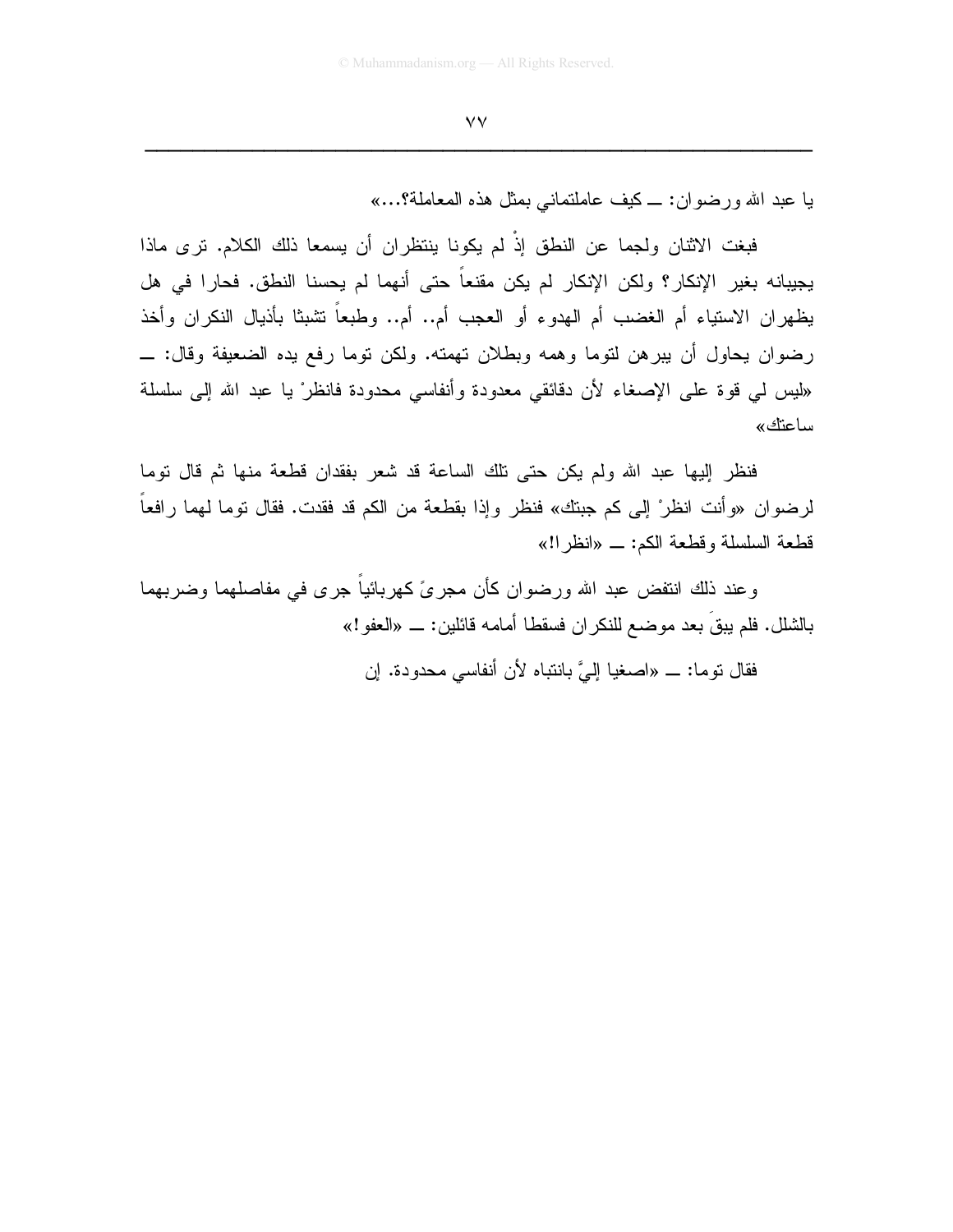غالبي يعلم بهانيْن القطعتيْن ولكنه لا يعرف لمن هما ورجال الشحنة أيضاً لا تعلم بهما. إنكما تعلمان ما يترتب عليكما من القصاص إذْ لا تقدران أنْ تتكرا إساءتكما إلىّ تعمداً سيما وإنكما كثير اً ما تهددت*م*ان*ي* علناً»

ـ «العفو والسماح فإننا لم نعلم ما عملناه!»

ــ «يا لك من فال حسن! إنهما يقولان ما قاله المسيح عن مضطهديه ــ ثم التفت إليهما وفال: «حاشا لبي أنْ أطلب مونكما يا عزيزي بل حياتكما ـــ أريد أنْ أريحكما لا أن أهلككما إنني مائت لا محالة ولكننـى اغتفر لكما جريمتكما حباً بالمسيح الذي مات من أجلـى وأحبكما. آه كم أشتهي أن أراكما من أتباعه لكي يعمل الموت فيِّ والحياة فيكما»

فتذلل الشابان وأخذ الانفعال منهما مأخذاً عظيماً فصارا بنأوهان متوجعين وقال رضوان: ـــ «الحق معك يا أخي فإن الدين الذي يفعل في النفس هذا الفعل لا بدّ أن يكون الدين الحقيقي»

- ــ «ألا تتبعني إذاً؟ آمن فتخلص»
- ــ «إننـي لا أعلم شيئاً من ديانتكم ولكنك قد أقنعتنـي الآن أن المسيح مات»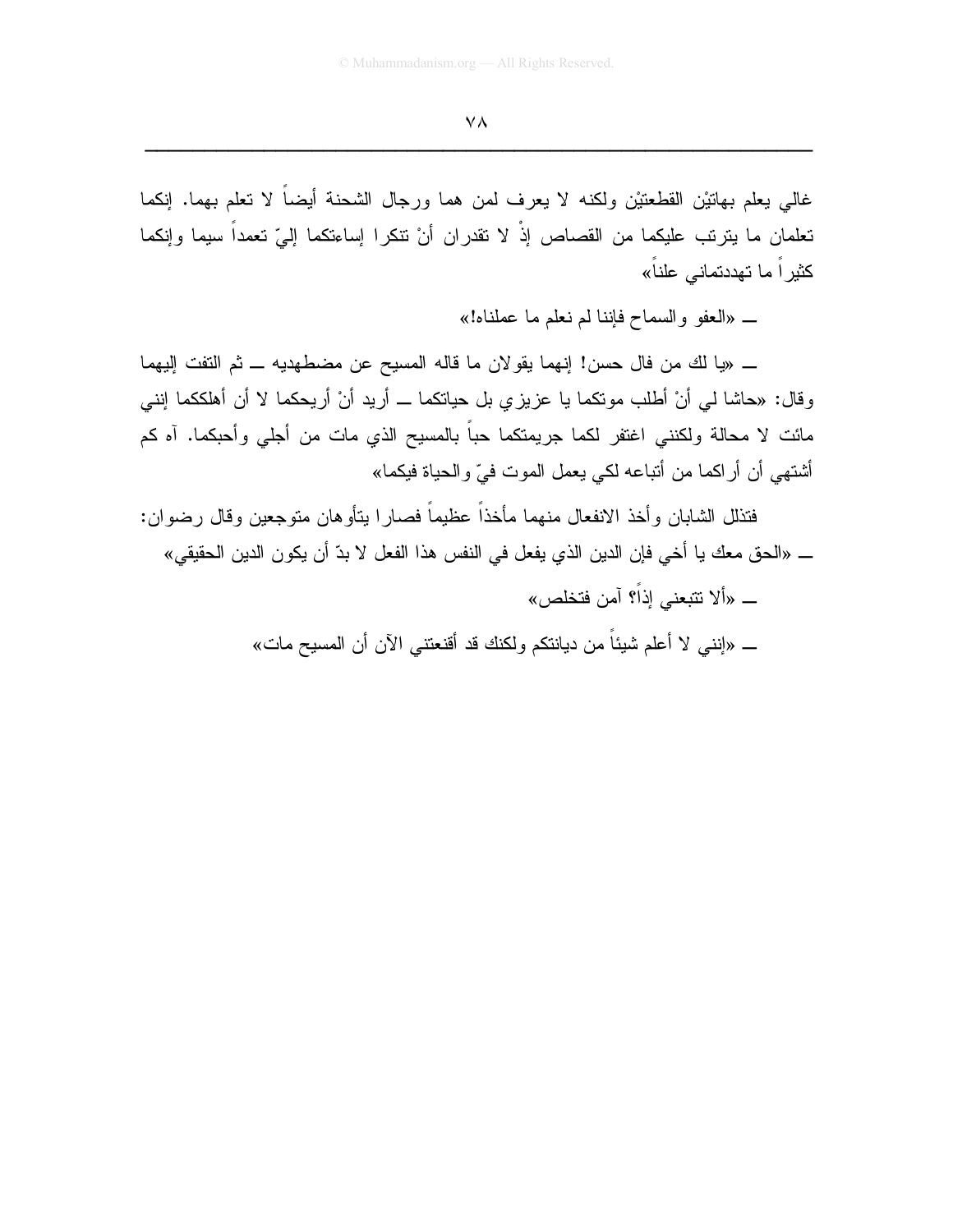ـــ «تمسك بذلك وحينئذ لا بدّ أنْ تتبعه بقية الأمور إن المسيح لم يمتٌ عني فقط بل عنك وعن عبد الله أيضاً. أفلا نتبعانـه»

فأجاب رضوان: «بل اِننبي سأنبعه»

وبقى عبد الله صامتاً

فقال له توما: «أَوَلا تتبعه أنت أيضاً با عبد الله؟»

فلم ينطق عبد الله بسوى أنة ضعيفة. وعندئذ قُرع الباب فأخفى نوما قطعتيْ الكم والسلسلة في يده. ثم دخل غالي وقال لتوما: «إن ضابطاً قد حضر من النيابة وهو يلح أن يراك ولو دقيقة» قال ذلك وخرج

فأسرع نوما وأعطى قطعتيْ الكم والسلسلة لصاحبيهما وقال لهما «خذا!» وما كادا بأخذانهما حتى دخل الضابط وقال لتوما

«أريد أن أسألك سؤالاً واحداً قد أخذت شهادة غالي أفندي بناءً على ما عرفه منك أصغ فأتلو ها علىك»

ثم قرأها. ولما أتى على آخرها قال له: «هل عندك ما نزيد على هذا»

«كلا»

فكتب الضابط جوابه وانصرف. فقال نوما منأوهاً: \_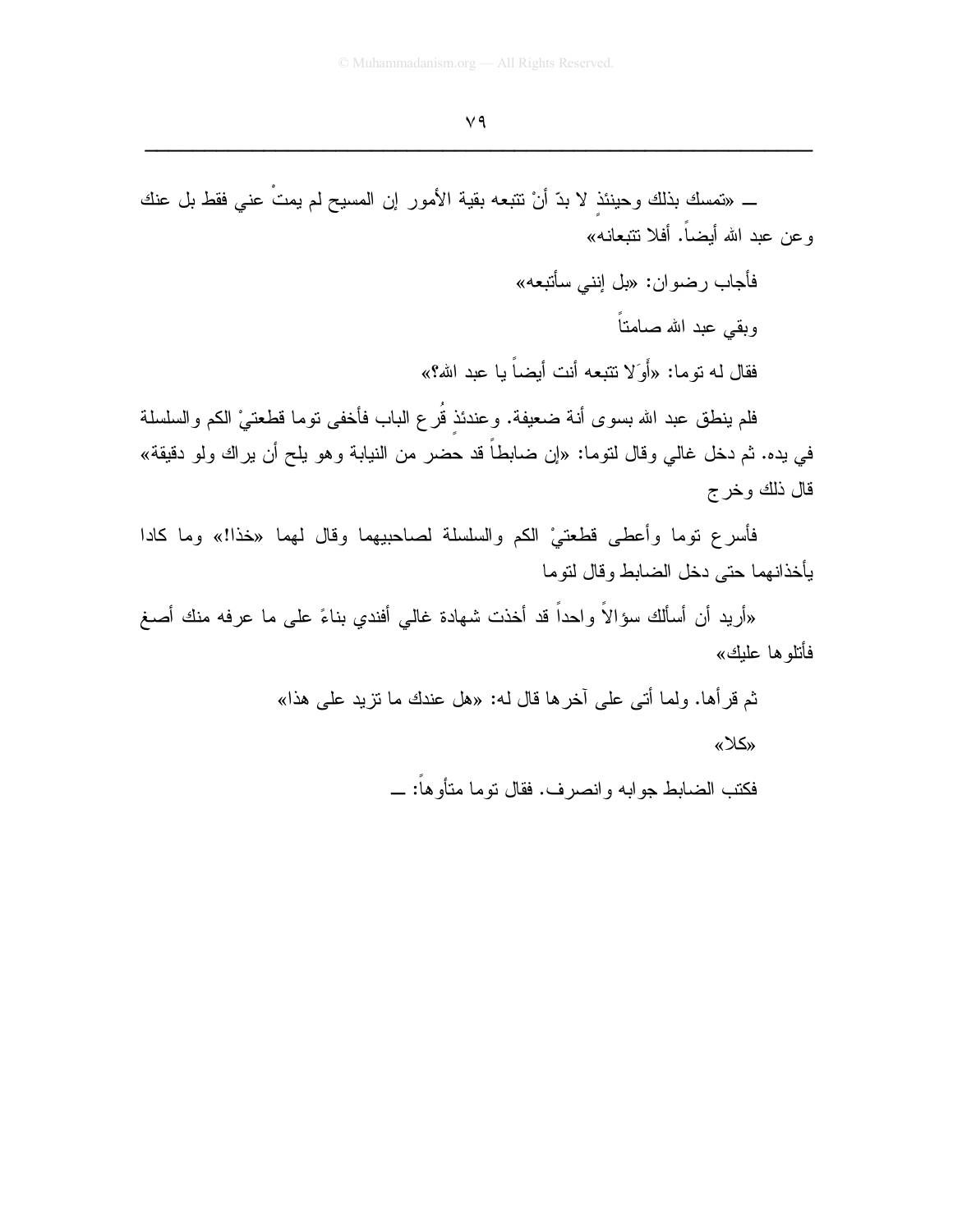«الآن تطلق عبدك بسلام» ثم أغمض عينيه واعترنه نوبةً ألم فانقلبت سحنته وتغيّر لون وجهه. فوثب رضوان على رجليه ونادي غالياً وقال: \_\_ «غالي! غالي! تعالَ إلى هنا!»

فأسر ع غالبي ر أي نوما ضائعاً عن رشده والألم قد عاد إليه فأرسل واستدعى الحكيم ثم انسل عبد الله ورضوان ليدعوا البقية وكانت الدموع نتدي وجهيهما. فدخل الأخرون لمشاهدة نوما ووقفوا حول سريره بودعونه قبل مبارحته هذا العالم

قال الهندي: «ليس في طاقتنا أنْ نقاومَ هذا الأمر . إن هذه الحياة لم تنقض عبثاً فأنا منذ هذه الساعة أصرِّح بإيماني بيسوع المسيح علانيةُ»

وقال حسين: «إنني قد تمعنت في هذا الأمر كثيرًا. ماذا ينفعني العالم كله إنْ ربحته وخسرت نفسي؟ هوذا أنا للمسيح!»

وقال عبد الفتاح: «إن المسيح قبل بطرس وهو قد أنكره ثلاثاً أفلا يقبلني أنا أيضاً؟»

وتبع ذلك سكوت عميق!

فنهض حنا ورفع إلىي الله صلاة حارة مستودعاً نلك الروح الراحلة والنفوس الجديدة بين بديه تعالى وقال إنه «إن لم تقعْ